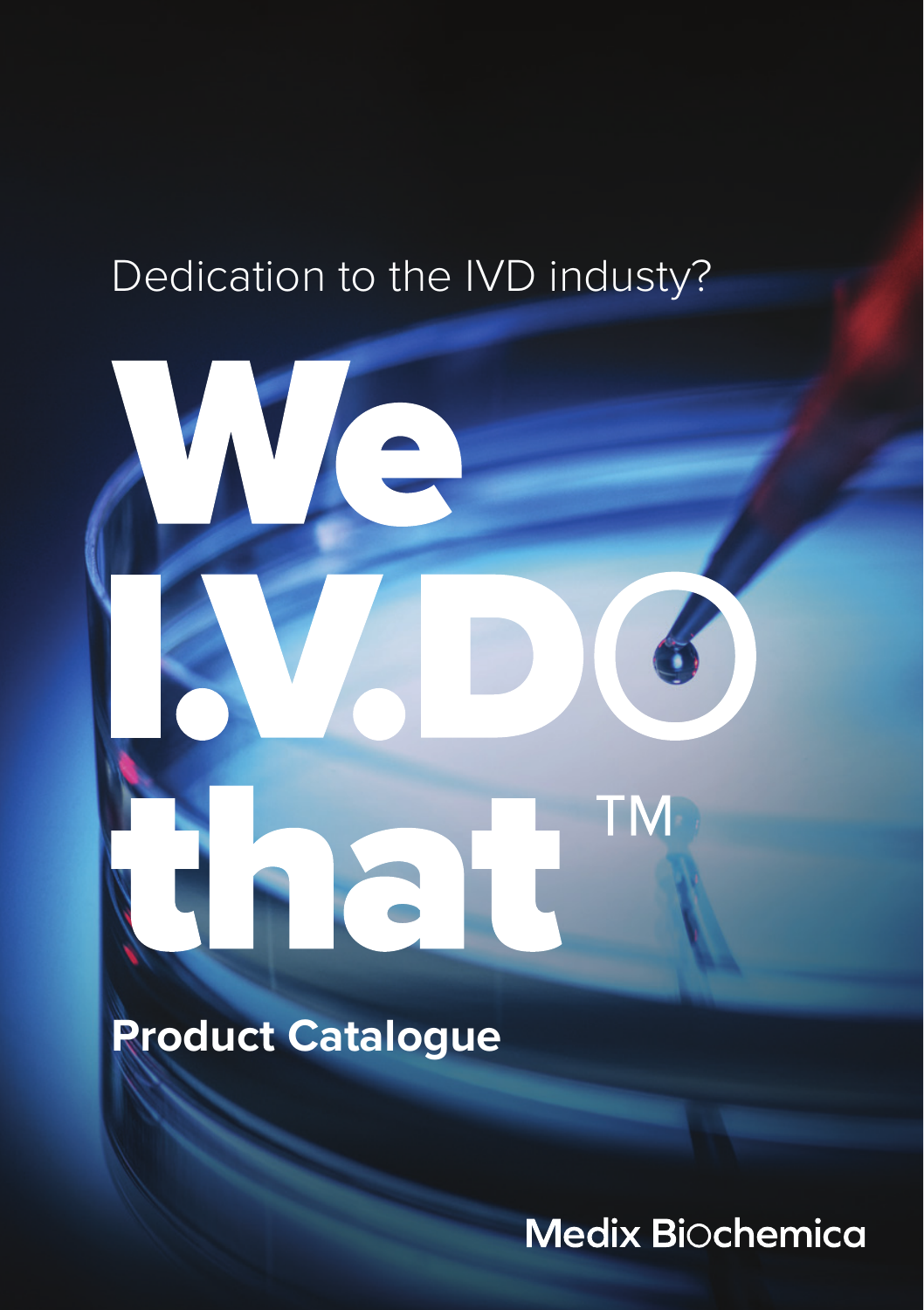# **Medix Biochemica products**

#### **Bone Metabolism** 6

Parathyroid hormone (PTH) PINP Vitamin D

## **Cardiovascular** 7

Apolipoprotein A1 (ApoA1) Apolipoprotein B (ApoB) Cardiac troponin I (cTnI) Cardiac troponin T (cTnT) Copeptin Creatine kinase (CK-MB) D-dimer Fatty-acid-binding protein 3 (FABP3) Galectin-3 Growth Differentiation Factor 15 (GDF-15) Lipoprotein-associated phospholipase A2 (Lp-PLA2) Myeloperoxidase (MPO) Myoglobin N-terminal prohormone and prohormone of natriuretic peptide (NT-proBNP & proBNP) Renin ST2

#### **Diabetes & Metabolism** 13

Adiponectin Albumin C-peptide Ferritin Gastrin-17 Glycated hemoglobin (HbA1c) Insulin Prealbumin Renin Transferrin

## **Drugs of Abuse** 16

6-Monoacetylmorphine (6-MAM) Amphetamine Benzoylecgonine (BE) Carisoprodol (Soma) Clonazepam Ethyl glucuronide (EtG) Fentanyl Ketamine Lysergic acid diethylamide (LSD) Methadone Methylphenidate Morphine Oxycodone Phencyclidine (PCP) Propoxyphene (PPX) Tramadol Tricyclic Antidepressant (TCA) Zolpidem

**All Medix Biochemica antibodies and antigens are manufactured with** *in vitro* **production methods.**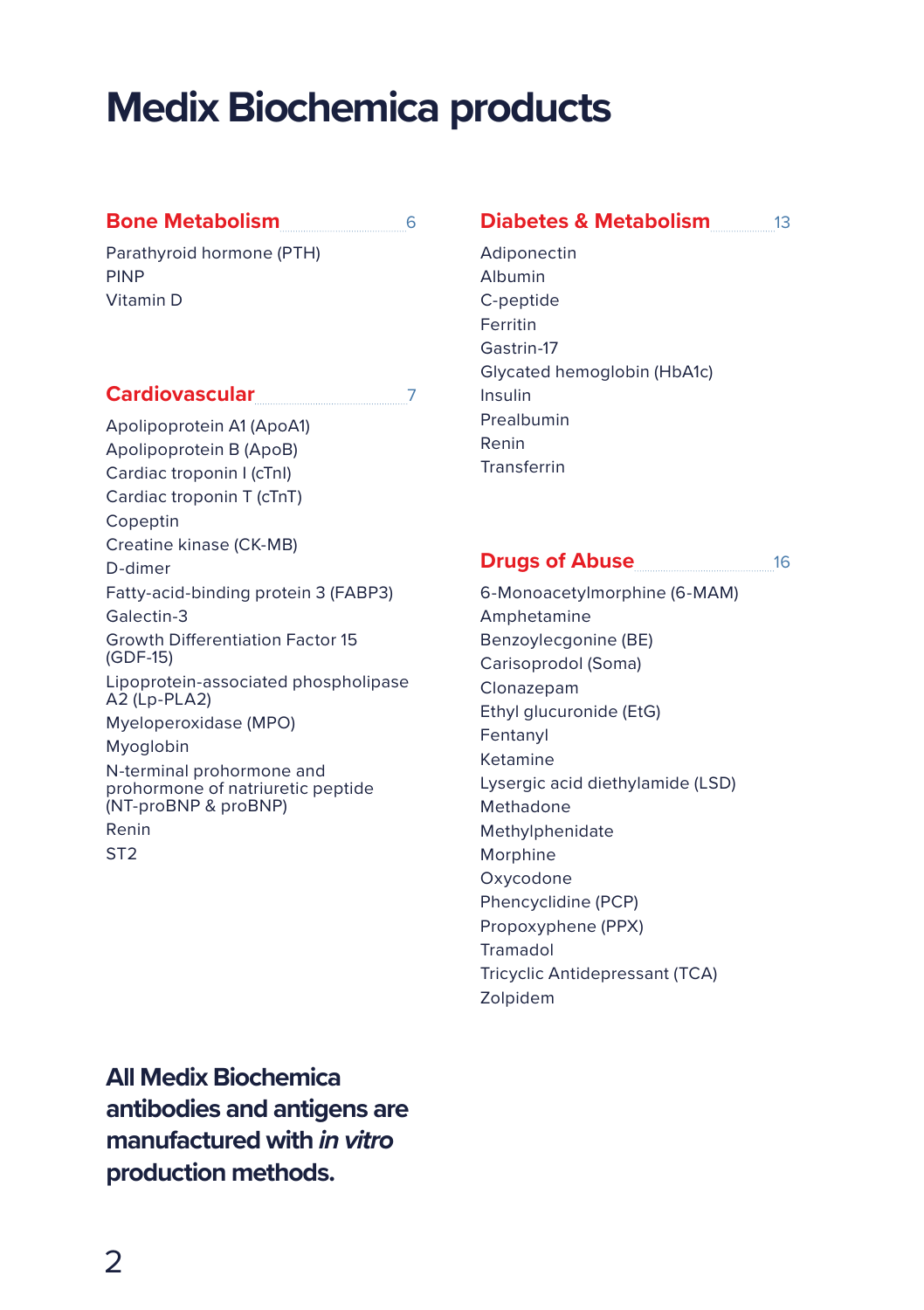Alpha subunit Anti-Müllerian hormone (AMH) Chorionic gonadotropin (HCG) Estradiol (E2) Estriol (E3) Follicle-stimulating hormone (FSH) Growth hormone (GH) Inhibin Luteinizing hormone (LH) Progesterone (PR) Prolactin (PRL) Sex hormone-binding globulin (SHBG)

## Kidney Markers 30

Cystatin C Kidney injury molecule 1 (KIM-1) Neutrophil gelatinase-associated lipocalin (NGAL)

#### **Neurology** 31

Neuron-specific enolase (NSE) S100B

#### **Infectious Diseases** 23

Bocavirus (hBoV) Chlamydia trachomatis Clostridium difficile Coronavirus Helicobacter pylori Hepatitis B virus (HBsAg) Influenza A Influenza B Plasmodium falciparum HRP2 (Malaria) Respiratory syncytial virus (RSV) Rotavirus Streptococcus group A (Strep A)

#### **Inflammation** 27

Alpha 1-antitrypsin (AAT) C-reactive protein (CRP) Calprotectin Interleukin-6 (IL-6) Interleukin-8 (IL-8) Lactoferrin Neutrophil gelatinase-associated lipocalin (NGAL) Procalcitonin (PCT) Serum amyloid A (SAA) **Transferrin** Trypsinogen-2

**Serology** 32 Immunoglobulin A (IgA)

Immunoglobulin E (IgE) Immunoglobulin G (IgG) Immunoglobulin M (IgM)

#### **Thyroid** 33

Thyroglobulin Thyroid-stimulating hormone (TSH) Thyroxine (T4) Triiodothyronine (T3)

## Tumor Markers 34

Alpha-fetoprotein (AFP) Calcitonin Cancer antigen 15-3 (CA15-3) Cancer antigen 125 (CA125) Carbohydrate antigen 19-9 (CA19-9) Carcinoembryonic antigen (CEA) CYFRA 21-1 Gastrin-17 GDF-15 Hemoglobin (Hb) Human epididymis protein 4 (HE4) Inhibin Neuron-specific enolase (NSE) Pepsinogen (PG I & II) Prostate-specific antigen (PSA) S100B Squamous cell carcinoma (SCC)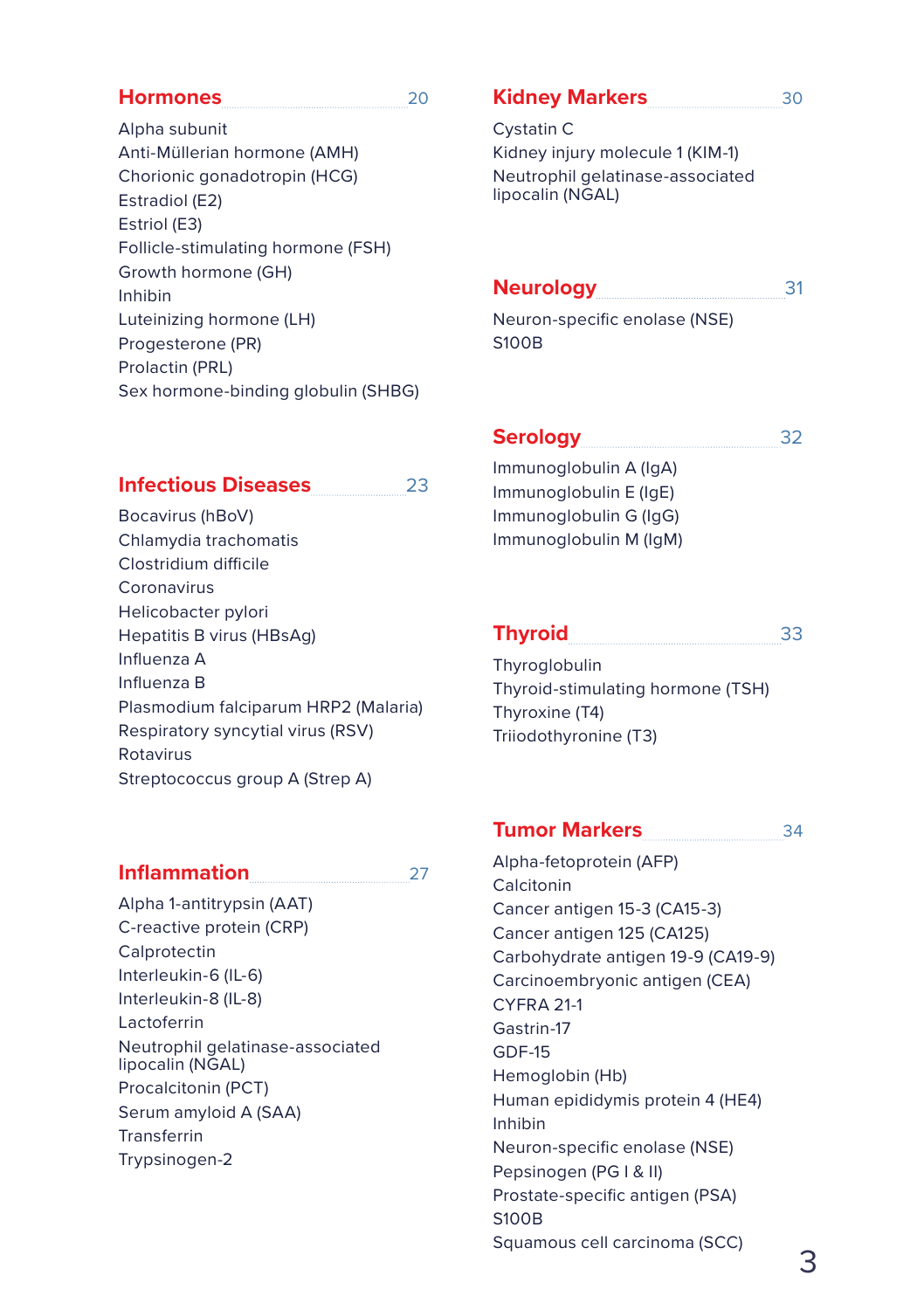# **Lee Biosolutions products**

#### Autoimmune 39

Antistreptolysin O (ASO) Hemoglobin A1c (HbA1c) Human Anti-Mouse Antibody (HAMA) Rheumatoid Factor (RF)

#### **Bone Metabolism** 40

Parathyroid Hormone (PTH) Vitamin D-Binding Protein (DBP)

#### **Cardiovascular** 41

Apolipoprotein A1 (ApoA1) Apolipoprotein A2 (ApoA2) Apolipoprotein B (ApoB) Apolipoprotein C1 (ApoC1) Apolipoprotein C2 (ApoC2) Apolipoprotein C3 (ApoC3) Apolipoprotein E (ApoE) Brain Natriuretic Peptide (BNP) C-Reactive Protein (CRP) Cholesterol (TC) Creatine Kinase MB (CK-MB) Creatine Kinase MM (CK-MM) Creatine Kinase BB (CK-BB) D-dimer Fatty Acid Binding Protein (FABP) Galectin-3 High Density Lipoprotein (HDL) Lipoprotein(a) Lp(a) Lipoprotein-associated Phospholipase (Lp-PLA2) Low Density Lipoprotein (LDL) Myeloperoxidase (MPO) Myoglobin NT-Pro Brain Natriuretic Peptide (NT-proBNP) Troponin C (TnC) Troponin Complex (Tn Complex) Troponin I (TnI) Troponin T (TnT) Very Low Density Lipoprotein (VLDL)

#### **Clinical Chemistry** 46

Acid Phosphatase (ACP) Alanine Aminotransferase (ALT) Alkaline Phosphatase (ALP) Alpha-Amylase (AMY) Aspartate Aminotransferase (AST) Butyrylcholinesterase (BCHE) Cholesterol (TC) Creatine Kinase (CK) Gamma-Glutamyl Transferase (GGT) High Density Lipoprotein (HDL) Lactate Dehydrogenase (LDH) Lipase (LIP) Low Density Lipoprotein (LDL) Pyruvate Kinase (PK) Triglycerides (TRIG)

#### **Coagulation** 50

Antithrombin III (AT III) D-dimer Fibrinogen Prothrombin Thrombin

#### **Diabetes & Metabolism** 51

Albumin Ceruloplasmin (Cp) Ferritin Hemoglobin A1c (HbA1c) Insulin Lactate Dehydrogenase (LDH) Lactoferrin Phosphoglucomutase Prealbumin Transferrin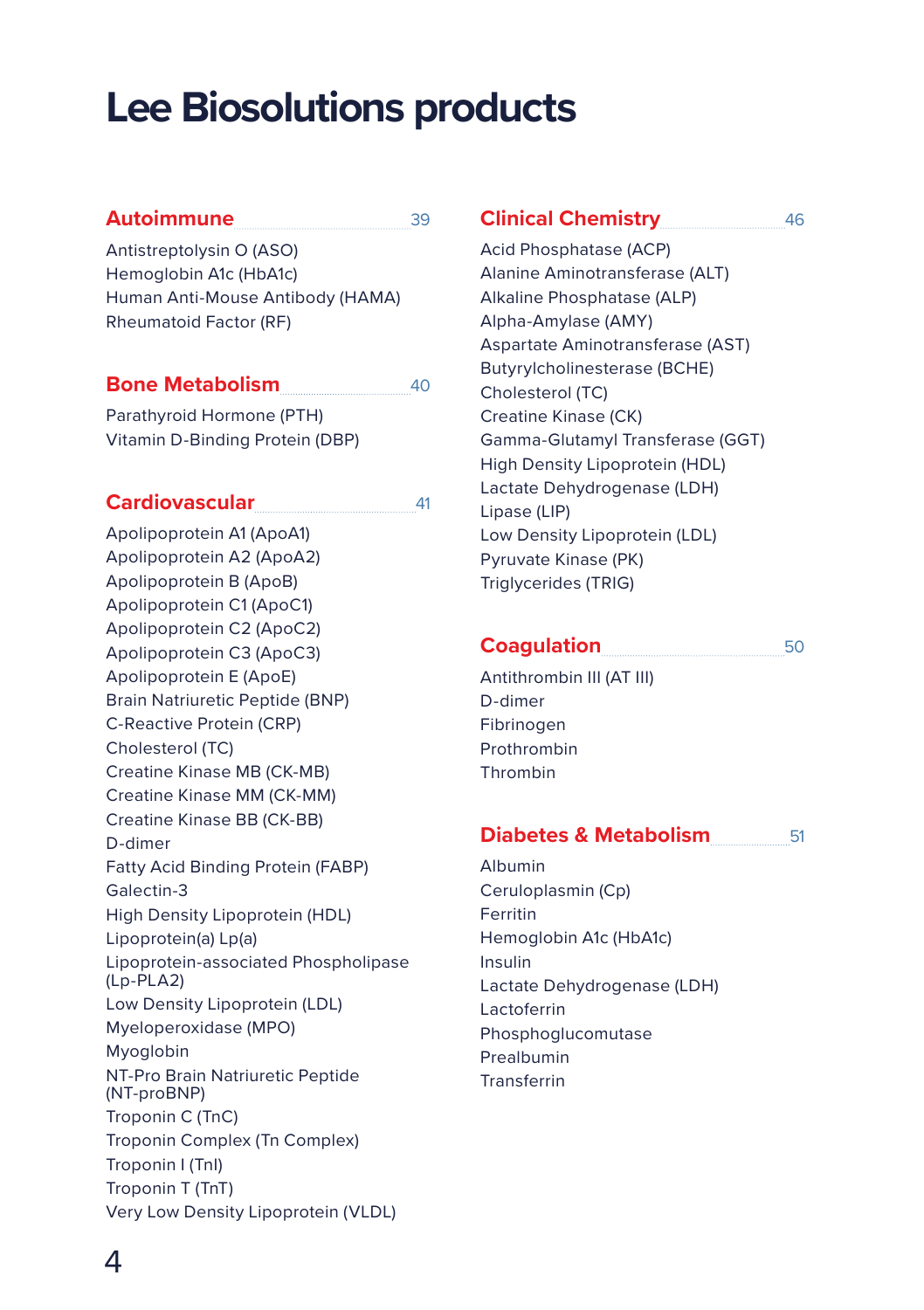Alpha Subunit Anti-Müllerian Hormone (AMH) Chorionic Gonadotropin (HCG) Follicle Stimulating Hormone (FSH) Growth Hormone (GH) Luteinizing Hormone (LH) Progesterone (P4) Prolactin (PRL) Sex Hormone Binding Globulin (SHBG) Testosterone-19 Testosterone-3 Thyroid Stimulating Hormone (TSH)

## **Inflammation** 55

Alpha-1-Acid Glycoprotein (A1AG) Alpha-1 Antitrypsin (A1AT) C-Reactive Protein (CRP) Complement Component 3 (C3c) Complement Component 4 (C4c) Ceruloplasmin (Cp) Haptoglobin (Hp) Interleukin-6 (IL-6) Neutrophil Gelatinase-Associated Lipocalin (NGAL) Rheumatoid Factor (RF) Procalcitonin (PCT) Serum Amyloid A (SAA)

## **Kidney Markers / Urinalysis** 58

Albumin

Alpha-1 Microglobulin (A1M) Beta-2 Microglobulin (B2M) Bilirubin Cystatin C Esterase Leukocytes Myoglobin Neutrophil Gelatinase-Associated Lipocalin (NGAL) Urobilinogen

## Serology 60

Immunoglobulin A (IgA) Immunoglobulin E (IgE) Immunoglobulin G (IgG) Immunoglobulin M (IgM)

## **Thyroid** 61

Parathyroid Hormone (PTH) Thyroglobulin (Tg) Thyroid Stimulating Hormone (TSH) Thyroxine (T4) Thyroxine Binding Globulin (TBG) Triiodothyronine (T3)

## **Tumor Markers** 62

Acid Phosphatase (ACP) Alpha-Fetoprotein (AFP) Beta-2 Microglobulin (B2M) Cancer Antigen 125 (CA125) Cancer Antigen 15-3 (CA15-3) Cancer Antigen 19-9 (CA19-9) Cancer Antigen 242 (CA242) Cancer Antigen 50 (CA50) Cancer Antigen 72-4 (CA72-4) Carcinoembryonic Antigen (CEA) Chorionic Gonadotropin (HCG) CYFRA 21-1 Epididymis Protein 4 (HE4) **Ferritin** Fibrinogen Hemoglobin Neuron Specific Enolase (NSE) Pepsinogen (PG) Placental Alkaline Phosphatase (PLAP) Prostate Specific Antigen (PSA) PSA-ACT Complex Thyroglobulin (Tg)

#### **Biospecimens** 66 Fluids

Swabs Tissues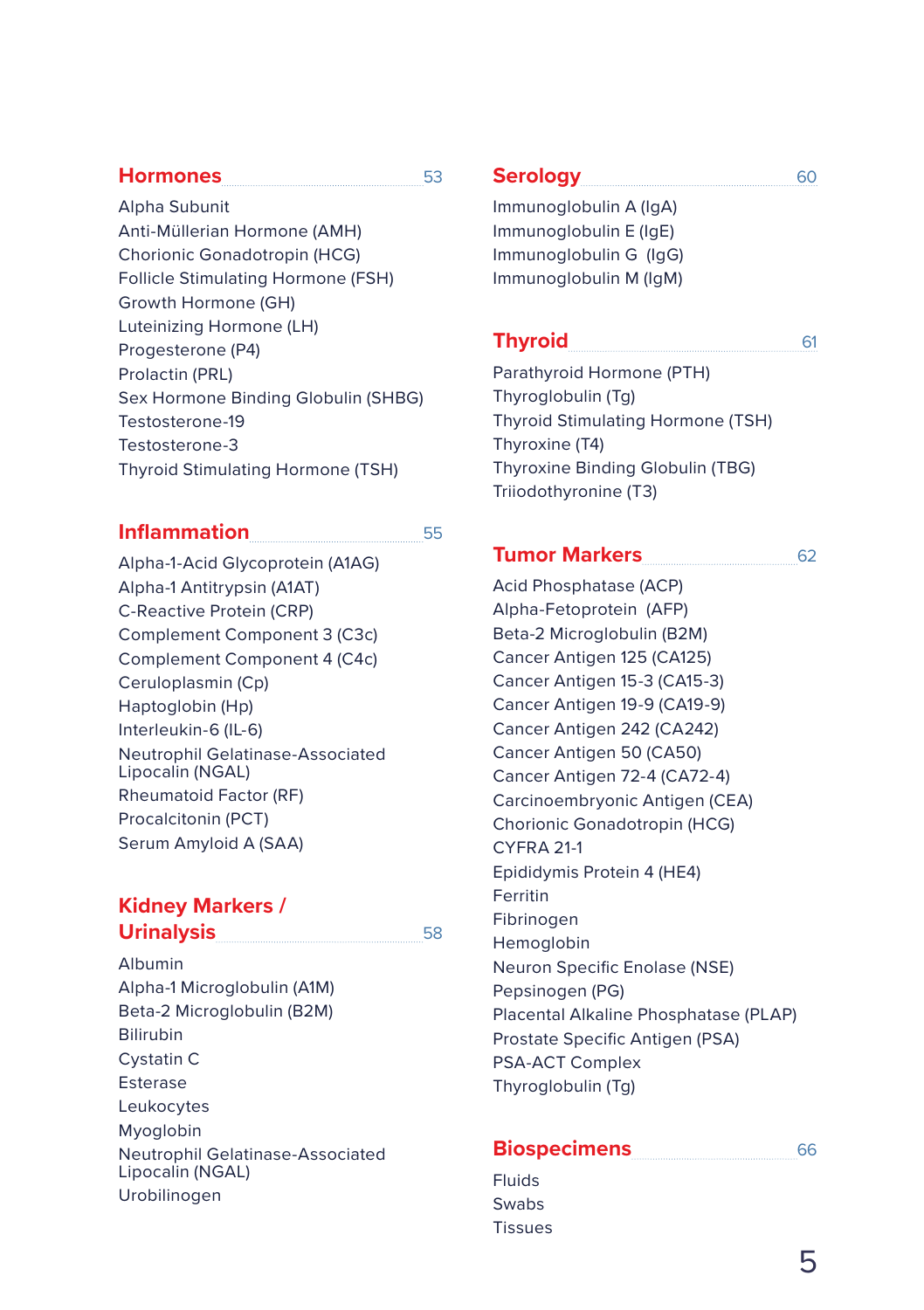# **Bone Metabolism**

| Product | Concentration<br>mq/mL | Product<br>code |  |
|---------|------------------------|-----------------|--|
|         |                        |                 |  |

## **Parathyroid hormone (PTH)**

is a peptide hormone secreted by the parathyroid glands which regulate blood calcium and phosphate levels. PTH is routinely monitored for people with chronic kidney disease or who are on dialysis. Measurement of intact PTH is used to diagnose primary hyperparathyroidism and hypercalcemia.

## **MONOCLONAL ANTIBODY** PTH 10750 >1 700024

## **PINP**

Amino-terminal propeptide of type I procollagen (PINP) is released into blood circulation during bone formation. PINP is used as a bone turnover marker for the assessment of fracture risk and monitoring of osteoporosis treatment.

#### **MONOCLONAL ANTIBODIES** PINP 11501 5 100784 11502 5 100785

## **Vitamin D**

is a fat-soluble vitamin that is made by the body after exposure to ultraviolet rays. Vitamin D increases intestinal adsorption of calcium, magnesium and phosphate and is needed for normal bone growth. In humans, vitamin D occurs in several forms including vitamin D2 and D3.

| <b>MONOCLONAL ANTIBODIES</b> |      |                 |        |  |  |  |
|------------------------------|------|-----------------|--------|--|--|--|
| 3850<br>Vitamin D            |      | >1              | 700016 |  |  |  |
|                              | 3851 | >1              | 700017 |  |  |  |
| <b>SYNTHETIC ANTIGENS</b>    |      |                 |        |  |  |  |
| Vitamin D antigen            |      |                 |        |  |  |  |
| <b>BSA</b> conjugated        |      | 1 <sub>mq</sub> | 710048 |  |  |  |
|                              |      | $100 \mu q$     | 710060 |  |  |  |
| <b>Biotin conjugated</b>     |      | 1 <sub>mq</sub> | 710049 |  |  |  |
|                              |      | $100 \mu q$     | 710061 |  |  |  |
| COOH                         |      | 1 <sub>mq</sub> | 710071 |  |  |  |
|                              |      | $100 \mu g$     | 710063 |  |  |  |
| NH <sub>3</sub>              |      | 1 <sub>mq</sub> | 710070 |  |  |  |
|                              |      | $100 \mu g$     | 710062 |  |  |  |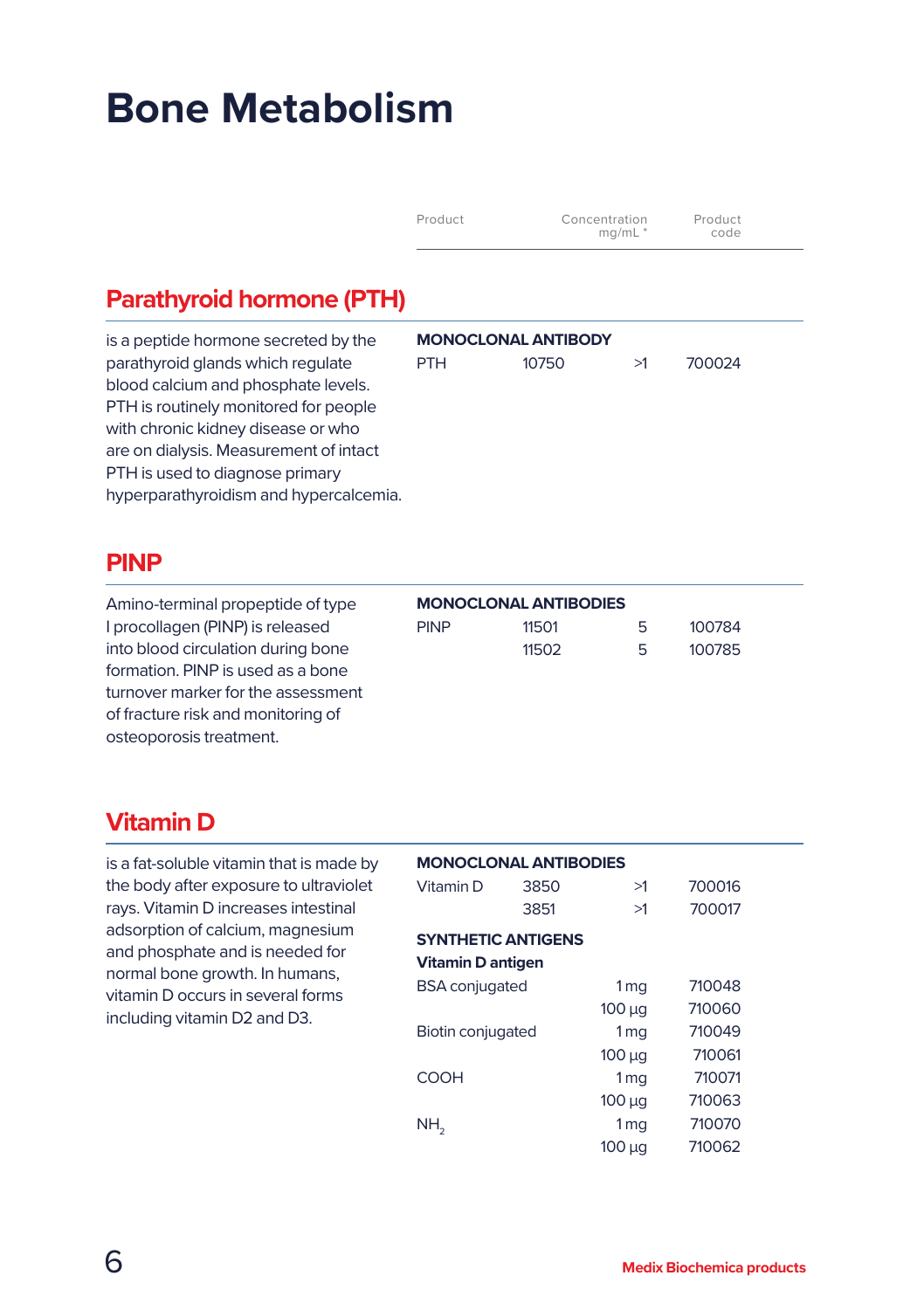| Product | Concentration<br>$mq/mL$ <sup>*</sup> | Product<br>code |  |
|---------|---------------------------------------|-----------------|--|
|---------|---------------------------------------|-----------------|--|

## **Apolipoprotein A1 (ApoA1)**

is a major component of the highdensity lipoprotein (HDL). ApoA1 helps clear cholesterol from arteries. ApoA1 has been suggested as a better indicator of coronary artery disease than HDL.

| <b>MONOCLONAL ANTIBODIES</b> |      |                |        |  |  |  |
|------------------------------|------|----------------|--------|--|--|--|
| Anti-h ApoA1                 | 2001 | 5              | 100263 |  |  |  |
|                              | 2002 | 5              | 100264 |  |  |  |
| <b>RECOMBINANT ANTIGEN</b>   |      |                |        |  |  |  |
| ApoA1                        |      | $50 \mu q$     | 710012 |  |  |  |
| 500 <sub>u</sub><br>710033   |      |                |        |  |  |  |
|                              |      | <b>1000 μα</b> | 710032 |  |  |  |

## **Apolipoprotein B (ApoB)**

is the primary apolipoprotein of lowdensity lipoprotein (LDL), which is responsible for carrying cholesterol to tissues. High levels of ApoB can lead to plaques that cause atherosclerosis.

| Anti-h ApoB | 2101 | 100261 |
|-------------|------|--------|
|             |      |        |

## **Cardiac troponin I (cTnI)**

Troponins form a complex of three regulatory proteins (troponin I, T, and C) that are integral to muscle contraction in skeletal and cardiac muscles. Serum cardiac troponin tests can be used to help diagnose several different heart disorders, especially myocardial infarction.

|                            | <b>MONOCLONAL ANTIBODIES</b> |        |          |  |  |
|----------------------------|------------------------------|--------|----------|--|--|
| cTnI                       | 9701                         | 5      | 100129   |  |  |
|                            | RC9701                       | 5      | 140000   |  |  |
|                            | 9703                         | 5      | 100181   |  |  |
|                            | 9705                         | 1      | 100125   |  |  |
|                            | 9707                         | 5      | 100180   |  |  |
|                            | <b>RC9707</b>                | 5      | 140020   |  |  |
|                            | 9708                         | 5      | 100523   |  |  |
|                            | 9709                         | 5      | 100524   |  |  |
|                            | <b>RC9750</b>                | 5      | 700050   |  |  |
| <b>RECOMBINANT ANTIGEN</b> |                              |        |          |  |  |
| —.                         |                              | $\sim$ | $\cdots$ |  |  |

| cTnl antigen<br>$100 \mu g$ | 610102 |  |
|-----------------------------|--------|--|
|-----------------------------|--------|--|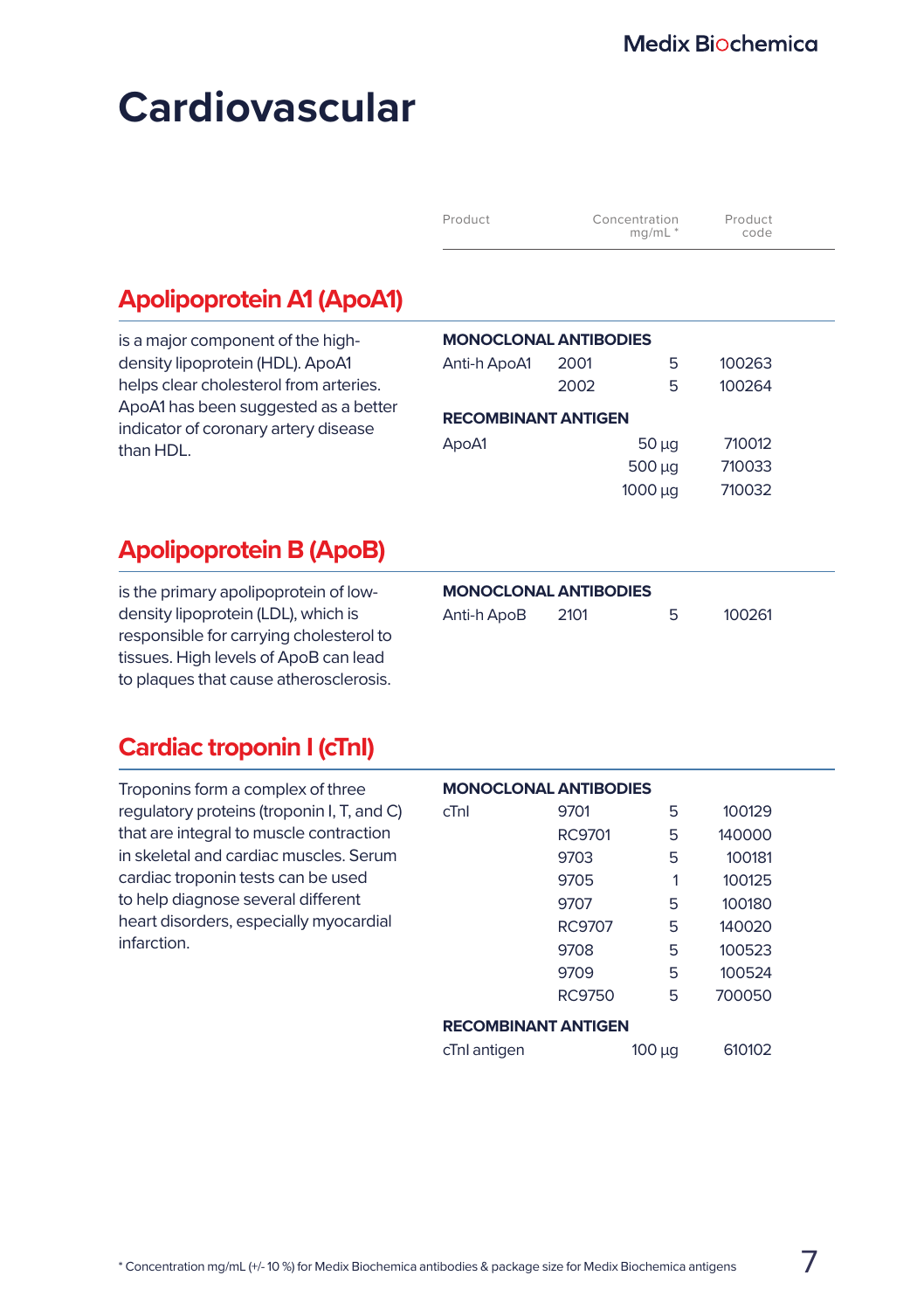| Product | Concentration<br>mq/mL | Product<br>code |
|---------|------------------------|-----------------|
|---------|------------------------|-----------------|

## **Cardiac troponin T (cTnT)**

| Troponins form a complex (troponin I, | <b>MONOCLONAL ANTIBODIES</b> |      |             |        |
|---------------------------------------|------------------------------|------|-------------|--------|
| T, and C) and are involved in muscle  | cTnT                         | 3701 | 5           | 100660 |
| contraction. Troponin levels can be   |                              | 3703 | 5           | 100700 |
| used as a test for several different  |                              | 3708 | 5           | 100704 |
| heart disorders, including myocardial |                              | 3710 | 5           | 100698 |
| infarction.                           |                              | 3711 | 5           | 100701 |
|                                       |                              | 3712 | 5           | 100699 |
|                                       | <b>RECOMBINANT ANTIGEN</b>   |      |             |        |
|                                       | cTnT antigen                 |      | $100 \mu q$ | 610101 |

## **Copeptin**

| is a 39-amino acid glycopeptide,         | <b>MONOCLONAL ANTIBODIES</b> |      |   |        |
|------------------------------------------|------------------------------|------|---|--------|
| cleaved from the C-terminus of pre-      | Copeptin                     | 4801 | 5 | 100638 |
| provasopressin (pre-proAVP). It has been |                              | 4802 | 5 | 100639 |
| suggested as a biomarker in diagnosis    |                              | 4804 | 5 | 100649 |
| and prognosis of several diseases, such  |                              | 4806 | 5 | 100648 |
| as acute myocardial infarction, heart    |                              |      |   |        |
| failure, hyponatremia, and sepsis.       |                              |      |   |        |

## **Creatine kinase (CK-MB)**

| is a dimeric enzyme consisting of B       | <b>MONOCLONAL ANTIBODIES</b> |      |    |        |
|-------------------------------------------|------------------------------|------|----|--------|
| (brain) and M (muscle) type subunits. CK- | CK-MB                        | 7501 | ь. | 100630 |
| MB is used for diagnosis of myocardial    |                              | 7502 | ь, | 100086 |
| infarction.                               |                              |      |    |        |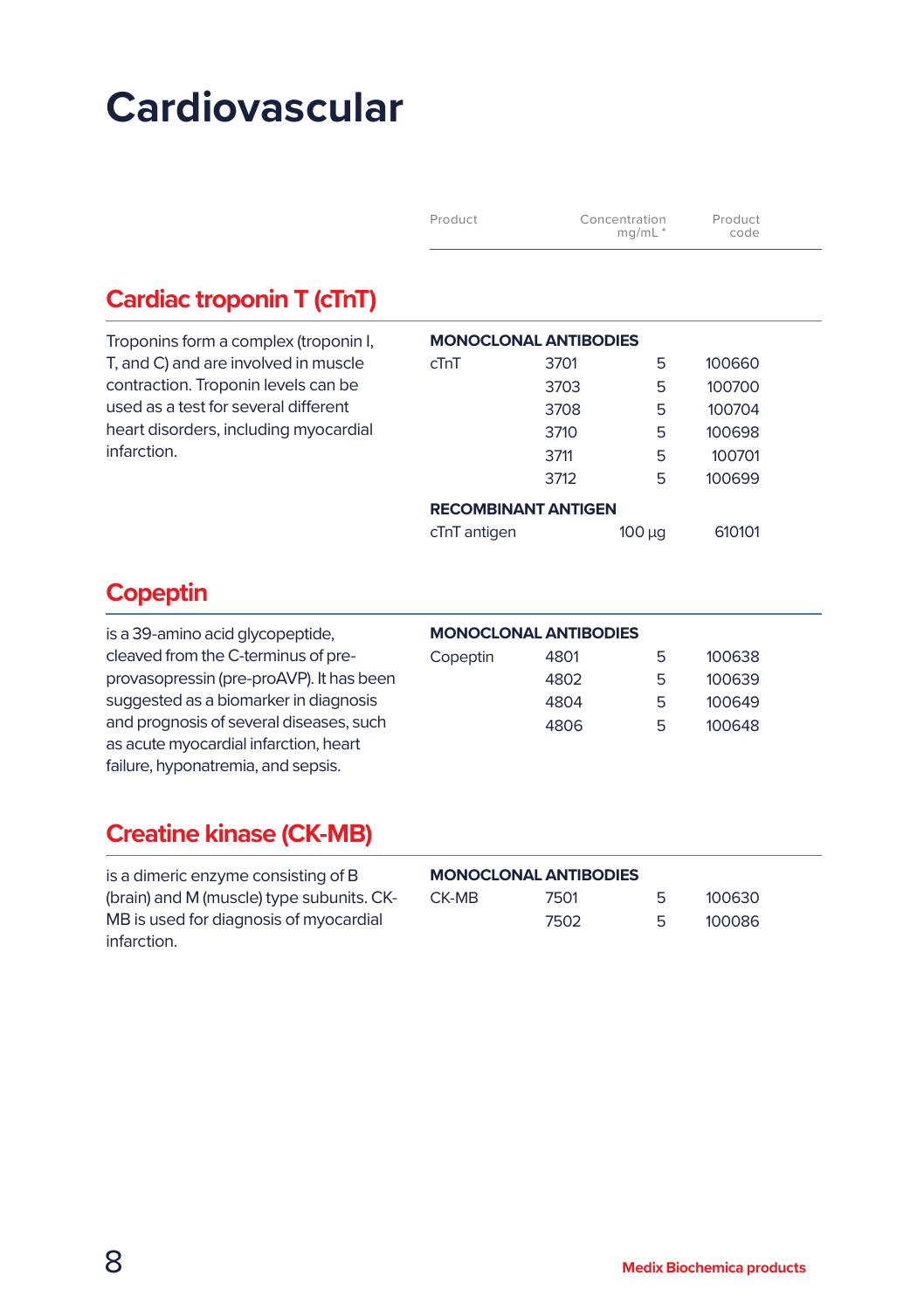| Product | Concentration<br>$mq/mL$ <sup>*</sup> | Product<br>code |  |
|---------|---------------------------------------|-----------------|--|
|         |                                       |                 |  |

## **D-dimer**

| is a small degradation product          | <b>MONOCLONAL ANTIBODIES</b> |      |   |        |  |
|-----------------------------------------|------------------------------|------|---|--------|--|
| of cross-linked fibrin. D-dimer         | D-dimer                      | 1401 | 5 | 100204 |  |
| is released in the blood during         |                              | 1402 | 5 | 100205 |  |
| fibrinolysis and it is used to diagnose |                              | 1403 | 5 | 100228 |  |
| pulmonary embolism and deep vein        |                              | 1404 | 5 | 100479 |  |
| thrombosis.                             |                              | 1405 | 5 | 100480 |  |
|                                         |                              | 1407 | 5 | 100482 |  |
|                                         |                              | 1408 | 5 | 100799 |  |
|                                         |                              | 1409 | 5 | 100800 |  |

## **Fatty-acid-binding protein 3 (FABP3)**

| is a member of the FABP family of                            | <b>MONOCLONAL ANTIBODIES</b> |      |             |        |  |
|--------------------------------------------------------------|------------------------------|------|-------------|--------|--|
| carrier proteins for fatty acids and other                   | FABP3                        | 2302 | 5           | 100292 |  |
| lipophilic substances. Heart-type FABP                       |                              | 2303 | 5           | 100293 |  |
| (FABP3) can be used as a diagnostic                          |                              | 2304 | 5.          | 100294 |  |
| marker in the early phase of acute<br>myocardial infarction. | <b>RECOMBINANT ANTIGEN</b>   |      |             |        |  |
|                                                              | FABP3 antigen                |      | $100 \mu q$ | 610043 |  |

## **Galectin-3**

is a beta-galactosidase-binding lectin. The expression of galectin-3 is upregulated during inflammation. It is used in assessing the prognosis of patients diagnosed with chronic heart failure. Galectin-3 is also involved in pathological processes including cancer, fibrosis and chronic inflammation.

| <b>MONOCLONAL ANTIBODIES</b> |       |        |        |  |  |  |
|------------------------------|-------|--------|--------|--|--|--|
| Galectin-3                   | 10301 | 5      | 100730 |  |  |  |
|                              | 10302 | 5      | 100731 |  |  |  |
|                              | 10303 | 5      | 100732 |  |  |  |
|                              | 10304 | 5      | 100733 |  |  |  |
|                              | 10305 | 5      | 100734 |  |  |  |
| <b>RECOMBINANT ANTIGEN</b>   |       |        |        |  |  |  |
| Galectin-3 antigen           |       | 100 μg | 610144 |  |  |  |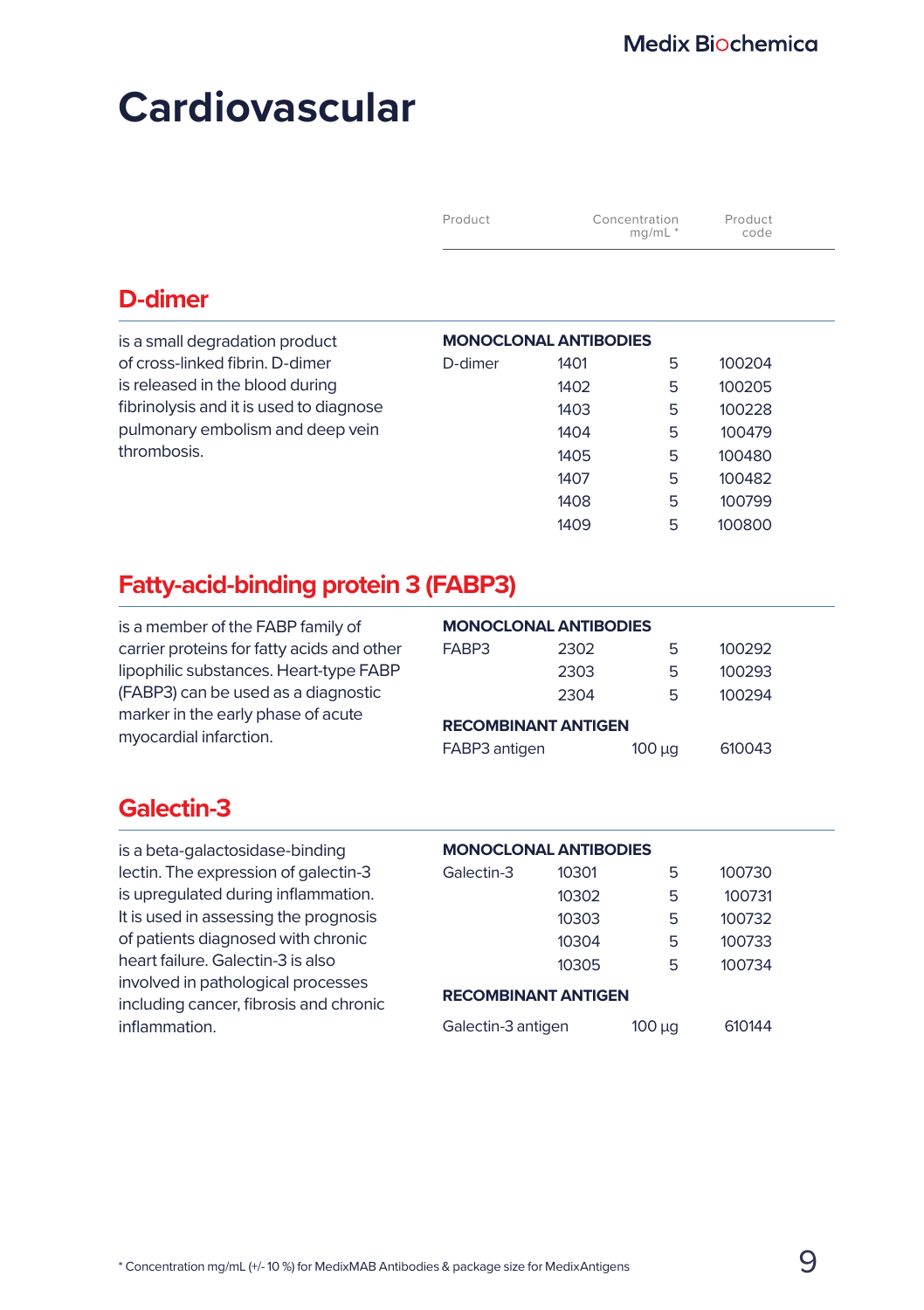| Product | Concentration<br>mq/mL | Product<br>code |  |
|---------|------------------------|-----------------|--|
|---------|------------------------|-----------------|--|

## **GDF-15**

| Growth differentiation factor 15 (GDF-15) | <b>MONOCLONAL ANTIBODY</b> |      |   |        |
|-------------------------------------------|----------------------------|------|---|--------|
| is a stress responsive cytokine having    | GDF-15                     | 4901 | 5 | 100688 |
| elevated expression levels during         |                            | 4902 | 5 | 100658 |
| tissue injury and inflammatory states.    |                            | 4903 | 5 | 100836 |
| Increased GDF-15 levels are associated    |                            | 4904 | 5 | 100837 |
| with cardiovascular diseases such as      |                            | 4905 | 5 | 100838 |
| heart failure and atherosclerosis, and    |                            |      |   |        |
| also with chronic kidney disease and      |                            |      |   |        |
| cancer.                                   |                            |      |   |        |

## **Lipoprotein-associated phospholipase A2 (Lp-PLA2)**

| also known as platelet-activating factor              | <b>MONOCLONAL ANTIBODIES</b> |       |   |        |
|-------------------------------------------------------|------------------------------|-------|---|--------|
| acetylhydrolase (PAF-AH), is a secreted               | Lp-PLA2                      | 11202 | Ь | 100751 |
| enzyme produced by inflammatory                       |                              | 11205 | 5 | 100818 |
| cells in blood vessels. Lp-PLA2 can be                |                              | 11207 | 5 | 100753 |
| used as a risk marker for cardiovascular<br>diseases. |                              | 11209 | 5 | 100755 |

## **Myeloperoxidase (MPO)**

| is an enzymatic mediator of inflammatory    | <b>MONOCLONAL ANTIBODIES</b> |      |    |        |
|---------------------------------------------|------------------------------|------|----|--------|
| cascades and antimicrobial activity. Higher | <b>MPO</b>                   | 1701 | ь. | 100266 |
| serum levels of MPO have been associated    |                              | 1702 | 5. | 100267 |
| with cardiovascular diseases.               |                              | 1703 | 5. | 100268 |

## **Myoglobin**

| is an intracellular protein that transports | <b>MONOCLONAL ANTIBODIES</b> |      |             |        |  |
|---------------------------------------------|------------------------------|------|-------------|--------|--|
| oxygen in cardiac and skeletal muscle       | Myoglobin                    | 7001 | 5           | 100378 |  |
| cells. Myoglobin is one of the earliest     |                              | 7004 | 5           | 100354 |  |
| biomarkers of cardiac injury.               |                              | 7005 | 5           | 100078 |  |
|                                             | <b>RECOMBINANT ANTIGEN</b>   |      |             |        |  |
|                                             | Myoglobin antigen            |      | $100 \mu q$ | 610030 |  |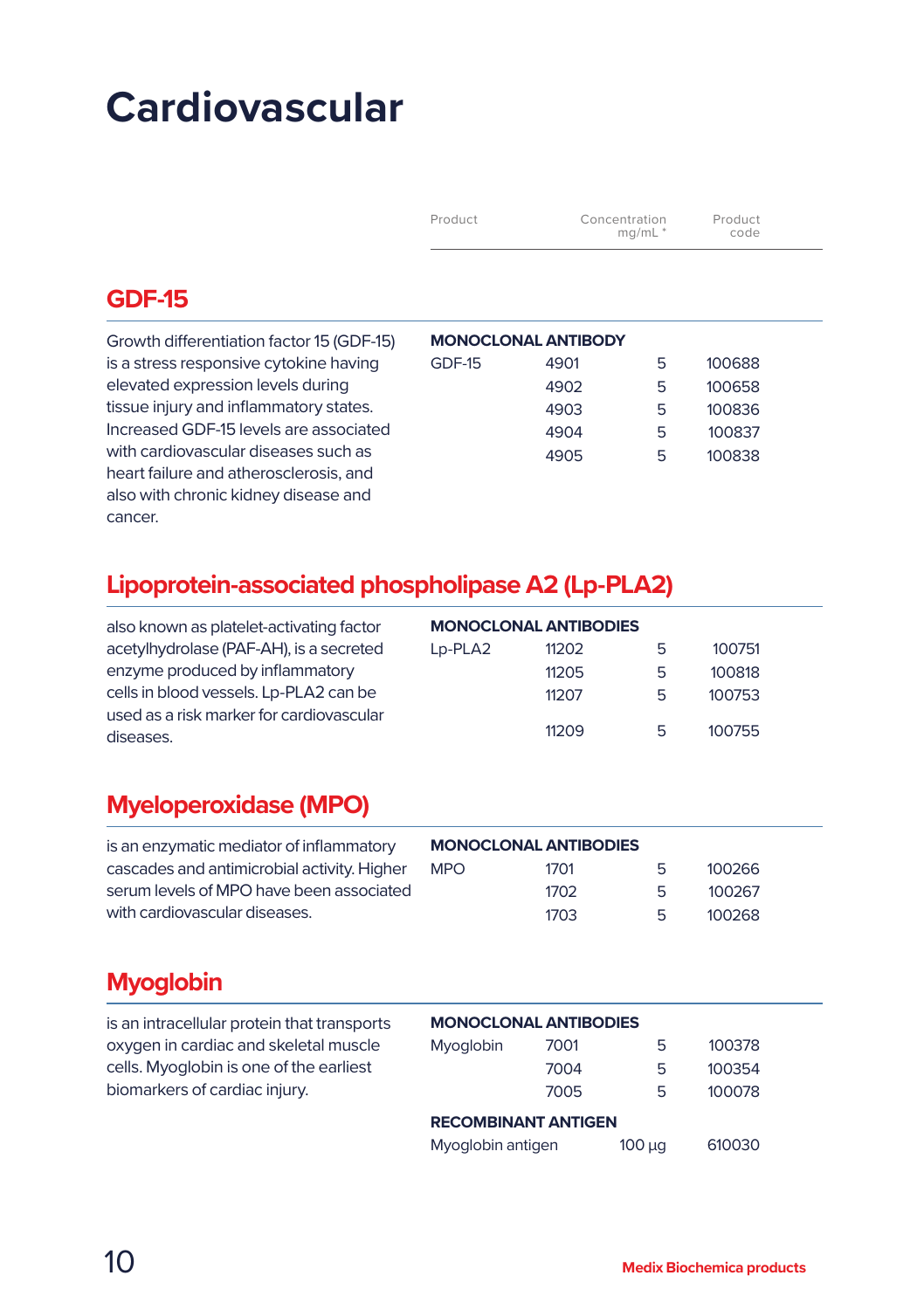| Product | Concentration<br>mq/mL | Product<br>code |
|---------|------------------------|-----------------|
|         |                        |                 |

## **N-terminal prohormone and prohormone of natriuretic peptide (NT-proBNP & proBNP)**

| The plasma concentrations of both         | <b>MONOCLONAL ANTIBODIES</b> |        |              |        |  |
|-------------------------------------------|------------------------------|--------|--------------|--------|--|
| the N-terminal fragment of pro-B-type     | NT-proBNP                    | 1306   | 5            | 100521 |  |
| natriuretic peptide (NT-proBNP) and       |                              | RC1306 | 5            | 140010 |  |
| prohormone of brain natriuretic peptide   |                              | 1307   | 5            | 100719 |  |
| (proBNP) are significantly increased      |                              | RC1307 | 5            | 140011 |  |
| in patients with asymptomatic and         |                              | 1308   | 5            | 100712 |  |
| symptomatic left ventricular dysfunction. |                              | 1309   | 5            | 100710 |  |
|                                           |                              | 1310   | 5            | 100718 |  |
|                                           |                              | 1311   | 5            | 100716 |  |
|                                           |                              | 1312   | 5            | 100717 |  |
|                                           | <b>RECOMBINANT ANTIGENS</b>  |        |              |        |  |
|                                           | NT-proBNP antigen            |        | $100 \mu q$  | 610090 |  |
|                                           | proBNP antigen               |        | $50 \mu q$   | 710017 |  |
|                                           |                              |        | $500 \mu q$  | 710043 |  |
|                                           |                              |        | $1000 \mu q$ | 710042 |  |
|                                           |                              |        |              |        |  |
|                                           |                              |        |              |        |  |

## **Renin**

is a proteolytic enzyme secreted by the kidneys that is involved in the release of angiotensin and regulation of sodium and potassium balance. Renin is measured to diagnose primary aldosteronism and hypertension.

#### **MONOCLONAL ANTIBODIES**

| Renin | 10850 | >1 | 700025 |
|-------|-------|----|--------|
|       | 10851 | >1 | 700026 |
|       | 10852 | >1 | 700030 |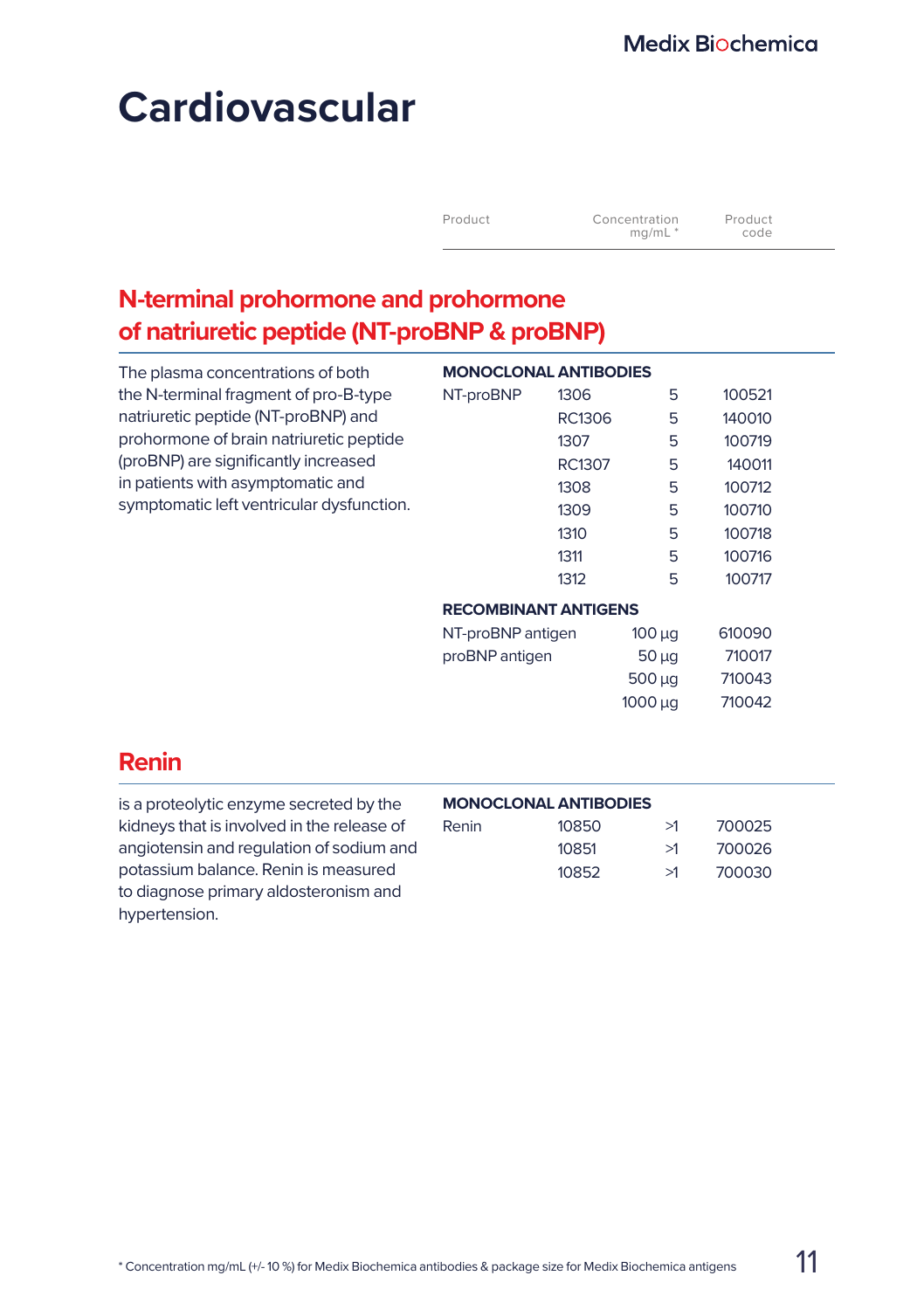| Product | Concentration<br>$mq/mL$ <sup>*</sup> | Product<br>code |
|---------|---------------------------------------|-----------------|
|---------|---------------------------------------|-----------------|

## **ST2**

| is a member of interleukin-1 receptor | <b>MONOCLONAL ANTIBODIES</b> |       |              |        |
|---------------------------------------|------------------------------|-------|--------------|--------|
| family. The ST2 has two isoforms: a   | ST <sub>2</sub>              | 10201 | 5            | 100680 |
| soluble (sST2) and membrane-bound     |                              | 10202 | 5            | 100681 |
| form. Patients with heart failure and |                              | 10203 | 5            | 100682 |
| elevated sST2 protein levels in the   |                              | 10204 | 5            | 100683 |
| blood are at risk for heart failure   |                              | 10205 | 5            | 100684 |
| progression.                          |                              | 10206 | 5            | 100685 |
|                                       |                              | 10207 | 5            | 100686 |
|                                       | <b>RECOMBINANT ANTIGENS</b>  |       |              |        |
|                                       | ST <sub>2</sub> antigen      |       | $50 \mu q$   | 710020 |
|                                       |                              |       | $500 \mu q$  | 710047 |
|                                       |                              |       | $1000 \mu q$ | 710046 |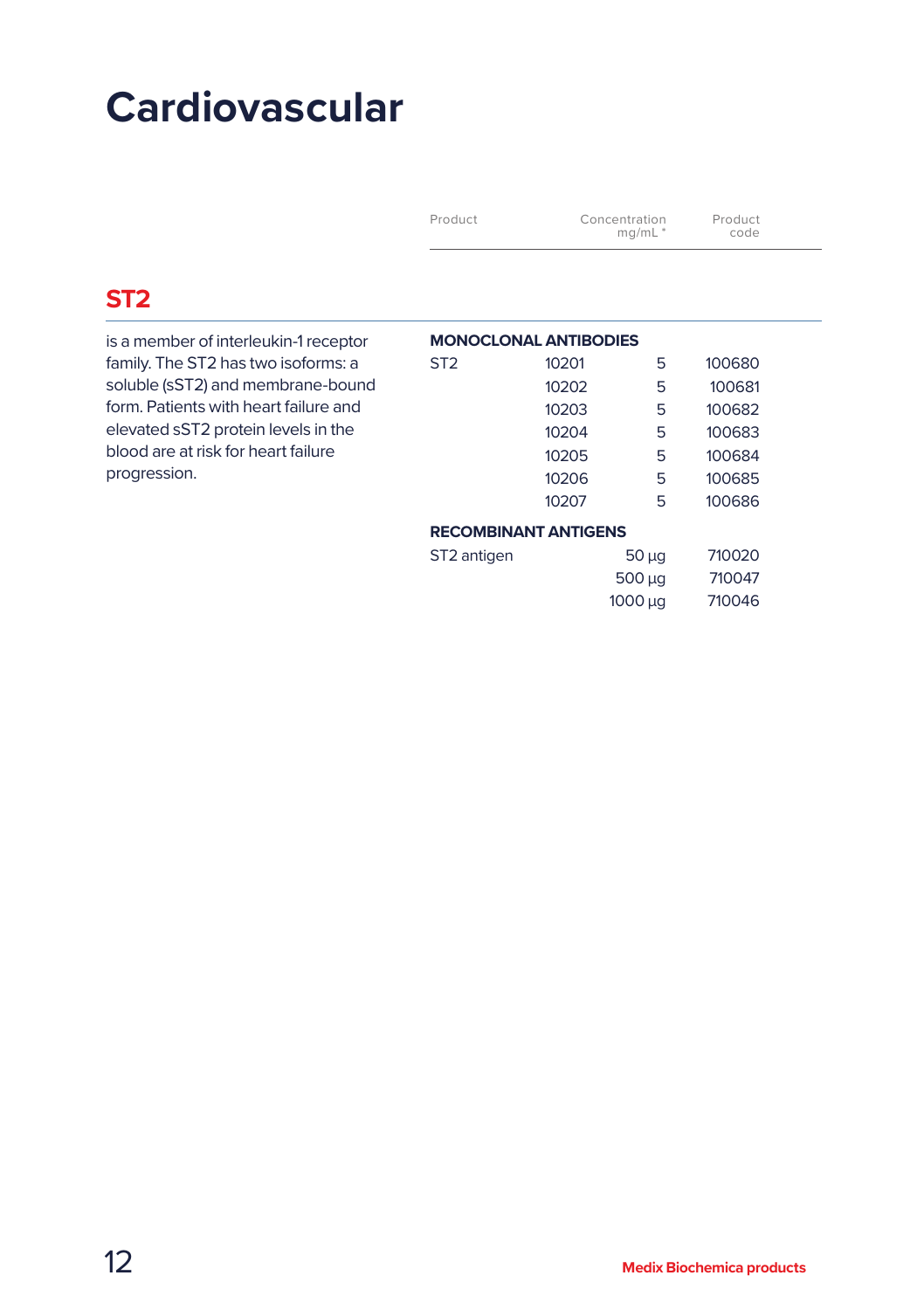# **Diabetes & Metabolism**

| Product | Concentration<br>$mq/mL$ <sup>*</sup> | Product<br>code |
|---------|---------------------------------------|-----------------|
|---------|---------------------------------------|-----------------|

## **Adiponectin**

| is a protein hormone that modulates   | <b>MONOCLONAL ANTIBODIES</b> |      |             |        |
|---------------------------------------|------------------------------|------|-------------|--------|
| a number of metabolic processes that  | Adiponectin                  | 1901 | 5           | 100255 |
| may lead to type 2 diabetes, obesity, |                              | 1902 | 5           | 100256 |
| atherosclerosis, and non-alcoholic    |                              | 1903 | 5           | 100257 |
| fatty liver disease.                  | <b>RECOMBINANT ANTIGENS</b>  |      |             |        |
|                                       | Adiponectin antigen          |      | $50 \mu q$  | 710013 |
|                                       |                              |      | $500 \mu q$ | 710031 |
|                                       |                              |      | 1000 ua     | 710030 |

## **Albumin**

normally constitutes about 60% of human plasma proteins and is produced in the liver. It is important in regulating blood volume, and also serves as carriers for molecules in blood.

| <b>MONOCLONAL ANTIBODIES</b> |                                       |  |  |  |
|------------------------------|---------------------------------------|--|--|--|
|                              | 100063                                |  |  |  |
| Б.                           | 100749                                |  |  |  |
|                              | 100064                                |  |  |  |
|                              | 6501<br>6501<br>6502<br>$\mathcal{P}$ |  |  |  |

## **C-peptide**

is produced along with insulin when proinsulin is split. C-peptide can be used to help determine how much insulin the patient's pancreas is still producing.

| C-peptide | 9101 | 5 | 100113 |
|-----------|------|---|--------|
|           | 9103 | 5 | 100114 |

## **Ferritin**

binds and stores iron, preventing iron deficiency (anemia) and iron overload (hemochromatosis). The amount of ferritin in the serum is measured in relation to some chronic diseases and anemia.

#### **MONOCLONAL ANTIBODIES**

| <b>Ferritin</b> | 8803 | 5 | 100111 |
|-----------------|------|---|--------|
|                 | 8806 | 5 | 100112 |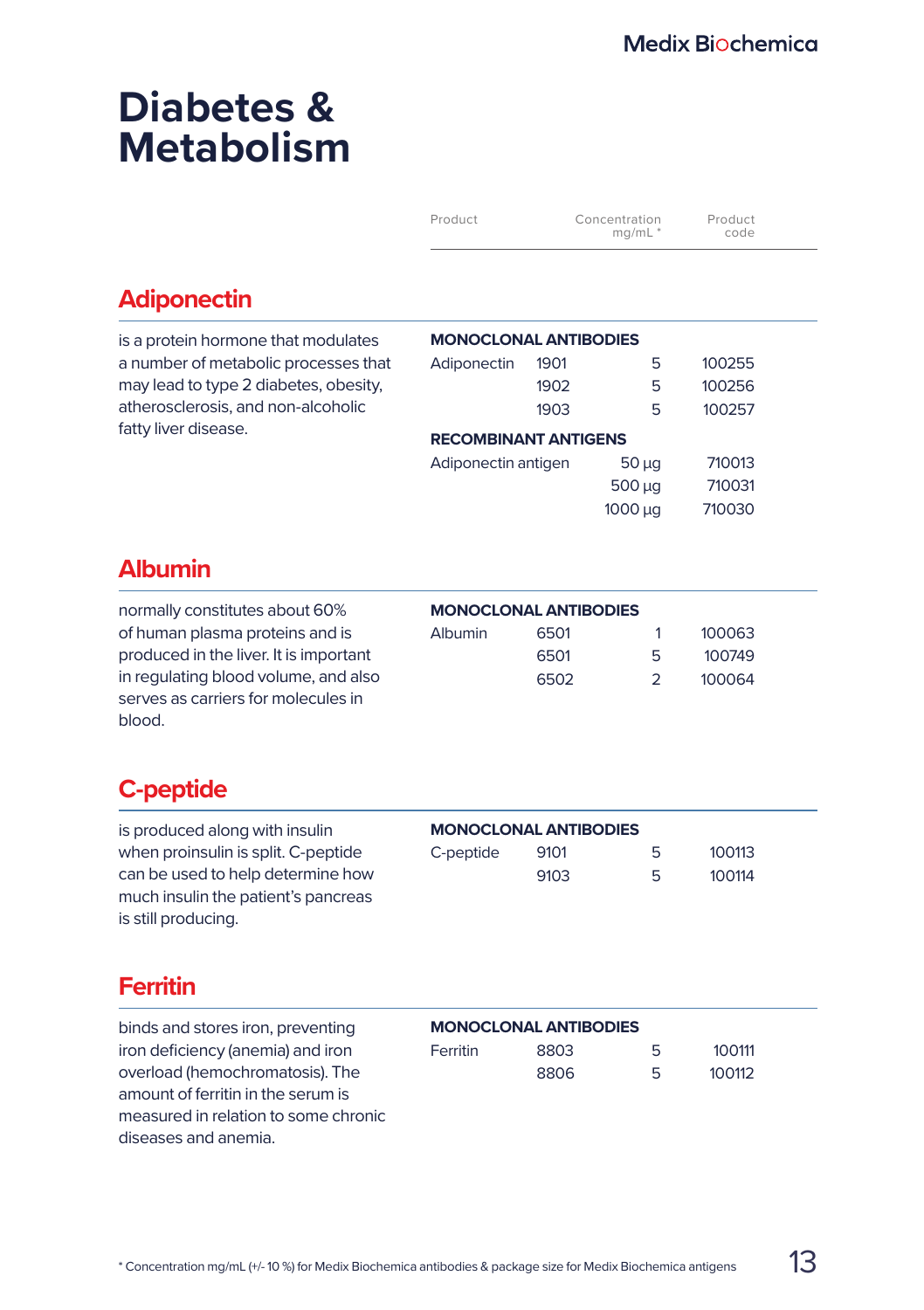# **Diabetes & Metabolism**

| Product | Concentration<br>mq/mL | Product<br>code |
|---------|------------------------|-----------------|
|         |                        |                 |

## **Gastrin-17**

Gastrin is a peptide hormone released by G cells in the stomach, duodenum, and the pancreas. Gastrin-17 is one of the biologically active forms of gastrin. Gastrin-17 level in the blood is measured to evaluate recurrent peptic ulcers, gastrinomas, and other serious abdominal symptoms.

#### **MONOCLONAL ANTIBODY**

| Gastrin-17 | TRD | TRD | TRD UPCOMING |
|------------|-----|-----|--------------|
|            |     |     |              |

## **Glycated hemoglobin (HbA1c)**

is primarily measured to identify the average plasma glucose concentration over prolonged periods of time. Higher levels are found in people with persistently elevated blood sugar, as in diabetes.

## **MONOCLONAL ANTIBODY** HbA1c 2403 5 100301

## **Insulin**

is a peptide hormone produced in the pancreas by beta cells. It is formed as a precursor molecule preproinsulin, which is first cleaved into proinsulin and later to mature insulin. Insulin is important for carbohydrate and fat metabolism and its deficiency leads to diabetes mellitus.

#### **MONOCLONAL ANTIBODIES**

| <b>Insulin</b> | 9350 | >1 | 700013 |
|----------------|------|----|--------|
|                | 9351 | >1 | 700014 |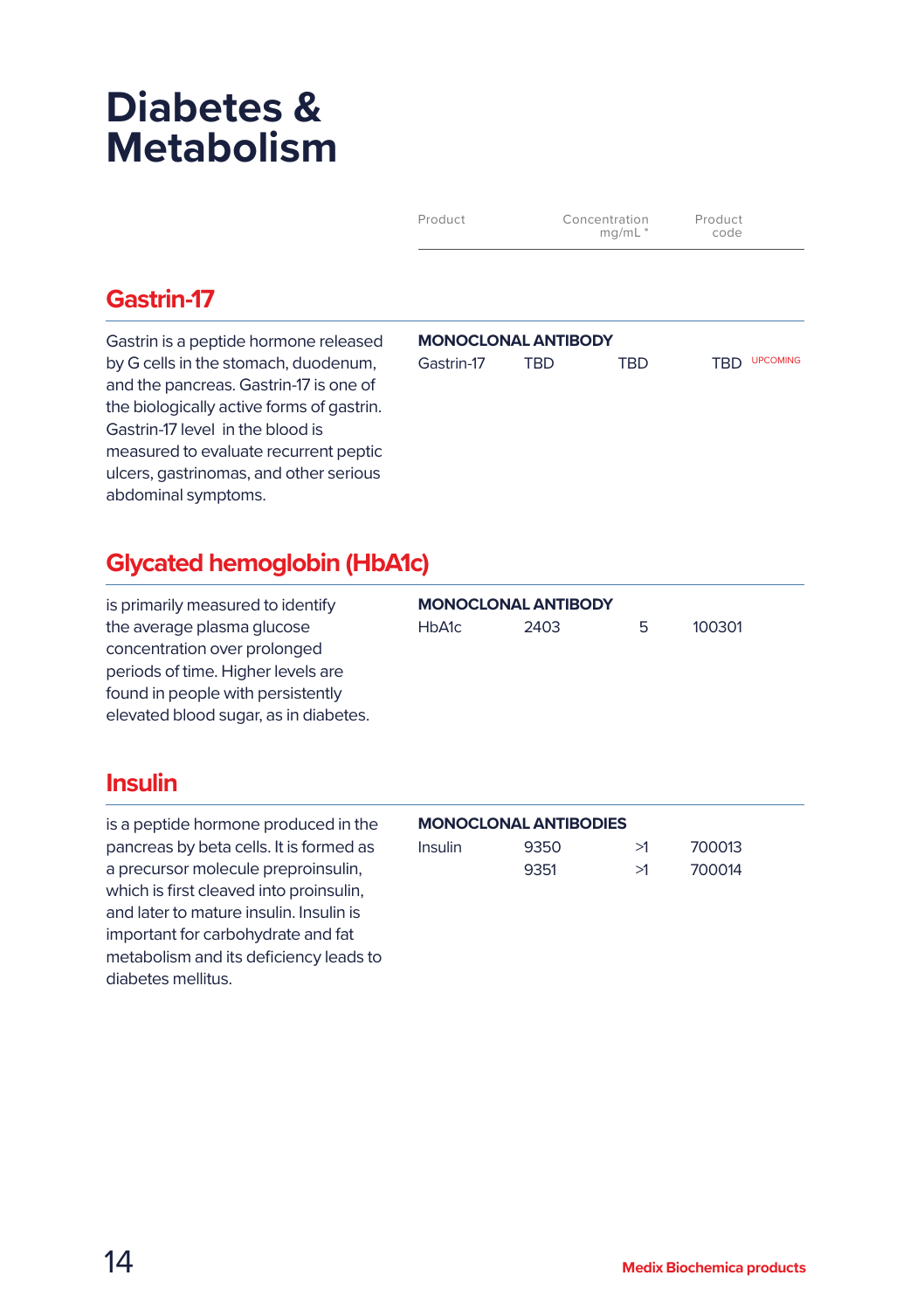# **Diabetes & Metabolism**

| Product | Concentration<br>$mq/mL$ <sup>*</sup> | Product<br>code |  |
|---------|---------------------------------------|-----------------|--|
|         |                                       |                 |  |

## **Prealbumin**

| Prealbumin, also known as                | <b>MONOCLONAL ANTIBODY</b> |       |   |        |
|------------------------------------------|----------------------------|-------|---|--------|
| transthyretin, is synthesized mainly     | Prealbumin                 | 11601 | 5 | 100828 |
| by liver. It is involved in transport of |                            | 11603 | 5 | 100830 |
| triiodothyronine (T3), thyroxine (T4),   |                            | 11604 | 5 | 100831 |
| and vitamin A. Due to the short half-    |                            | 11605 | 5 | 100832 |
| life of prealbumin, it can be used to    |                            | 11606 | 5 | 100833 |
| assess malnutrition or efficacy of       |                            |       |   |        |
| parenteral nutrition.                    |                            |       |   |        |

## **Renin**

is a proteolytic enzyme secreted by the kidneys that is involved in the release of angiotensin and regulation of sodium and potassium balance. Renin is measured to diagnose primary aldosteronism and hypertension.

|       | <b>MONOCLONAL ANTIBODIES</b> |    |        |
|-------|------------------------------|----|--------|
| Renin | 10850                        | >1 | 700025 |
|       | 10851                        | >1 | 700026 |
|       | 10852                        | >1 | 700030 |

## **Transferrin**

| regulates the amount of free iron in   | <b>MONOCLONAL ANTIBODIES</b> |      |    |        |
|----------------------------------------|------------------------------|------|----|--------|
| circulation. Transferrin concentration | Transferrin                  | 3104 | 5. | 100525 |
| is elevated in anemia, but can also    |                              | 3105 | 5  | 100440 |
| be used to diagnose other clinical     |                              | 3106 | 5  | 100474 |
| conditions.                            |                              |      |    |        |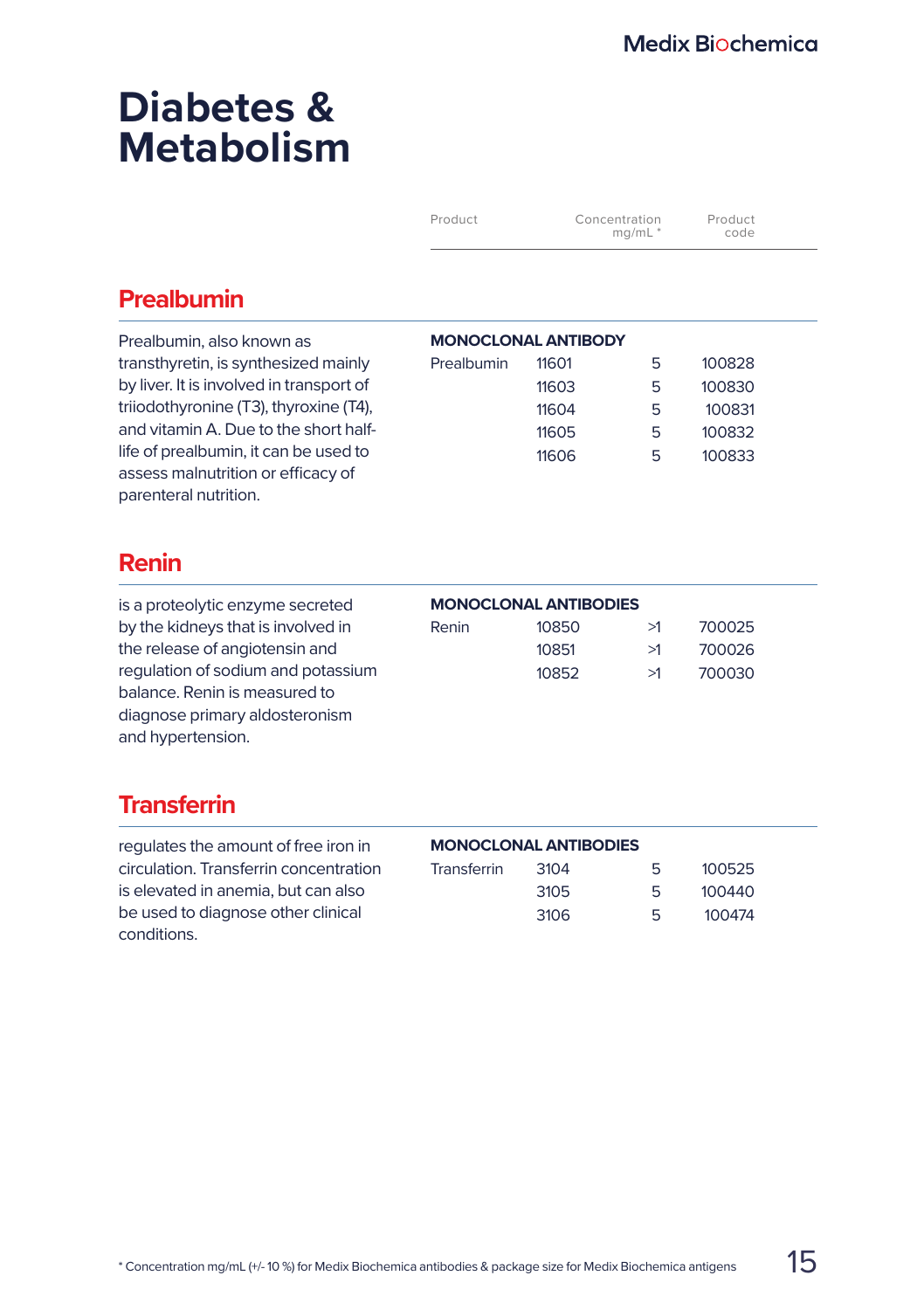| Product | Concentration<br>$mq/mL$ <sup>*</sup> | Product<br>code |
|---------|---------------------------------------|-----------------|
|         |                                       |                 |

## **6-Monoacetylmorphine (6-MAM)**

Heroin (diacetylmorphine) is metabolized to 6-monoacetylmorphine and morphine. 6-monoacetylmorphine is a unique metabolite of heroin and its presence is definitive evidence of recent heroin use. Morphine is also a metabolite of several legal drugs, including codeine, and therefore is not a conclusive indication of heroin use.

#### **SYNTHETIC ANTIGENS**

6-Monoacetylmorphine (6-MAM)- BSA Antigen

170031 NEW

## **Amphetamine**

Amphetamine is a central nervous system stimulant drug used to treat ADHD and narcolepsy. **SYNTHETIC ANTIGENS** Amphetamine-

Ampresember<br>HRP Antigen 170035 NEW

## **Benzoylecgonine (BE)**

Benzoylecgonine (BE) is the main metabolite of cocaine.

#### **MONOCLONAL ANTIBODIES**

Benzoylecgonine Benzoylecgonine<br>(BE) Antibody 100890 NEW

## **Carisoprodol (Soma)**

**SYNTHETIC ANTIGENS**

Carisoprodol (Soma)-BSA Antigen

170046 NEW

## **Clonazepam**

Clonazepam is a benzodiazepine that may be used for the treatment of panic and seizure disorders.

Carisoprodol is a muscle relaxant used to treat skeletal muscle pain and injury.

#### **SYNTHETIC ANTIGEN**

Clonazepam -BSA Antigen 170064 NEW 170064 NEW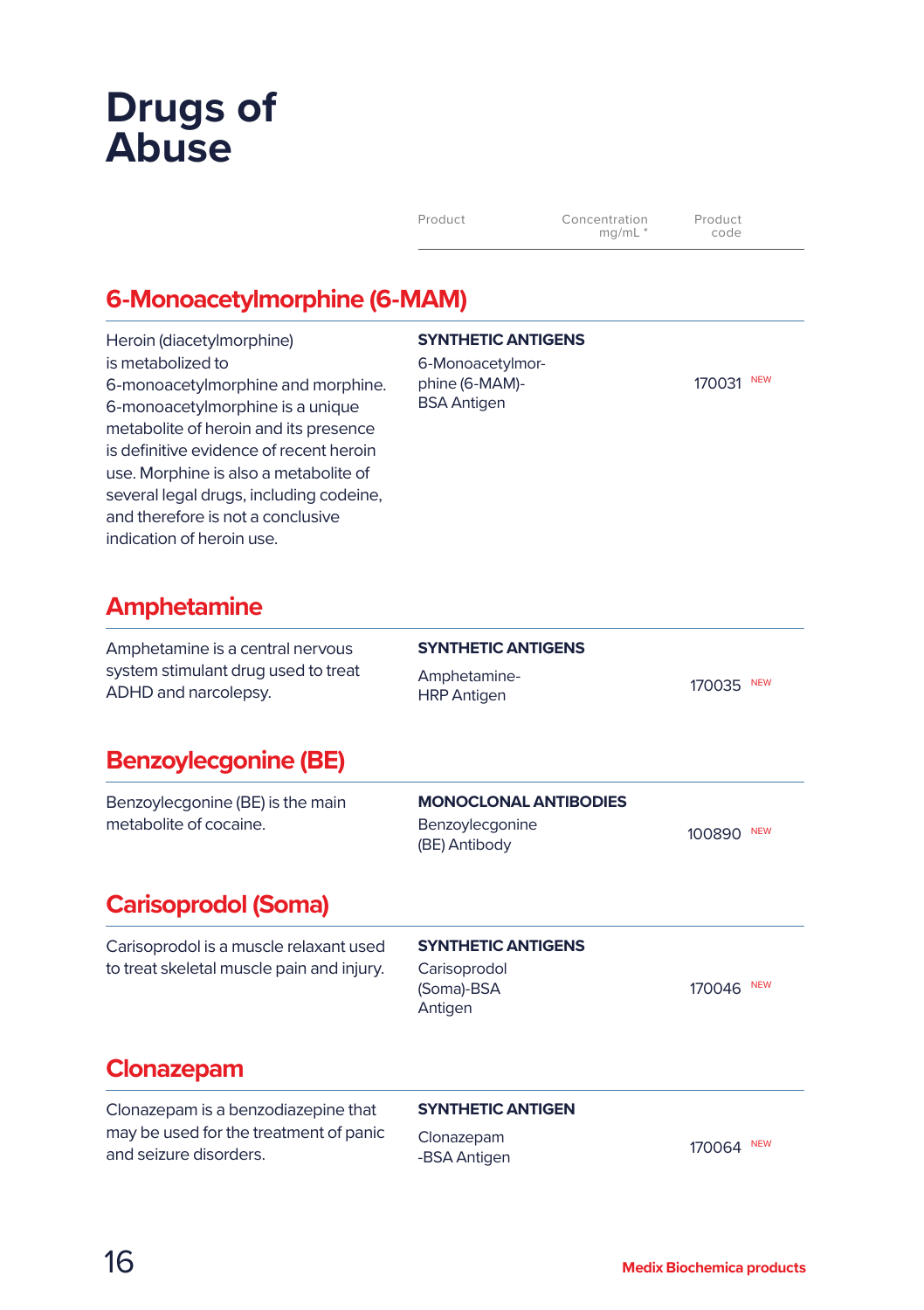|                                                                                                                                                                                                                                           | Product                                             | Concentration<br>$ma/mL *$ | Product<br>code |                 |
|-------------------------------------------------------------------------------------------------------------------------------------------------------------------------------------------------------------------------------------------|-----------------------------------------------------|----------------------------|-----------------|-----------------|
| <b>Ethyl glucuronide (EtG)</b>                                                                                                                                                                                                            |                                                     |                            |                 |                 |
| Ethyl glucuronide (EtG) is a metabolite<br>of ethanol. It is used as a biomarker for<br>alcohol consumption.                                                                                                                              | <b>MONOCLONAL ANTIBODY</b><br>EtG R12401            |                            | 140021 NEW      |                 |
| <b>Fentanyl</b>                                                                                                                                                                                                                           |                                                     |                            |                 |                 |
| Fentanyl is a synthetic opioid with 50-<br>100 times the potency of morphine. It<br>is used to treat severe pain. Fentanyl<br>may be illicitly produced and mixed<br>with other illegal drugs increasing the<br>abuse and overdose risks. | <b>SYNTHETIC ANTIGEN</b><br>Fentanyl-BSA<br>Antigen |                            | 170040          | <b>NEW</b>      |
| Ketamine                                                                                                                                                                                                                                  |                                                     |                            |                 |                 |
| Ketamine is a dissociative drug<br>and anesthetic with hallucinogenic<br>properties.                                                                                                                                                      | <b>MONOCLONAL ANTIBODIES</b><br>Ketamine Antibody   |                            | 100902          | <b>NEW</b>      |
|                                                                                                                                                                                                                                           | <b>SYNTHETIC ANTIGEN</b>                            |                            |                 |                 |
|                                                                                                                                                                                                                                           | Ketamine-BSA<br>Antigen                             |                            | 170037 NEW      |                 |
| Lysergic acid diethylamide (LSD)                                                                                                                                                                                                          |                                                     |                            |                 |                 |
| Lysergic acid diethylamide (LSD) is a<br>semi-synthetic hallucinogen.                                                                                                                                                                     | <b>MONOCLONAL ANTIBODIES</b><br><b>LSD R12301</b>   |                            | TBD             | <b>UPCOMING</b> |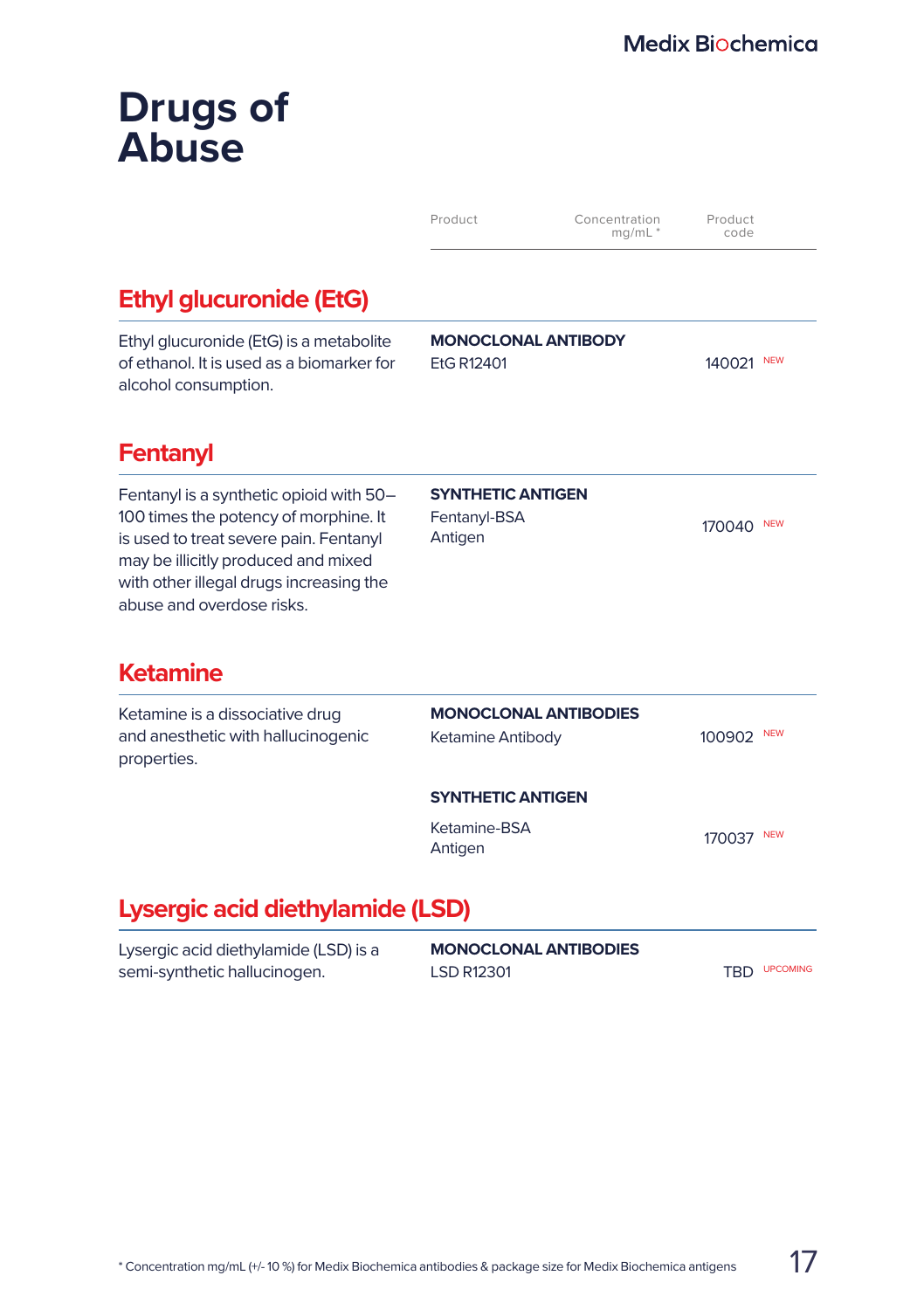|                                                                                                                                                                                                                                                                          | Product                                                                                                  | Concentration<br>$mq/mL$ <sup>*</sup> | Product<br>code          |
|--------------------------------------------------------------------------------------------------------------------------------------------------------------------------------------------------------------------------------------------------------------------------|----------------------------------------------------------------------------------------------------------|---------------------------------------|--------------------------|
| <b>Methadone</b>                                                                                                                                                                                                                                                         |                                                                                                          |                                       |                          |
| Methadone is a synthetic opioid<br>agonist.                                                                                                                                                                                                                              | <b>MONOCLONAL ANTIBODIES</b><br>Methadone Antibody                                                       |                                       | 100891 NEW               |
| <b>Methylphenidate</b>                                                                                                                                                                                                                                                   |                                                                                                          |                                       |                          |
| Methylphenidate is a central nervous<br>system stimulant drug used to treat<br><b>Attention Deficient Hyperactivity</b><br>Disorder (ADHD) and narcolepsy.<br>Abuse risk increases when<br>administered in excessive doses and<br>via intravenous and intranasal routes. | <b>SYNTHETIC ANTIGENS</b><br>Methylphenidate-<br><b>BSA Antigen</b>                                      |                                       | 170039 NEW               |
| <b>Morphine</b>                                                                                                                                                                                                                                                          |                                                                                                          |                                       |                          |
| Morphine is a non-synthetic opioid<br>drug used to treat pain.                                                                                                                                                                                                           | <b>MONOCLONAL ANTIBODIES</b><br>Morphine Antibody<br><b>SYNTHETIC ANTIGEN</b><br>Morphine-BSA<br>Antigen |                                       | 100897 NEW<br>170036 NEW |
| <b>Oxycodone</b>                                                                                                                                                                                                                                                         |                                                                                                          |                                       |                          |
| Oxycodone is a semi-synthetic opioid<br>drug used to treat pain.                                                                                                                                                                                                         | <b>MONOCLONAL ANTIBODIES</b><br>Oxycodone Antibody                                                       |                                       | 100899 NEW               |
| <b>Phencyclidine (PCP)</b>                                                                                                                                                                                                                                               |                                                                                                          |                                       |                          |
| Phencyclidine is a dissociative<br>anesthetic that may cause<br>hallucinations and violent behavior.                                                                                                                                                                     | <b>MONOCLONAL ANTIBODIES</b><br>Phencyclidine<br>(PCP) Antibody                                          |                                       | 100900 NEW               |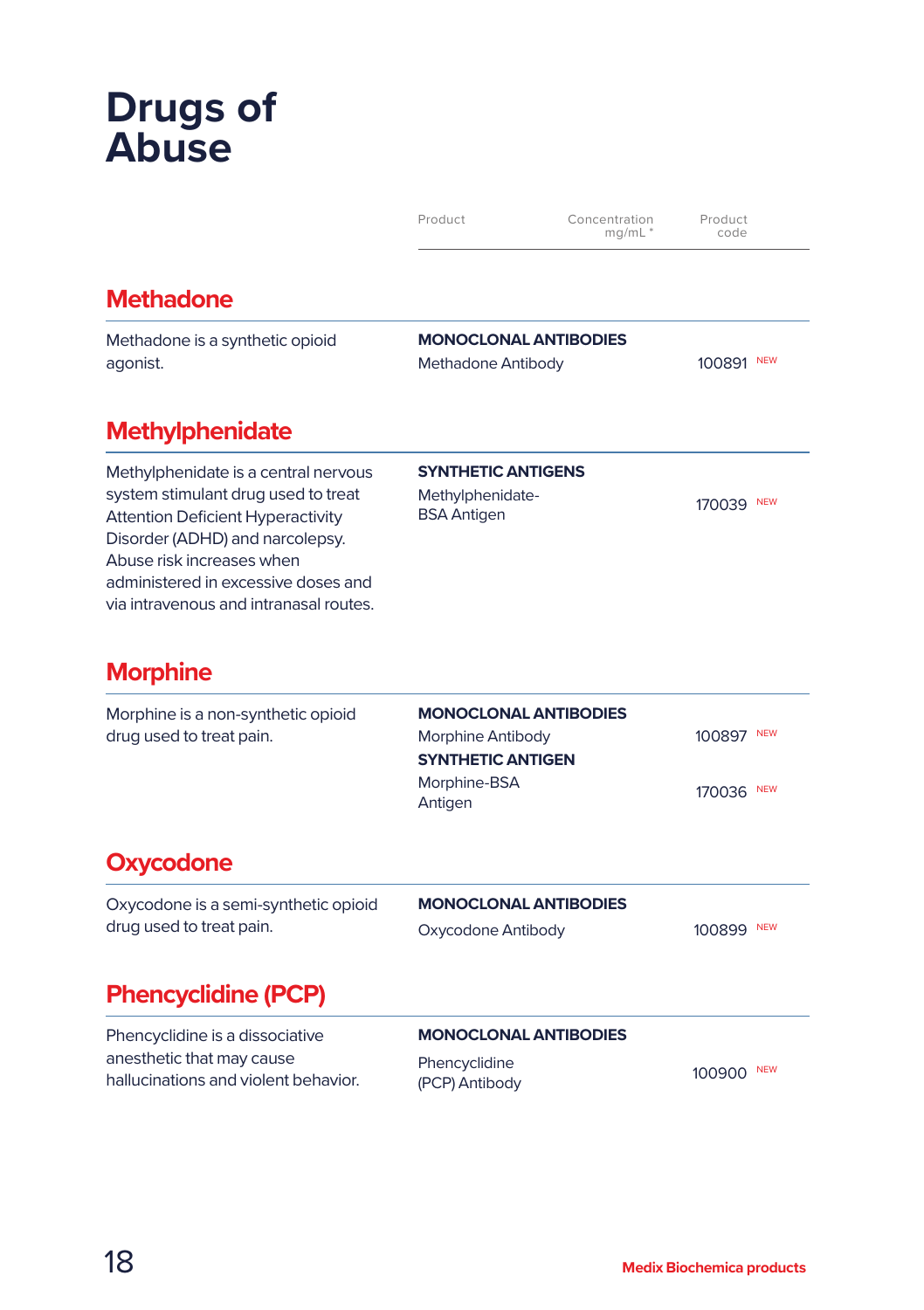|                                                  | Product                                                      | Concentration<br>$mq/mL$ <sup>*</sup> | Product<br>code      |
|--------------------------------------------------|--------------------------------------------------------------|---------------------------------------|----------------------|
| <b>Propoxyphene (PPX)</b>                        |                                                              |                                       |                      |
| Propoxyphene is an opioid used to<br>treat pain. | <b>MONOCLONAL ANTIBODY</b><br>Propoxyphene<br>(PPX) Antibody |                                       | <b>NEW</b><br>100895 |
|                                                  | <b>SYNTHETIC ANTIGEN</b>                                     |                                       |                      |
|                                                  | Propoxyphene<br>(PPX)-BSA Antigen                            |                                       | <b>NEW</b><br>170032 |
| <b>Tramadol</b>                                  |                                                              |                                       |                      |

| Tramadol is a synthetic opioid drug | М   |
|-------------------------------------|-----|
| used to treat pain.                 | Tra |

| <b>MONOCLONAL ANTIBODY</b> |            |  |
|----------------------------|------------|--|
| <b>Tramadol Antibody</b>   | 100901 NEW |  |
| <b>SYNTHETIC ANTIGEN</b>   |            |  |
| Tramadol-BSA<br>Antigen    | 170038 NEW |  |

## **Tricyclic Antidepressant (TCA)**

| <b>Zolpidem</b>                                                                                                                        |                                                                                        |                      |
|----------------------------------------------------------------------------------------------------------------------------------------|----------------------------------------------------------------------------------------|----------------------|
|                                                                                                                                        | <b>Tricyclic Anti-</b><br>depressant (TCA)-<br><b>BSA Antigen</b>                      | <b>NEW</b><br>170030 |
|                                                                                                                                        | <b>SYNTHETIC ANTIGEN</b>                                                               |                      |
| Tricyclic antidepressants are a class<br>of medications used primarily for the<br>treatment of depression and other<br>mood disorders. | <b>MONOCLONAL ANTIBODIES</b><br><b>Tricyclic Anti-</b><br>depressant (TCA)<br>Antibody | <b>NEW</b><br>100896 |
|                                                                                                                                        |                                                                                        |                      |

Zolpidem is a central nervous system depressant drug causing drowsiness, sedation and decreased psychomotor function. Zolpidem is used to treat insomnia and may result in next-day impairment.

#### **SYNTHETIC ANTIGEN**

Zolpidem-BSA Zoipidem-BSA<br>Antigen 170041 NEW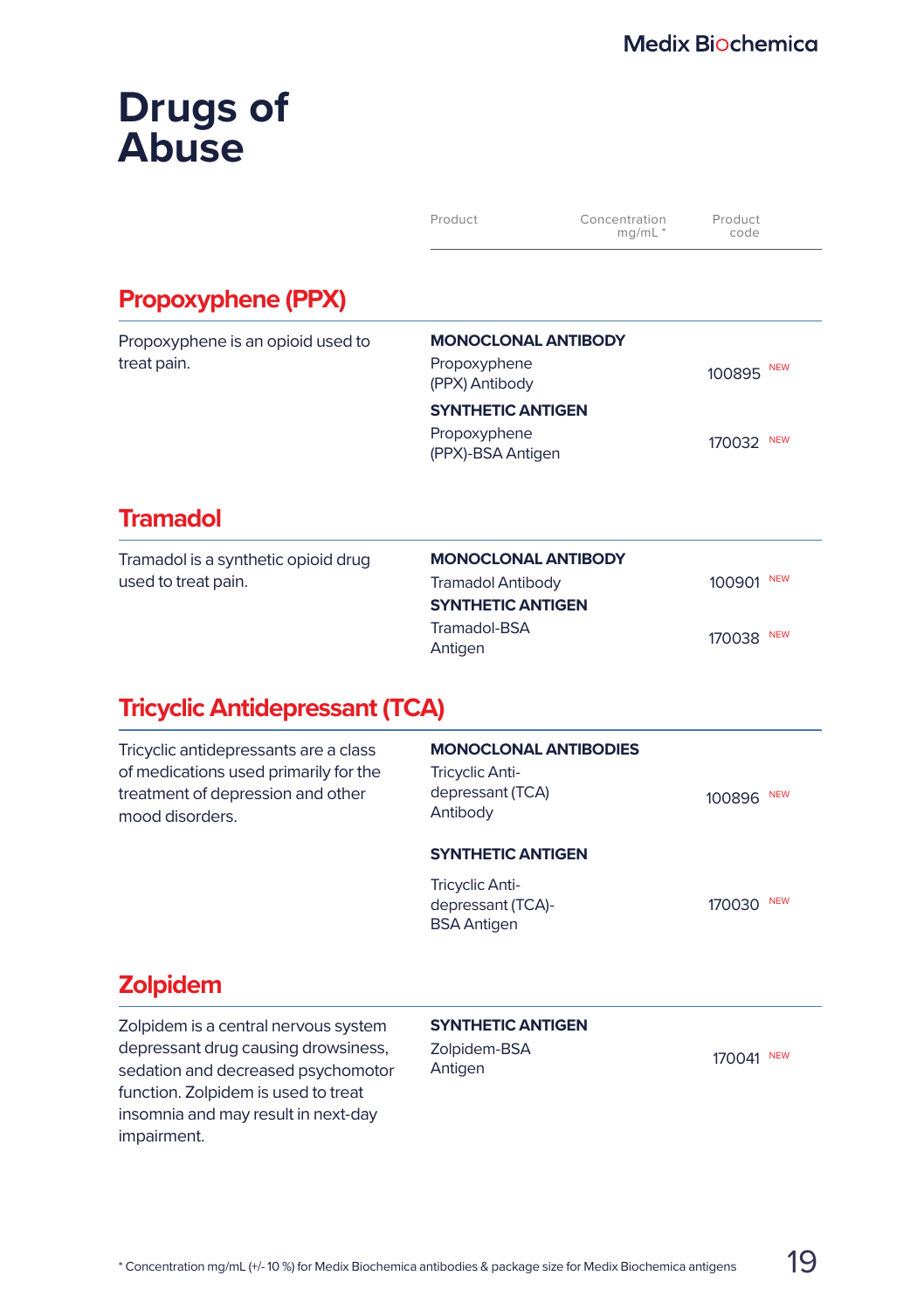| Product | Concentration<br>$mq/mL$ * | Product<br>code |  |
|---------|----------------------------|-----------------|--|
|---------|----------------------------|-----------------|--|

## **Alpha subunit**

| The alpha subunit of LH, FSH, TSH,   |                    | <b>MONOCLONAL ANTIBODIES</b> |   |        |
|--------------------------------------|--------------------|------------------------------|---|--------|
| and HCG is identical. The biological | Alpha subunit 5501 |                              |   | 100035 |
| activity of these hormones is evoked |                    | 5503                         |   | 100037 |
| by the unique beta subunit.          |                    | 6601                         | 5 | 100066 |
|                                      |                    |                              |   |        |

## **Anti-Müllerian hormone (AMH)**

| is a glycoprotein produced by the      | <b>MONOCLONAL ANTIBODY</b> |       |   |        |
|----------------------------------------|----------------------------|-------|---|--------|
| Sertoli cells of the testis and by the | <b>AMH</b>                 | 11301 | 5 | 100756 |
| granulosa cells of the ovary. It is    |                            | 11302 | 5 | 100757 |
| used as biomarker to assess ovarian    |                            | 11303 | 5 | 100758 |
| reserve levels.                        |                            | 11304 | 5 | 100759 |
|                                        |                            | 11305 | 5 | 100760 |
|                                        |                            | 11309 | 5 | 100840 |
|                                        |                            |       |   |        |

## **Chorionic gonadotropin (HCG)**

| is a glycoprotein hormone produced    | <b>MONOCLONAL ANTIBODIES</b> |      |   |        |
|---------------------------------------|------------------------------|------|---|--------|
| during pregnancy and commonly         | <b>HCG</b> beta              | 5004 |   | 100004 |
| utilized for early pregnancy testing. |                              | 5006 | 5 | 100005 |
| Testing for HCG may also be done      |                              | 5008 | 5 | 100006 |
| when diagnosing or monitoring some    |                              | 5011 | 1 | 100009 |
| tumors.                               |                              | 5014 | 5 | 100011 |
|                                       |                              | 5016 | 5 | 100013 |
|                                       | <b>HCG</b> complex           | 5009 | 5 | 100008 |
|                                       | HCG free beta 5012           |      | 5 | 100368 |

## **Estradiol (E2)**

is a steroid, and the primary female sex hormone produced by the ovaries. It prepares the uterus for implantation of the fertilized ovum and promotes maintenance of the female reproductive organs. Serum estradiol is measured in women and it primarily reflects the activity of the ovaries.

| <b>MONOCLONAL ANTIBODIES</b> |       |                 |        |  |  |  |
|------------------------------|-------|-----------------|--------|--|--|--|
| F2                           | 10450 | >1              | 700011 |  |  |  |
| <b>SYNTHETIC ANTIGEN</b>     |       |                 |        |  |  |  |
| E2 6-HS antigen              |       | 1 <sub>mq</sub> | 710050 |  |  |  |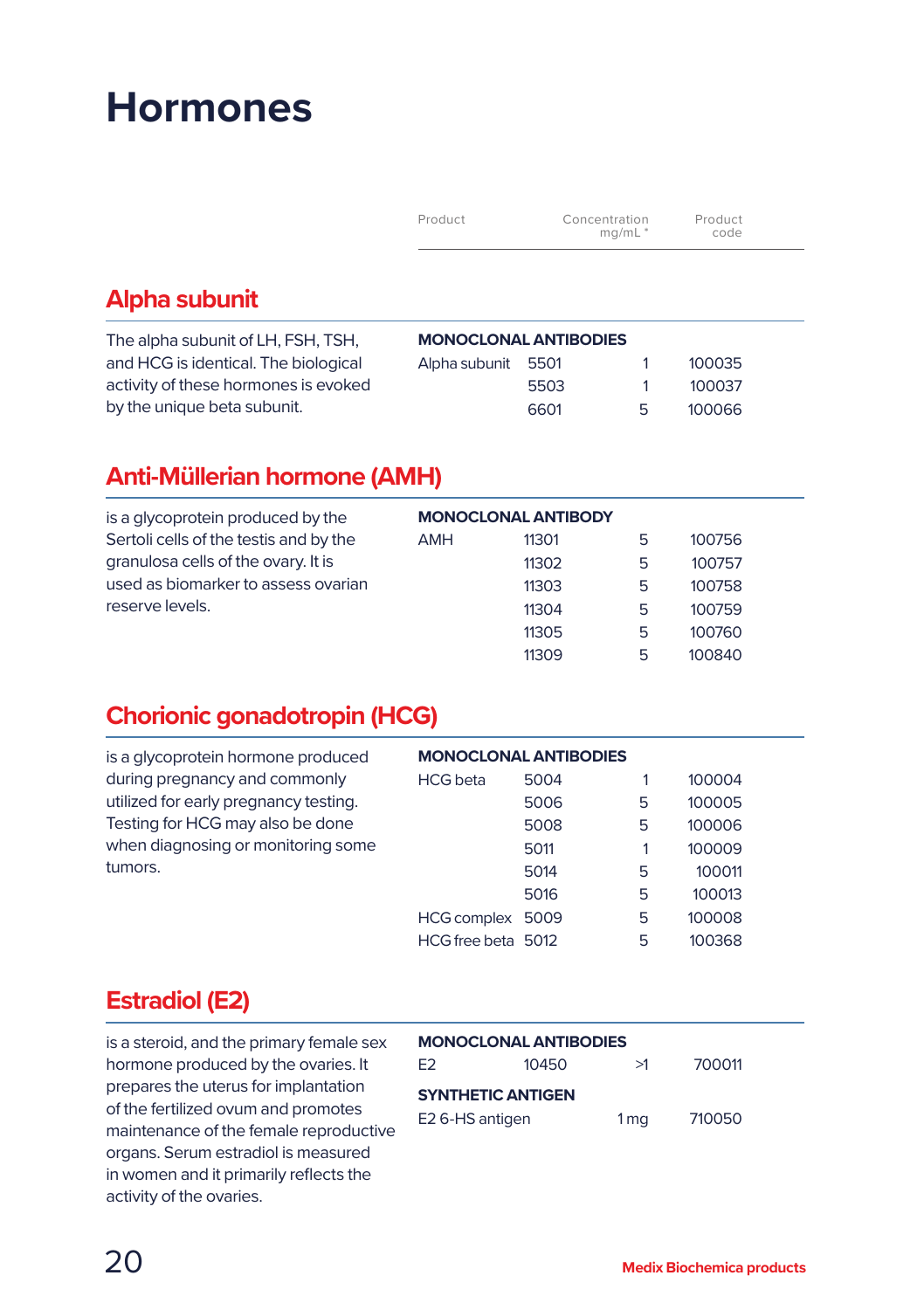|                                                                                                                                                                                                                                                                                                                                | Product        | Concentration<br>$mq/mL$ <sup>*</sup> | Product<br>code      |
|--------------------------------------------------------------------------------------------------------------------------------------------------------------------------------------------------------------------------------------------------------------------------------------------------------------------------------|----------------|---------------------------------------|----------------------|
| <b>Estriol (E3)</b>                                                                                                                                                                                                                                                                                                            |                |                                       |                      |
| is one of the three major endogenous<br>estrogens, the others being estradiol<br>(E2) and estrone. During pregnancy,<br>estriol is synthetized with high<br>quantities by the placenta and by the<br>liver of fetus. Estriol measurement from<br>maternal blood or urine can be used<br>to assess the health and well-being of | E <sub>3</sub> | <b>MONOCLONAL ANTIBODY</b><br>RC10601 | <b>NEW</b><br>140022 |

## **Follicle-stimulating hormone (FSH)**

| regulates the development, growth,    | <b>MONOCLONAL ANTIBODY</b> |      |   |        |
|---------------------------------------|----------------------------|------|---|--------|
| pubertal maturation, and reproductive | <b>FSH</b>                 | 6602 | Ь | 100067 |
| processes of the body. It is used to  |                            |      |   |        |
| diagnose problems in the reproductive |                            |      |   |        |
| system.                               |                            |      |   |        |

## **Growth hormone (GH)**

fetus during the second trimester of

| is a protein hormone used clinically to | <b>MONOCLONAL ANTIBODIES</b> |      |  |        |
|-----------------------------------------|------------------------------|------|--|--------|
| diagnose and treat children's growth    | GH                           | 5801 |  | 100041 |
| disorders and adult growth hormone      |                              | 5802 |  | 100042 |
| deficiency.                             |                              |      |  |        |

## **Inhibin**

pregnancy.

**Inhibin alpha** binds to either beta A or beta B subunit, to form inhibin A, or inhibin B, respectively. Inhibin A tests can be used in the diagnostics of Down syndrome. Inhibin B is a marker of male infertility.

#### **MONOCLONAL ANTIBODIES**

| Inhibin alpha 9401 |  |  | 100711 |
|--------------------|--|--|--------|
|--------------------|--|--|--------|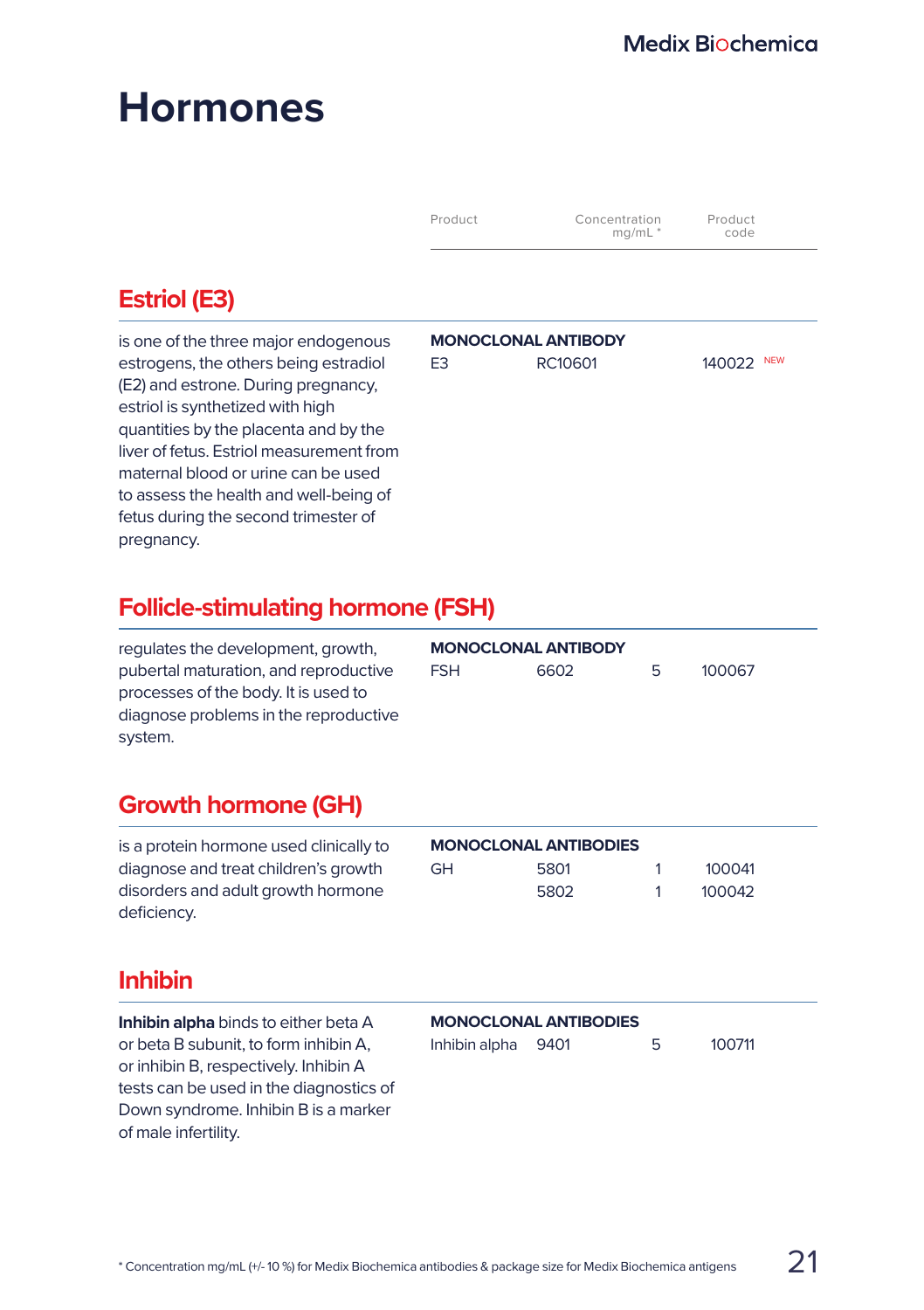| Product                      | Concentration<br>$ma/mL$ <sup>*</sup> | Product<br>code |
|------------------------------|---------------------------------------|-----------------|
| <b>MONOCLONAL ANTIBODIES</b> |                                       |                 |
| Inhibin beta A 9504          | 5                                     | 100709          |

**Inhibin beta A** can form dimers with itself, with inhibin alpha, or inhibin beta B. The dimerization product with inhibin alpha subunit is called inhibin A. Assessment of inhibin A concentration is used in prenatal screening for Down syndrome.

## **Luteinizing hormone (LH)**

| is essential for reproduction in both | <b>MONOCLONAL ANTIBODIES</b> |      |   |        |
|---------------------------------------|------------------------------|------|---|--------|
| sexes. LH is measured to detect       | TН                           | 5301 | 5 | 100016 |
| abnormalities in sexual development   |                              | 5302 |   | 100018 |
| and reproductive functions.           |                              | 5303 | 5 | 100588 |
|                                       |                              | 5304 | 5 | 100022 |

## **Progesterone (PR)**

| is a steroid hormone needed for          | <b>MONOCLONAL ANTIBODIES</b> |      |    |        |
|------------------------------------------|------------------------------|------|----|--------|
| normal reproduction. Progesterone        | PR.                          | 1801 | 5  | 100248 |
| levels are monitored during pregnancy    |                              | 1802 | 5. | 100249 |
| and for an indication of ovarian cancer. |                              | 1803 | 5  | 100250 |
|                                          |                              | 1805 | ь  | 100252 |

## **Prolactin (PRL)**

| is a peptide hormone primarily       | <b>MONOCLONAL ANTIBODIES</b> |      |    |        |
|--------------------------------------|------------------------------|------|----|--------|
| associated with lactation. Prolactin | PRI                          | 5601 | 5. | 100967 |
| is usually measured when checking    |                              | 5602 | 5. | 100360 |
| for pituitary tumors or the cause of |                              |      |    |        |
| abnormal milk production.            |                              |      |    |        |

## **Sex hormone-binding globulin (SHBG)**

| binds to sex hormones, specifically    | <b>MONOCLONAL ANTIBODIES</b> |      |   |        |
|----------------------------------------|------------------------------|------|---|--------|
| testosterone and estradiol. Abnormally | <b>SHBG</b>                  | 6001 | 5 | 100539 |
| low or high SHBG levels are used to    |                              | 6002 | 5 | 100540 |
| diagnose several non-physiological     |                              | 6007 | 5 | 100569 |
| conditions.                            |                              |      |   |        |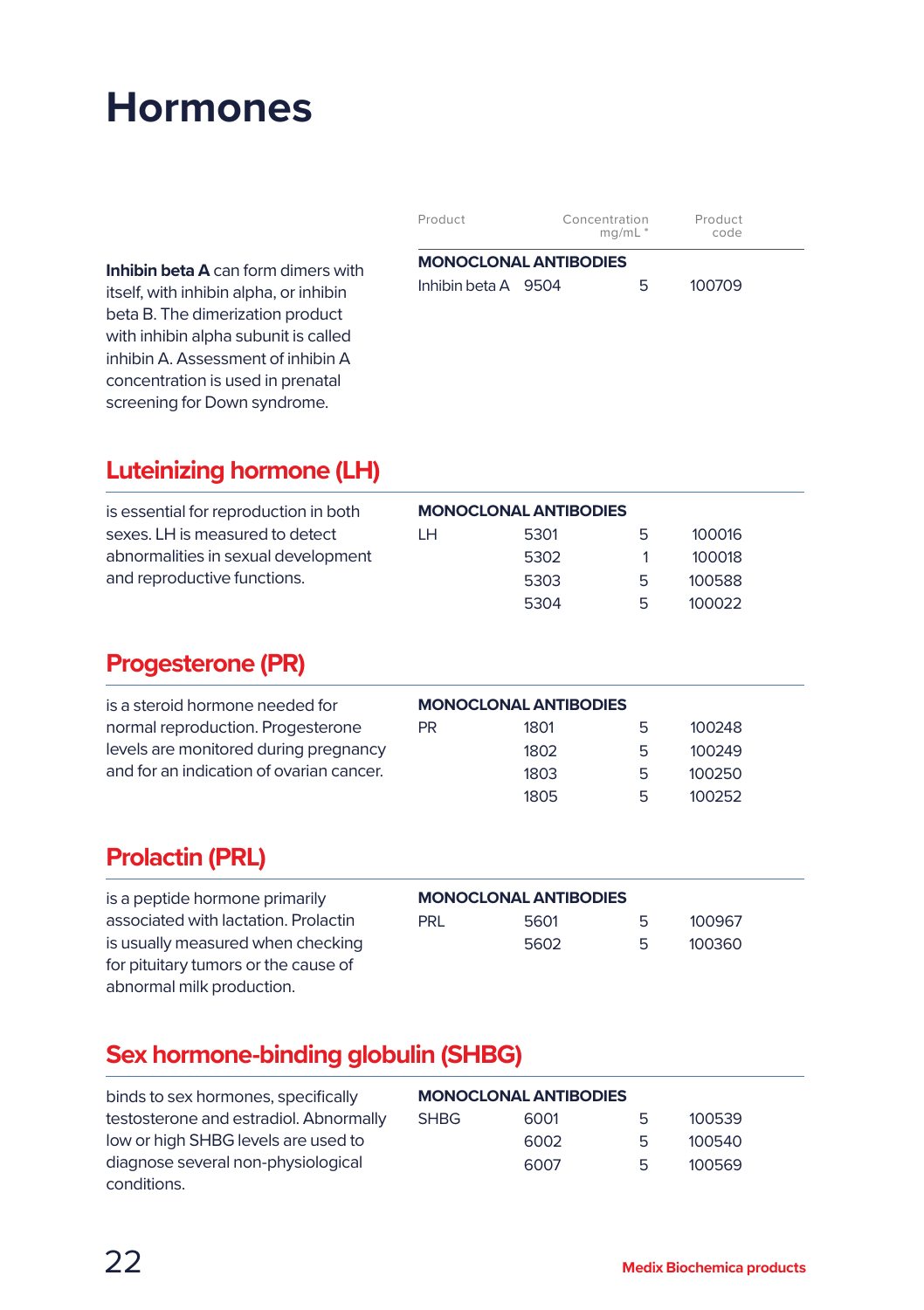| $mg/mL$ *<br>code | Product | Concentration | Product |
|-------------------|---------|---------------|---------|
|-------------------|---------|---------------|---------|

## **Bocavirus (hBoV)**

is a member of the Parvoviridae virus family. It is a newly described human pathogen that has been associated especially with lower respiratory tract and gastrointestinal infections, predominantly in children.

|      | <b>MONOCLONAL ANTIBODY</b> |    |        |  |
|------|----------------------------|----|--------|--|
| hBoV | 3602                       | 5. | 100527 |  |
|      |                            |    |        |  |
|      |                            |    |        |  |

## **Chlamydia trachomatis**

is an intracellular pathogen that can cause numerous disease states in both men and women, such as urethritis, proctitis, trachoma, and infertility.

| <b>MONOCLONAL ANTIBODIES</b> |      |    |        |  |
|------------------------------|------|----|--------|--|
| Chlamydia                    | 6701 | 5  | 100141 |  |
| trachomatis                  | 6703 | 5  | 100071 |  |
|                              | 6709 | г, | 100073 |  |

## **Clostridium difficile**

is an anaerobic Gram-positive bacterium that can cause hospitalacquired diarrhea, and is often associated with previous antibiotic use. Immunoassays detecting the *C. difficile* proteins glutamate dehydrogenase (GDH), and toxins A and B, are used to diagnose *C. difficile* infection.

| <b>MONOCLONAL ANTIBODY</b> |             |        |  |
|----------------------------|-------------|--------|--|
| C. difficile GDH 11001     | 5.          | 100714 |  |
| <b>RECOMBINANT ANTIGEN</b> |             |        |  |
| C. difficile GDH antigen   | $100 \mu q$ | 610121 |  |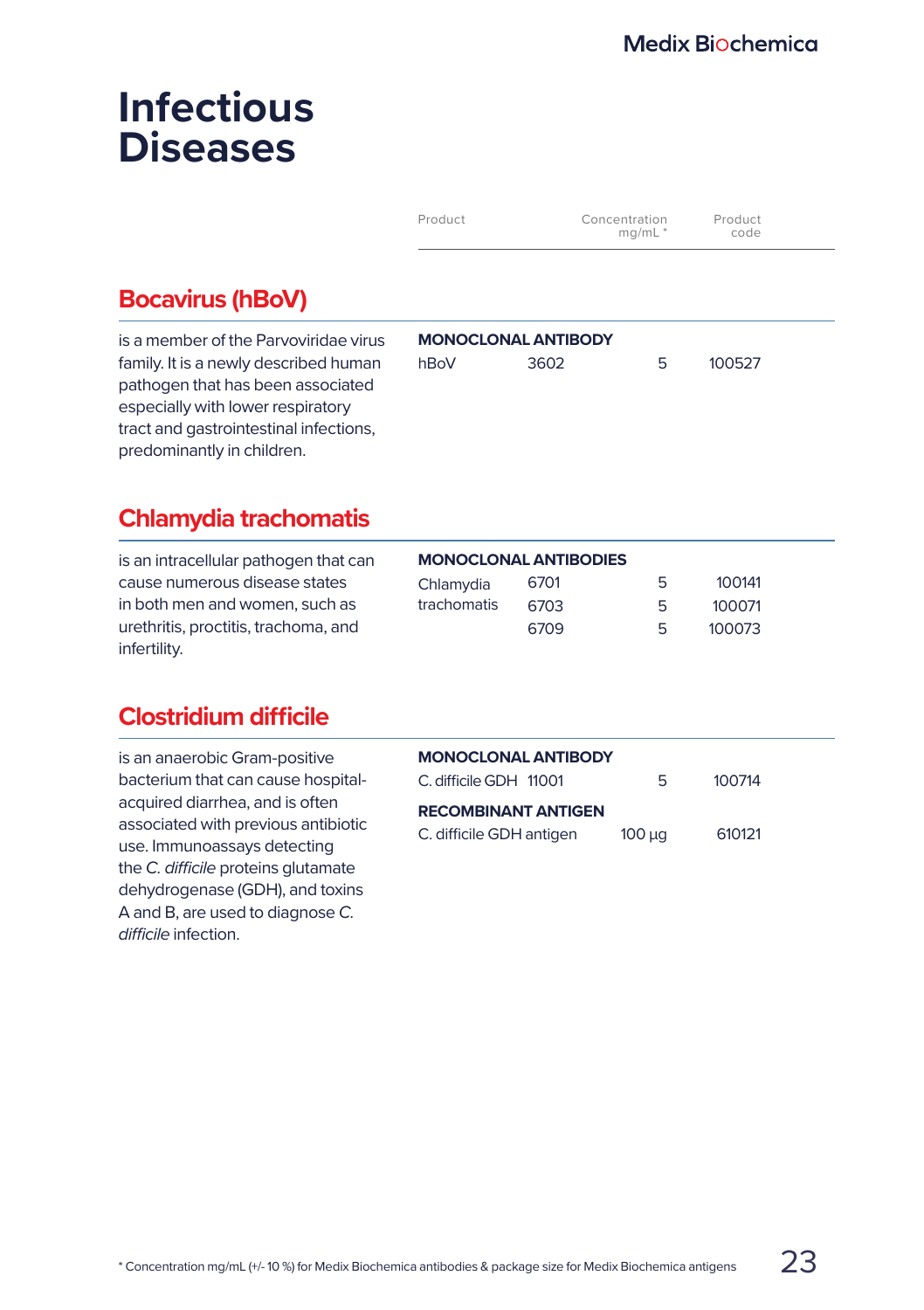| Product | Concentration<br>$mq/mL$ <sup>*</sup> | Product<br>code |  |
|---------|---------------------------------------|-----------------|--|
|---------|---------------------------------------|-----------------|--|

## **Coronavirus**

| Severe acute respiratory syndrome    | <b>MONOCLONAL ANTIBODIES</b> |      |                 |                      |
|--------------------------------------|------------------------------|------|-----------------|----------------------|
| coronavirus 2 (SARS-CoV-2) is        | HCoV OC43                    | 3504 | 5               | 100531               |
| an enveloped, positive stranded      |                              | 3505 | 5               | 100532               |
| RNA virus. SARS-CoV-2 causes         | SARS-CoV-2 N                 | 3507 | 5               | <b>NEW</b><br>100948 |
| respiratory illness called COVID-19. | SARS-CoV-2N                  | 3508 | 5               | <b>NEW</b><br>100950 |
|                                      | SARS-CoV-2N                  | 3510 | 5               | <b>NEW</b><br>100952 |
|                                      | SARS-CoV-2 N                 | 3511 | 5               | <b>NEW</b><br>100953 |
|                                      | SARS-CoV-2 N                 | 3512 | 5               | <b>NEW</b><br>100954 |
|                                      | <b>RECOMBINANT ANTIGENS</b>  |      |                 |                      |
|                                      | HCoV OC43 N antigen          |      | $100 \mu g$     | 610040               |
|                                      | SARS-CoV-2 N antigen         |      | $100 \mu g$     | 710081               |
|                                      |                              |      | 1 <sub>mq</sub> | 710082               |
|                                      |                              |      | 5 <sub>mq</sub> | 710083               |
|                                      | SARS-CoV-2 S1 antigen        |      | $100 \mu g$     | 710090               |
|                                      |                              |      | 1 <sub>mq</sub> | 710091               |
|                                      |                              |      | 5 <sub>mq</sub> | 710092               |
|                                      | SARS-CoV-2 S RBD1 antigen    |      | $100 \mu g$     | 710093               |
|                                      |                              |      | 1 <sub>mq</sub> | 710094               |
|                                      |                              |      | 5 <sub>mq</sub> | 710095               |
|                                      | SARS-CoV-2 S RBD2 antigen    |      | $100 \mu g$     | 710096               |
|                                      |                              |      | 1 <sub>mg</sub> | 710097               |

## **Helicobacter pylori**

is a Gram-negative bacterium commonly found in the stomach. *H. pylori* infection increases the risk of developing peptic ulcers and gastric cancers and can be diagnosed with serological blood tests, breath tests and stool antigen tests.

| <b>MONOCLONAL ANTIBODY</b>                             |      |             |        |  |  |
|--------------------------------------------------------|------|-------------|--------|--|--|
| H. pylori                                              | 7105 | 5           | 100713 |  |  |
| <b>RECOMBINANT ANTIGEN</b><br>H. pylori OMP<br>antigen |      | $100 \mu q$ | 610140 |  |  |

5 mg 710098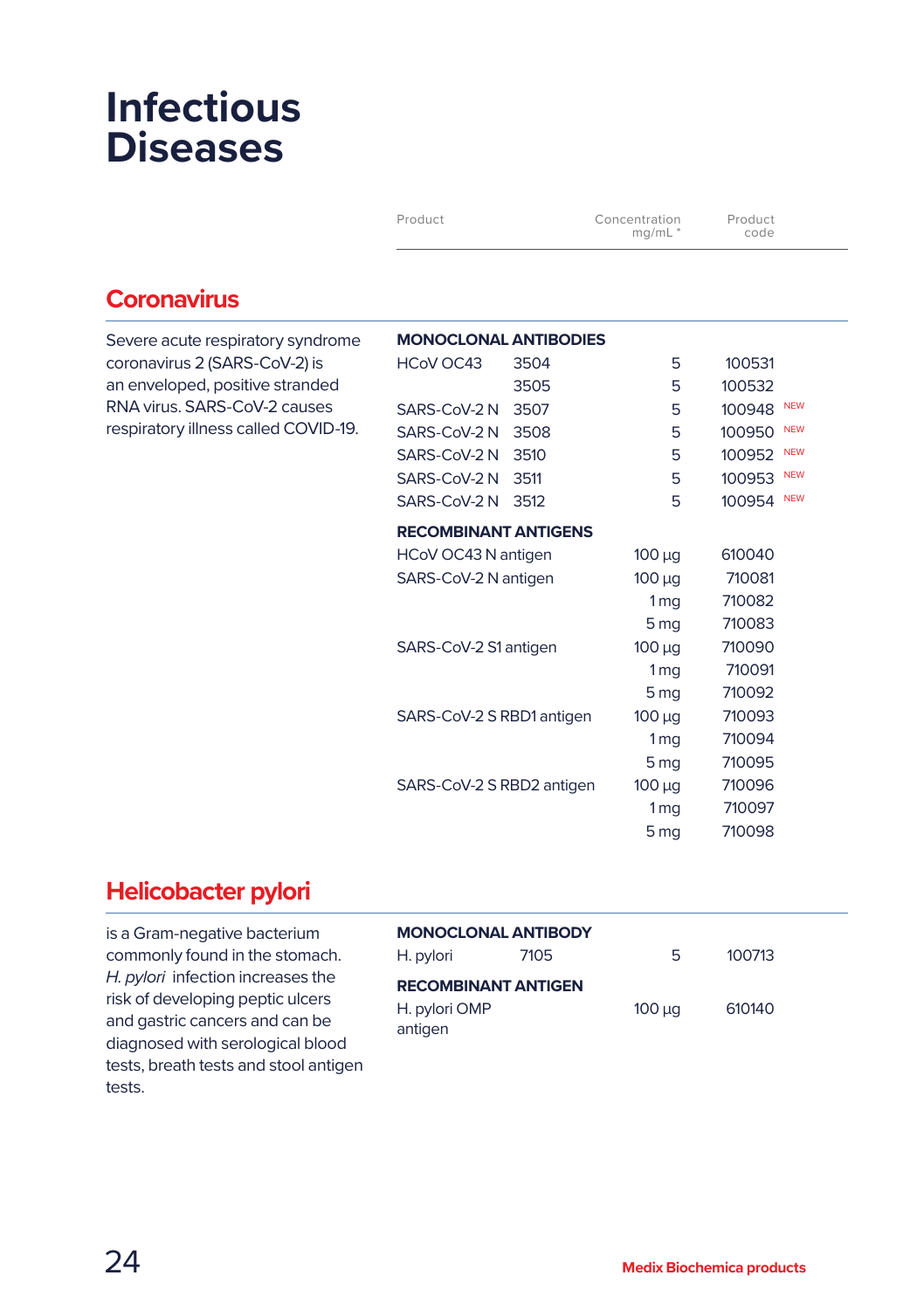| Product | Concentration<br>mq/mL | Product<br>code |  |
|---------|------------------------|-----------------|--|
|         |                        |                 |  |

## **Hepatitis B virus (HBsAg)**

| causes liver inflammation, which        | <b>MONOCLONAL ANTIBODIES</b> |      |    |        |
|-----------------------------------------|------------------------------|------|----|--------|
| over time may eventually cause liver    | <b>HBsAa</b>                 | 2505 | ь  | 100352 |
| cirrhosis and liver cancer. The first   |                              | 2507 | 5. | 100502 |
| detectable viral antigen to appear      |                              | 2508 | 5. | 100504 |
| during infection is hepatitis B surface |                              | 2510 | 5. | 100568 |
| antigen (HBsAg).                        |                              |      |    |        |

## **Influenza A**

antigen (HBsAg).

| is the most common cause of        | <b>MONOCLONAL ANTIBODIES</b> |      |             |        |
|------------------------------------|------------------------------|------|-------------|--------|
| influenza, flu pandemics, and      | Influenza A                  | 7304 | 5           | 100081 |
| most epidemics. Influenza A virus  |                              | 7305 | 5           | 100082 |
| causes influenza in birds and some |                              | 7307 | 5           | 100083 |
| mammals.                           | <b>RECOMBINANT ANTIGEN</b>   |      |             |        |
|                                    | Influenza A NP antigen       |      | $100 \mu q$ | 610050 |

## **Influenza B**

| also causes seasonal epidemics but     | <b>MONOCLONAL ANTIBODIES</b> |      |             |        |  |
|----------------------------------------|------------------------------|------|-------------|--------|--|
| it is only known to infect humans      | Influenza B                  | 9901 | 5           | 100117 |  |
| and seals. This limited host range is  |                              | 9905 | 5           | 100472 |  |
| apparently responsible for the lack of |                              | 9906 | 5           | 100437 |  |
| pandemics caused by influenza B.       |                              | 9908 | 5           | 100498 |  |
|                                        |                              | 9909 | 5           | 100473 |  |
|                                        | <b>RECOMBINANT ANTIGEN</b>   |      |             |        |  |
|                                        | Influenza B NP antigen       |      | $100 \mu q$ | 610051 |  |
|                                        |                              |      |             |        |  |

## **Plasmodium falciparum HRP2 (Malaria)**

| is a histidine-rich protein secreted | <b>MONOCLONAL ANTIBODIES</b> |      |             |        |  |
|--------------------------------------|------------------------------|------|-------------|--------|--|
| by the P. falciparum parasite. HRP2  | HRP <sub>2</sub>             | 3901 | 5           | 100559 |  |
| detection is widely used in the      |                              | 3902 | 5           | 100560 |  |
| diagnosis of malaria.                | <b>RECOMBINANT ANTIGEN</b>   |      |             |        |  |
|                                      | HRP2 antigen                 |      | $100 \mu q$ | 610081 |  |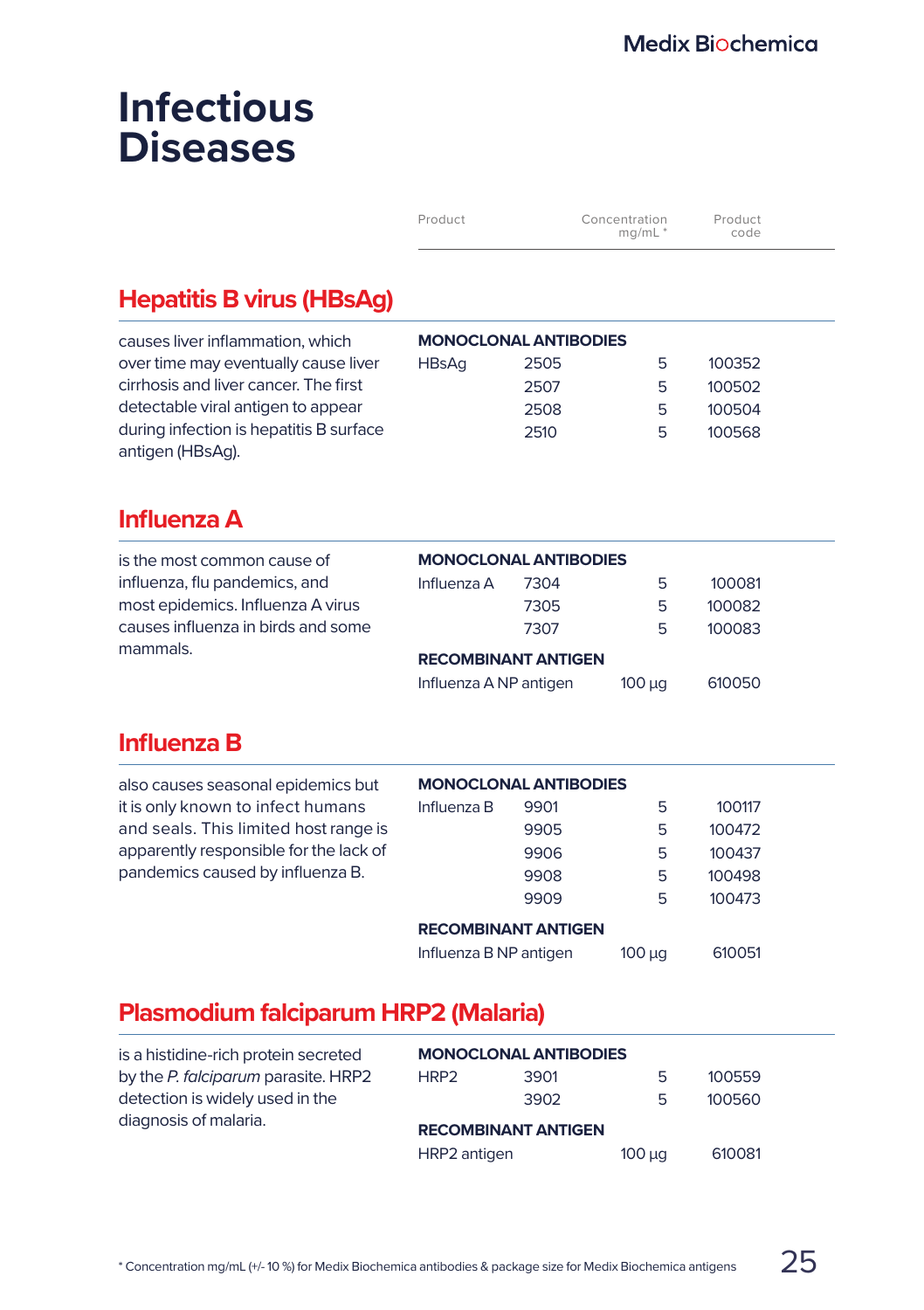| Product | Concentration<br>mq/mL | Product<br>code |  |
|---------|------------------------|-----------------|--|
|---------|------------------------|-----------------|--|

## **Respiratory syncytial virus (RSV)**

causes respiratory tract infections. It is the major cause of lower respiratory tract infection and hospital visits during infancy and childhood.

|            | <b>MONOCLONAL ANTIBODIES</b> |                 |        |
|------------|------------------------------|-----------------|--------|
| <b>RSV</b> | 1201                         | 10 <sup>1</sup> | 100198 |
|            |                              |                 |        |

## **Rotavirus**

infection is the leading cause of severe diarrhea and dehydration in young children. Rotavirus viral protein 6 (VP6), which is highly conserved and the most abundant protein on the viral capsid, is a good target for diagnostic use in Rotavirus immunoassays.

| <b>MONOCLONAL ANTIBODY</b> |             |        |
|----------------------------|-------------|--------|
| Rotavirus VP6 11101        | 5           | 100715 |
| <b>RECOMBINANT ANTIGEN</b> |             |        |
| Rotavirus VP6<br>antigen   | $100 \mu q$ | 610145 |

## **Streptococcus group A (Strep A)**

*Streptococcus pyogenes*, or Group A Streptococcus (GAS), is a species of β-hemolytic bacteria responsible for most cases of streptococcal illness, which typically begin in the throat or skin. GAS is the cause of various important human diseases, ranging from strep throat or mild rash to life-threatening conditions such as streptococcal toxic shock syndrome.

| <b>MONOCLONAL ANTIBODY</b> |      |    |        |  |
|----------------------------|------|----|--------|--|
| Strep A                    | 2650 | >1 | 700031 |  |
|                            |      |    |        |  |
|                            |      |    |        |  |
|                            |      |    |        |  |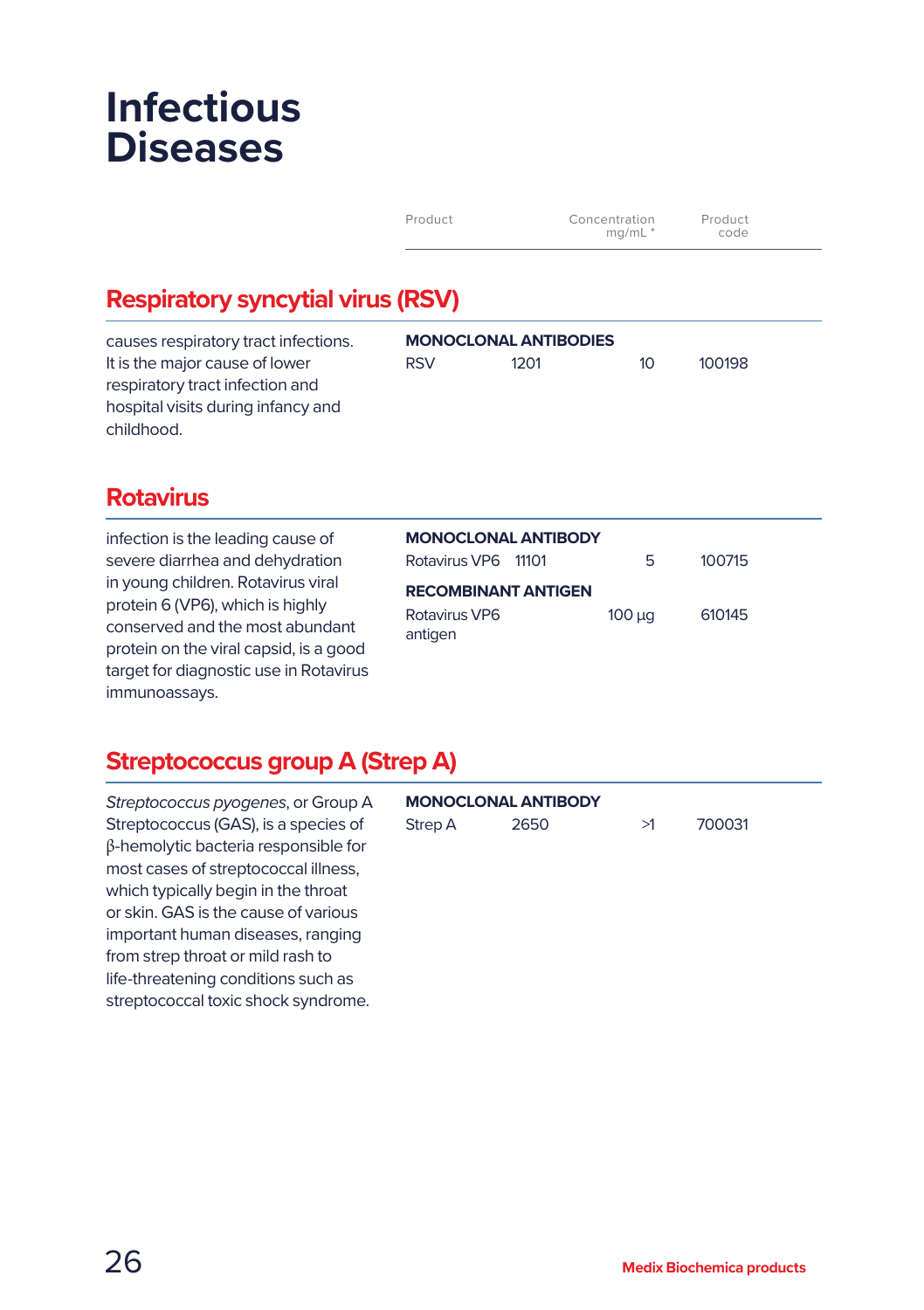# **Inflammation**

| Product | Concentration<br>$mq/mL$ <sup>*</sup> | Product<br>code |  |
|---------|---------------------------------------|-----------------|--|
|         |                                       |                 |  |

## **Alpha 1-antitrypsin (AAT)**

is a glycoprotein, generally known as serum trypsin inhibitor, that protects the lungs from the destructive actions of blood enzymes. Disorders of this protein include AAT-deficiency, a hereditary condition leading to a chronic uninhibited tissue breakdown.

|     | <b>MONOCLONAL ANTIBODIES</b> |   |        |
|-----|------------------------------|---|--------|
| AAT | 1002                         | ᄃ | 100209 |
|     | 1003                         | ᄃ | 100210 |

## **C-reactive protein (CRP)**

is a protein found in the blood, whose rise in response to inflammation. CRP values are useful in determining disease progress or the effectiveness of treatments.

|            | <b>MONOCLONAL ANTIBODIES</b> |                |        |
|------------|------------------------------|----------------|--------|
| <b>CRP</b> | 6402                         | 5              | 100145 |
|            | 6403                         | 5              | 100146 |
|            | 6404                         | $\overline{2}$ | 100058 |
|            | 6404                         | 6              | 100061 |
|            | 6405                         | 5              | 100358 |
|            | 6407                         | 5              | 100147 |

## **Calprotectin**

belongs to the family of S100 proteins and is composed of two subunits S100A8 and S100A9. Increased concentrations are found in response to infections and inflammation.

| <b>MONOCLONAL ANTIBODIES</b> |  |  |
|------------------------------|--|--|
|                              |  |  |

| S100A9    | 3403 | 5 | 100460 |
|-----------|------|---|--------|
| S100A8    | 3404 | 5 | 100468 |
|           | 3405 | 5 | 100469 |
|           | 3406 | 5 | 100470 |
| S100A8/A9 | 3407 | 5 | 100618 |

#### **RECOMBINANT ANTIGENS**

| S100A8/A9 antigen | $100 \mu q$  | 610061 |
|-------------------|--------------|--------|
| S100A8 antigen    | $50 \mu q$   | 710018 |
|                   | $500 \mu q$  | 710035 |
|                   | $1000 \mu g$ | 710034 |
| S100A9 antigen    | $50 \mu q$   | 710019 |
|                   | $500 \mu q$  | 710037 |
|                   | 1000 µg      | 710036 |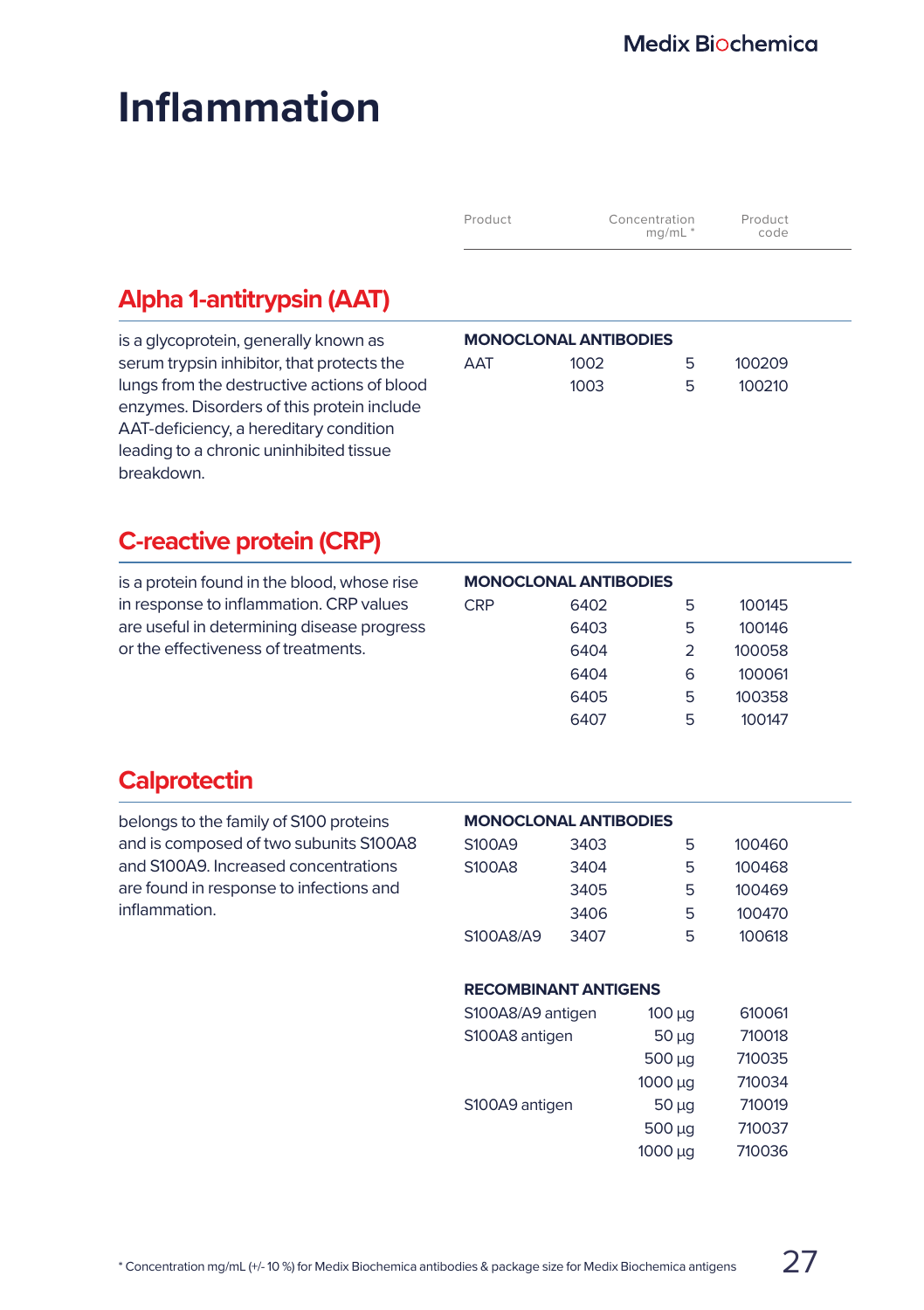# **Inflammation**

| Concentration<br>Product<br>Product<br>$mq/mL$ <sup>*</sup><br>code |  |
|---------------------------------------------------------------------|--|
|---------------------------------------------------------------------|--|

## **Interleukin-6 (IL-6)**

acts as both pro-inflammatory and antiinflammatory cytokine. IL-6 is relevant to many disease processes such as diabetes, atherosclerosis, depression, Alzheimer's Disease, cancer, and rheumatoid arthritis.

|                             | <b>MONOCLONAL ANTIBODIES</b> |              |        |  |  |
|-----------------------------|------------------------------|--------------|--------|--|--|
| $II - 6$                    | 2703                         | 5            | 100328 |  |  |
|                             | 2704                         | 5            | 100329 |  |  |
|                             | 2706                         | 5            | 100330 |  |  |
|                             | 2707                         | 5            | 100798 |  |  |
| <b>RECOMBINANT ANTIGENS</b> |                              |              |        |  |  |
| IL-6 antigen                |                              | $50 \mu q$   | 710015 |  |  |
|                             |                              | $500 \mu q$  | 710039 |  |  |
|                             |                              | $1000 \mu q$ | 710038 |  |  |
|                             |                              |              |        |  |  |

## **Interleukin-8 (IL-8)**

is a chemokine which serves as a chemical signal that attracts neutrophils at the site of inflammation. IL-8 is a promising marker for many clinical conditions with inflammation.

| <b>MONOCLONAL ANTIBODY</b> |      |   |        |
|----------------------------|------|---|--------|
| IL-8                       | 1501 | 5 | 100218 |

## **Lactoferrin**

is an antimicrobial protein, also known as lactotransferrin, which transfers iron to the cells. It is used in fecal testing to detect inflammation in the intestine. Lactoferrin levels are associated with disease severity in inflammatory bowel disease (IBD).

#### **RECOMBINANT ANTIGENS**

| Lactoferrin antigen | $50 \mu q$   | 710016 |
|---------------------|--------------|--------|
|                     | $500 \mu q$  | 710041 |
|                     | $1000 \mu q$ | 710040 |

## **Neutrophil gelatinase-associated lipocalin (NGAL)**

| also known as lipocalin-2, is used as a  | <b>MONOCLONAL ANTIBODIES</b> |                            |             |        |  |
|------------------------------------------|------------------------------|----------------------------|-------------|--------|--|
| biomarker of kidney injury, and has also | NGAL                         | 4202                       | 5           | 100579 |  |
| been shown to play a role in cancer and  |                              | 4203                       | 5           | 100580 |  |
| cardiovascular events.                   |                              | 4204                       | 5           | 100581 |  |
|                                          |                              | 4205                       | 5           | 100582 |  |
|                                          |                              | <b>RECOMBINANT ANTIGEN</b> |             |        |  |
|                                          | <b>NGAL</b> antigen          |                            | $100 \mu q$ | 610012 |  |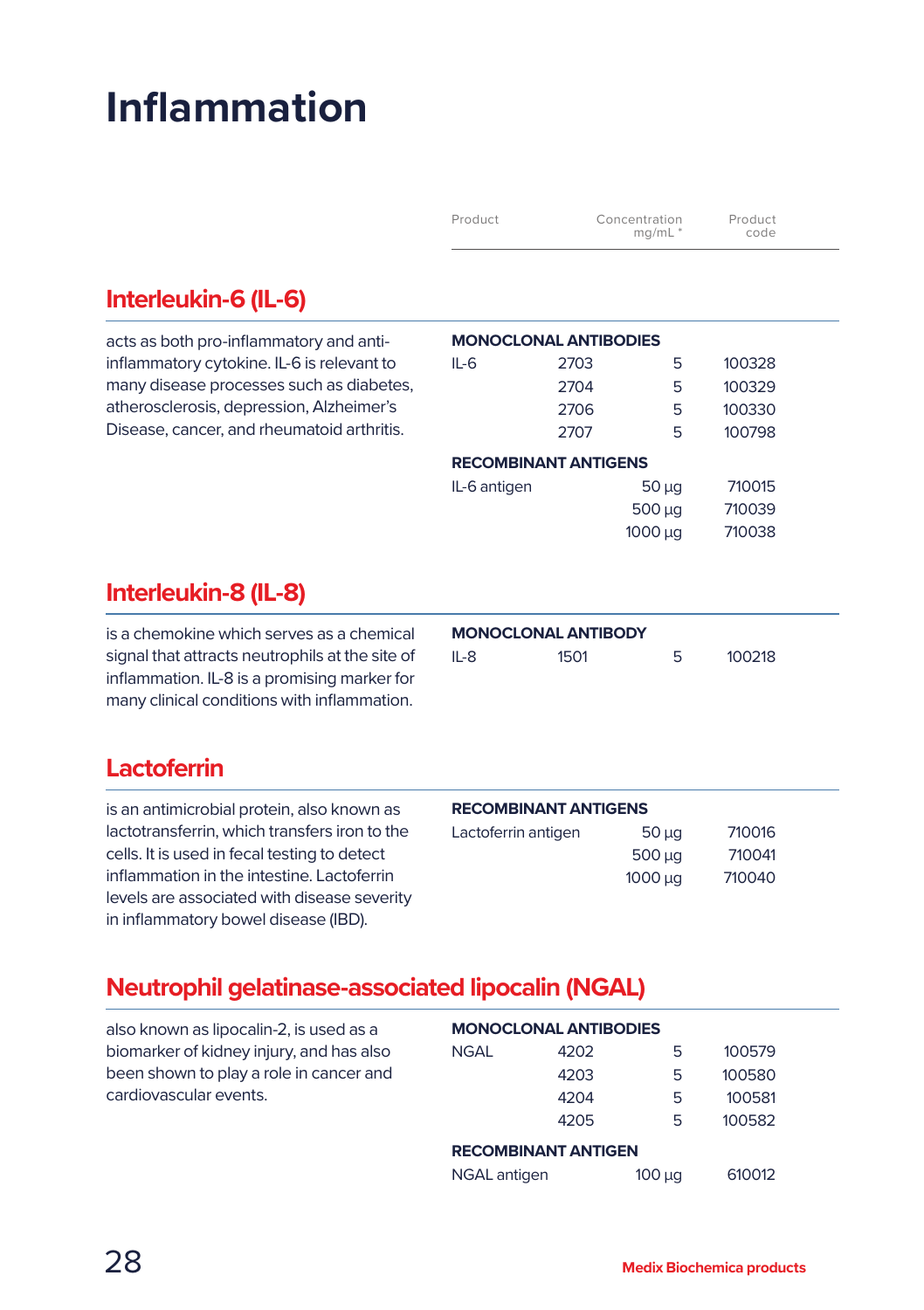# **Inflammation**

| Product | Concentration<br>$mq/mL$ <sup>*</sup> | Product<br>code |
|---------|---------------------------------------|-----------------|
|         |                                       |                 |

## **Procalcitonin (PCT)**

is a precursor protein of the hormone calcitonin, and is associated with systemic infections. In clinical diagnostics, a PCT test is most often used to identify patients with sepsis.

|     | <b>MONOCLONAL ANTIBODIES</b> |    |        |  |  |
|-----|------------------------------|----|--------|--|--|
| PCT | 4003                         | 5  | 100562 |  |  |
|     | 4004                         | 5  | 100563 |  |  |
|     | 4005                         | 5  | 100564 |  |  |
|     | 4006                         | 5  | 100567 |  |  |
|     | 4008                         | 5  | 100769 |  |  |
|     | 4051                         | >1 | 700020 |  |  |
|     |                              |    |        |  |  |

#### **RECOMBINANT ANTIGEN**

|  | PCT antigen |  |
|--|-------------|--|
|--|-------------|--|

| PCT antigen | $100 \mu g$ | 610080 |
|-------------|-------------|--------|
|             |             |        |

## **Serum amyloid A (SAA)**

is associated with HDL during inflammatory states. The blood level of SAA increases dramatically in response to tissue injury and inflammation. **MONOCLONAL ANTIBODIES** SAA 2201 5 100279 RC2201 5 140026 NEW 2203 5 100289 2205 5 100802 2208 5 100805 2209 5 100806 2211 5 100808 2212 5 100809 2213 5 100810 **RECOMBINANT ANTIGEN** SAA antigen 100 µg 610070

## **Transferrin**

| regulates the amount of free iron in        | <b>MONOCLONAL ANTIBODIES</b> |      |     |        |
|---------------------------------------------|------------------------------|------|-----|--------|
| circulation. Transferrin concentration      | Transferrin                  | 3104 | -5  | 100525 |
| elevates in anemia, and can also be used to |                              | 3105 | -5  | 100440 |
| diagnose other clinical conditions.         |                              | 3106 | - Б | 100474 |

## **Trypsinogen-2**

is the precursor form of the pancreatic enzyme trypsin. Determination of urine trypsinogen-2 is a useful test to detect acute pancreatitis and to evaluate disease severity.

| Trypsinogen-2 8603 |      | 5 | 100107 |
|--------------------|------|---|--------|
|                    | 8607 | 5 | 100108 |

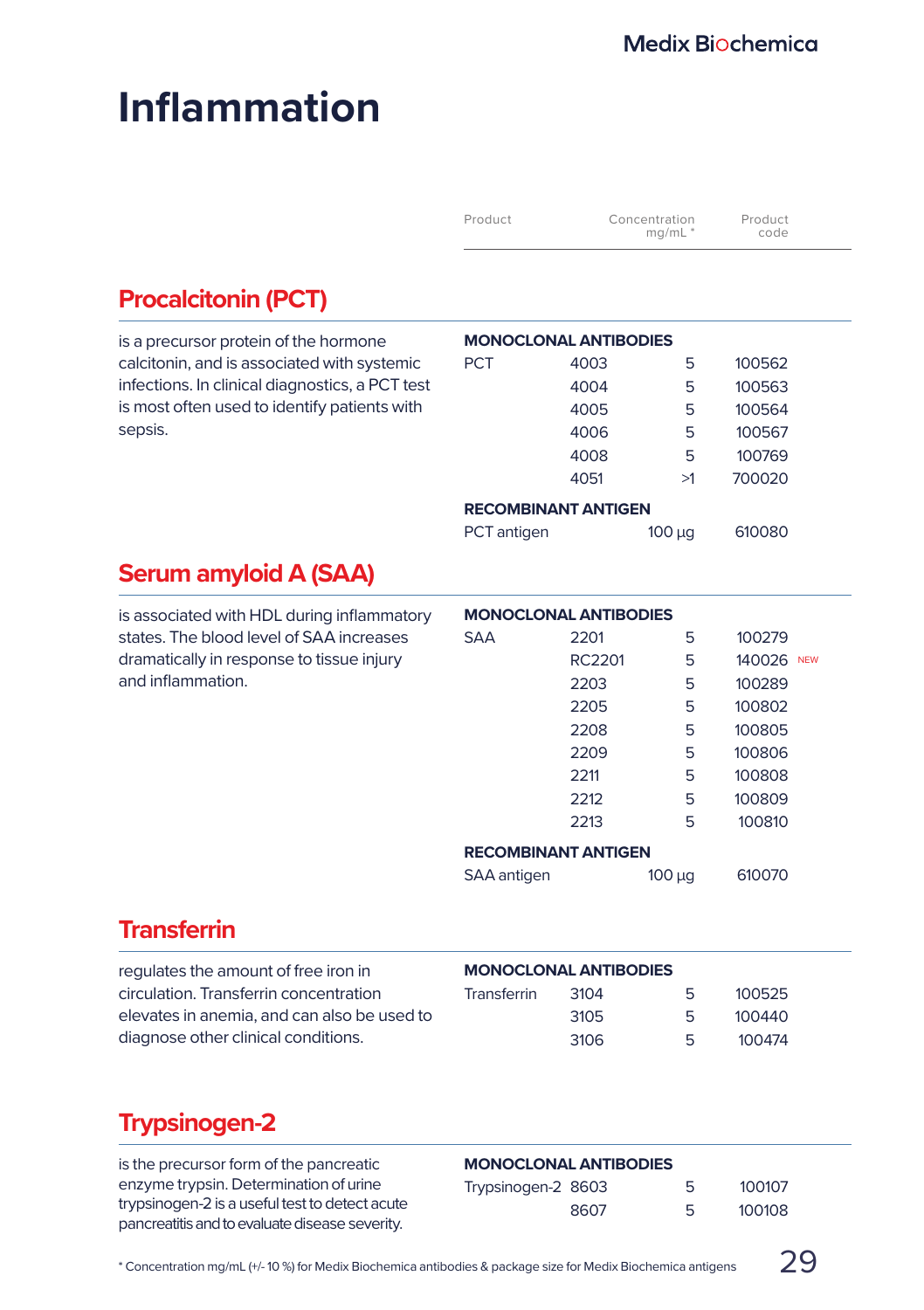# **Kidney Markers**

| Product | Concentration<br>$mq/mL$ <sup>*</sup> | Product<br>code |
|---------|---------------------------------------|-----------------|
|         |                                       |                 |

## **Cystatin C**

is an emerging renal biomarker. It is used for the diagnosis of chronic kidney disease. Cystatin C has also been associated with an increased risk of cardiovascular disease and heart failure.

| <b>MONOCLONAL ANTIBODIES</b>                |       |   |        |  |  |
|---------------------------------------------|-------|---|--------|--|--|
| Cystatin C                                  | 10001 | 5 | 100702 |  |  |
|                                             | 10002 | 5 | 100690 |  |  |
|                                             | 10004 | 5 | 100689 |  |  |
|                                             | 10005 | 5 | 100659 |  |  |
| <b>RECOMBINANT ANTIGEN</b>                  |       |   |        |  |  |
| Cystatin C antigen<br>610100<br>$100 \mu q$ |       |   |        |  |  |

## **Kidney injury molecule 1 (KIM-1)**

also known as T-cell immunoglobulin mucin receptor 1 (TIM-1) or Hepatitis A virus cellular receptor 1 (HAVcr-1), is released from renal tubular cells after injury. It can be used in the diagnosis of acute kidney injury (AKI).

|       | <b>MONOCLONAL ANTIBODIES</b> |    |        |
|-------|------------------------------|----|--------|
| KIM-1 | 10101                        | 5  | 100738 |
|       | 10102                        | г, | 100739 |
|       | 10103                        | г, | 100740 |
|       |                              |    |        |

## **Neutrophil gelatinase-associated lipocalin (NGAL)**

| also known as lipocalin-2, is   | <b>MONOCLONAL ANTIBODIES</b> |                            |             |        |
|---------------------------------|------------------------------|----------------------------|-------------|--------|
| used as a biomarker of kidney   | <b>NGAL</b>                  | 4202                       | 5           | 100579 |
| injury, and has also been shown |                              | 4203                       | 5           | 100580 |
| to play a role in cancer and    |                              | 4204                       | 5           | 100581 |
| cardiovascular events.          |                              | 4205                       | 5           | 100582 |
|                                 |                              | <b>RECOMBINANT ANTIGEN</b> |             |        |
|                                 | <b>NGAL</b> antigen          |                            | $100 \mu q$ | 610012 |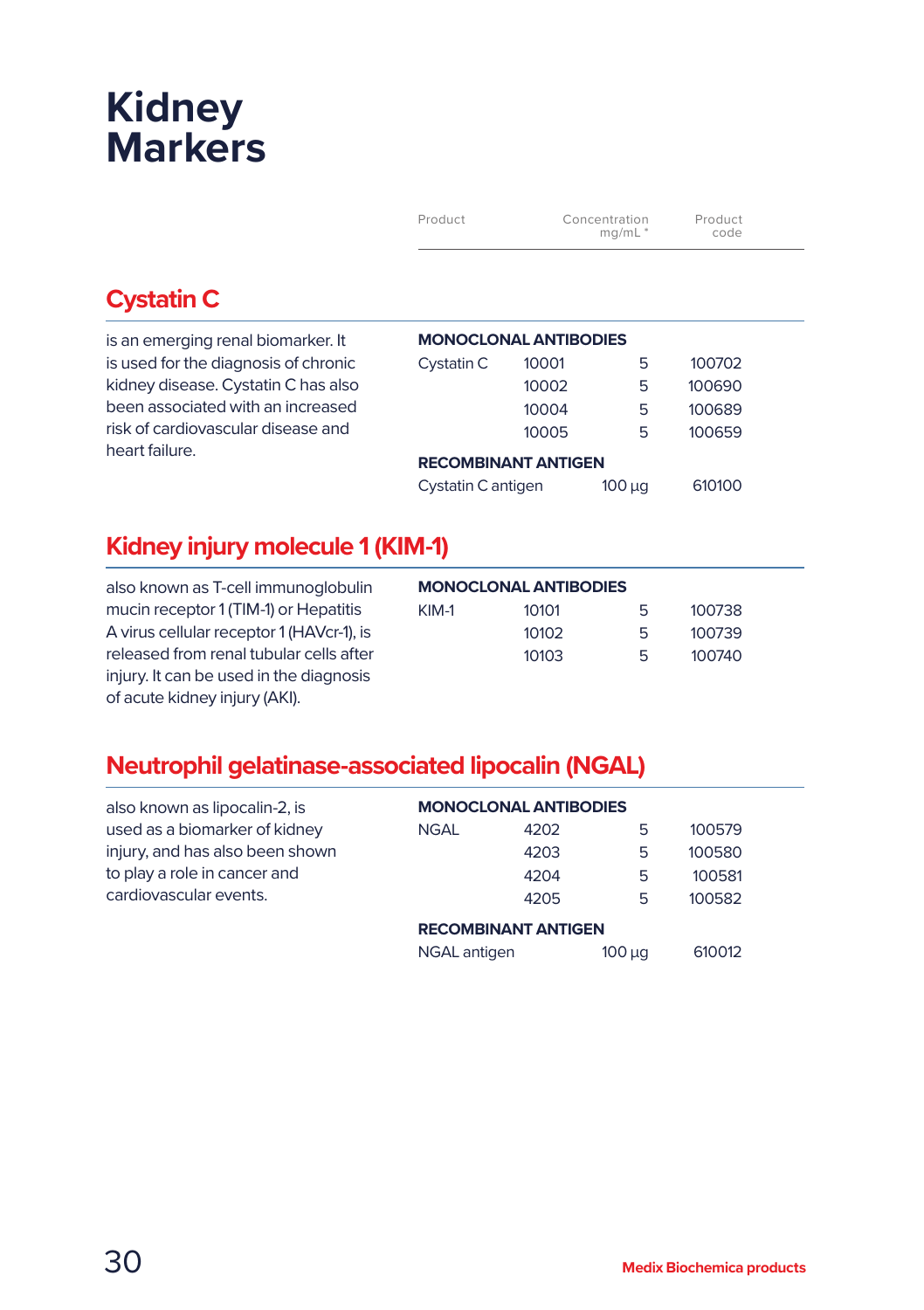# **Neurology**

| Product | Concentration<br>$mq/mL$ <sup>*</sup> | Product<br>code |  |
|---------|---------------------------------------|-----------------|--|
|         |                                       |                 |  |

1000 µg 710044

## **Neuron-specific enolase (NSE)**

| has been detected in patients                         | <b>MONOCLONAL ANTIBODIES</b> |      |             |        |  |
|-------------------------------------------------------|------------------------------|------|-------------|--------|--|
| with certain tumors, namely:                          | <b>NSE</b>                   | 9601 | 5           | 100388 |  |
| neuroblastoma, small cell lung cancer,                |                              | 9602 | 5           | 100408 |  |
| medullary thyroid cancer, carcinoid                   | <b>RECOMBINANT ANTIGEN</b>   |      |             |        |  |
| tumors, pancreatic endocrine tumors,<br>and melanoma. | NSE antigen                  |      | $100 \mu q$ | 610150 |  |

## **S100B**

| belongs to the family of dimeric     | <b>MONOCLONAL ANTIBODY</b> |                            |             |        |
|--------------------------------------|----------------------------|----------------------------|-------------|--------|
| calcium-binding S100 proteins. S100B | <b>S100B</b>               | 11401                      | 5           | 100778 |
| is a biomarker for traumatic brain   |                            | 11402                      | 5           | 100779 |
| injury.                              |                            | 11404                      | 5           | 100781 |
|                                      |                            | <b>RECOMBINANT ANTIGEN</b> |             |        |
|                                      | S100B antigen              |                            | $50 \mu q$  | 710014 |
|                                      |                            |                            | $500 \mu q$ | 710045 |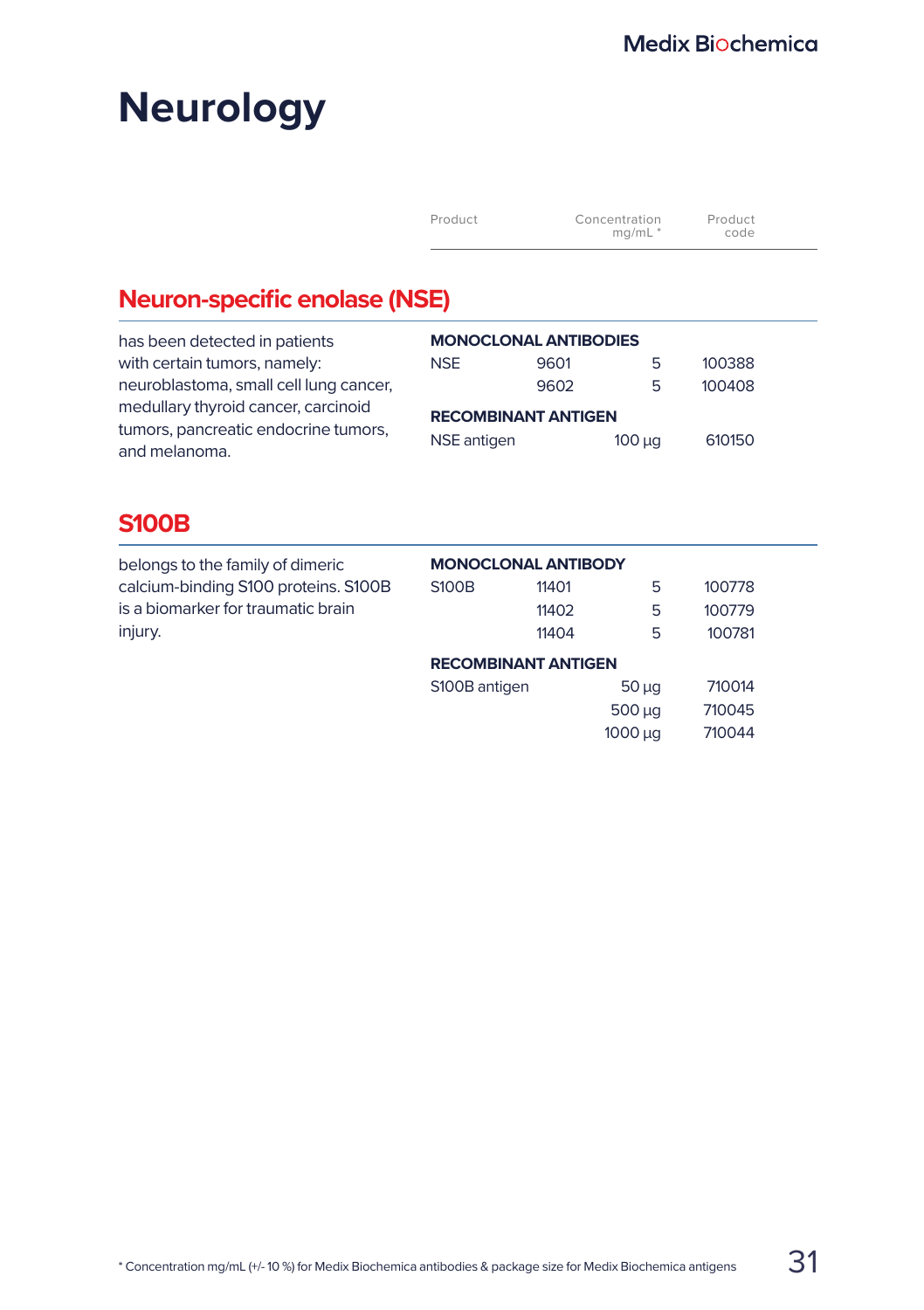# **Serology**

| Product | Concentration<br>$mq/mL$ <sup>*</sup> | Product<br>code |  |
|---------|---------------------------------------|-----------------|--|
|         |                                       |                 |  |

## **Immunoglobulin A (IgA)**

is an antibody which plays a critical role in mucosal immunity. IgA has two subclasses (IgA1 and IgA2) and can exist in a dimeric form called secretory IgA (sIgA).

|     | <b>MONOCLONAL ANTIBODY</b> |   |        |
|-----|----------------------------|---|--------|
| lqA | 8203                       | 5 | 100101 |
|     |                            |   |        |

## **Immunoglobulin E (IgE)**

plays an important role in allergy and defence against parasites. IgE is a class of antibody that has only been found in mammals.

|     | <b>MONOCLONAL ANTIBODIES</b> |   |        |
|-----|------------------------------|---|--------|
| lgE | 8510                         | 5 | 100429 |
|     | 8516                         | 5 | 100858 |
|     | 8518                         |   | 100106 |

## **Immunoglobulin G (IgG)**

antibodies are involved in the secondary immune response. IgG is a monomeric immunoglobulin consisting of four subclasses and constituting 75% of serum immunoglobulins in humans.

|     | <b>MONOCLONAL ANTIBODIES</b> |     |        |
|-----|------------------------------|-----|--------|
| lgG | 7701                         | 5.  | 100087 |
|     | 7701                         | >10 | 100152 |

## **Immunoglobulin M (IgM)**

is involved in primary immune response. IgM is a basic antibody that first appears in response to antigen exposure and indicates recent infection in patient's serum.

|            | <b>MONOCLONAL ANTIBODY</b> |   |        |  |
|------------|----------------------------|---|--------|--|
| <b>IgM</b> | 7408                       | 5 | 100084 |  |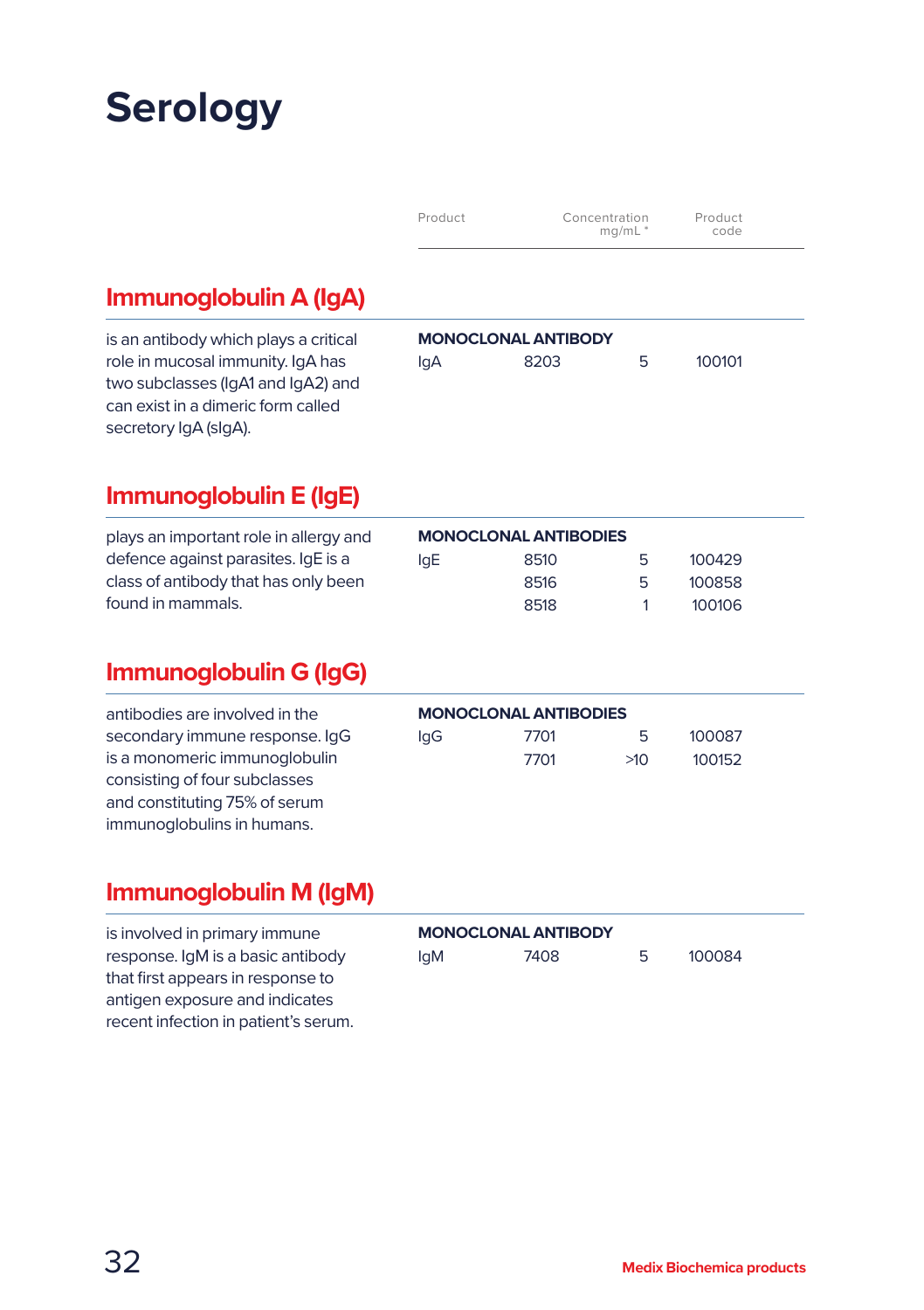# **Thyroid**

| Product | Concentration<br>mq/mL | Product<br>code |  |
|---------|------------------------|-----------------|--|
|---------|------------------------|-----------------|--|

## **Thyroglobulin**

| is used in the thyroid gland to produce |                    | <b>MONOCLONAL ANTIBODIES</b> |   |        |
|-----------------------------------------|--------------------|------------------------------|---|--------|
| the thyroid hormones thyroxine          | Thyroglobulin 2802 |                              | ь | 100331 |
| (T4) and trijodothyronine (T3).         |                    | 2803                         | 5 | 100332 |
| Thyroglobulin levels in the blood can   |                    | 2804                         | 5 | 100333 |
| be used as a tumor marker for certain   |                    | 2805                         | 5 | 100334 |
| kinds of thyroid cancer.                |                    |                              |   |        |

## **Thyroid-stimulating hormone (TSH)**

| is a peptide hormone which regulates  | <b>MONOCLONAL ANTIBODIES</b> |      |   |        |
|---------------------------------------|------------------------------|------|---|--------|
| the endocrine function of the thyroid | <b>TSH</b>                   | 5401 |   | 100023 |
| gland. Abnormal TSH levels may lead   |                              | 5404 | 5 | 100026 |
| to hyperthyroidism or hypothyroidism. |                              | 5405 | 5 | 100819 |
|                                       |                              | 5407 | 5 | 100254 |
|                                       |                              | 5408 |   | 100033 |
|                                       | <b>TSH complex</b>           | 5409 | 5 | 100034 |

## **Thyroxine (T4)**

is the major hormone produced by the thyroid gland. Thyroxine is a prohormone and a reservoir for the active thyroid hormone (T3). Thyroxine is measured from blood to diagnose thyroid disorders.

#### **MONOCLONAL ANTIBODY**

| T4 | 6901 | 5 | 100348 |
|----|------|---|--------|
|    | 6902 | 5 | 100801 |

## **Triiodothyronine (T3)**

is a thyroid hormone secreted by the thyroid gland. T3 is involved in controlling the rate of metabolic processes in the body and influencing physical development. T3 measurements are used for diagnosing thyroid disorders.

#### **MONOCLONAL ANTIBODY**

| T <sub>3</sub> | 10550 | >1 |
|----------------|-------|----|
|----------------|-------|----|

700015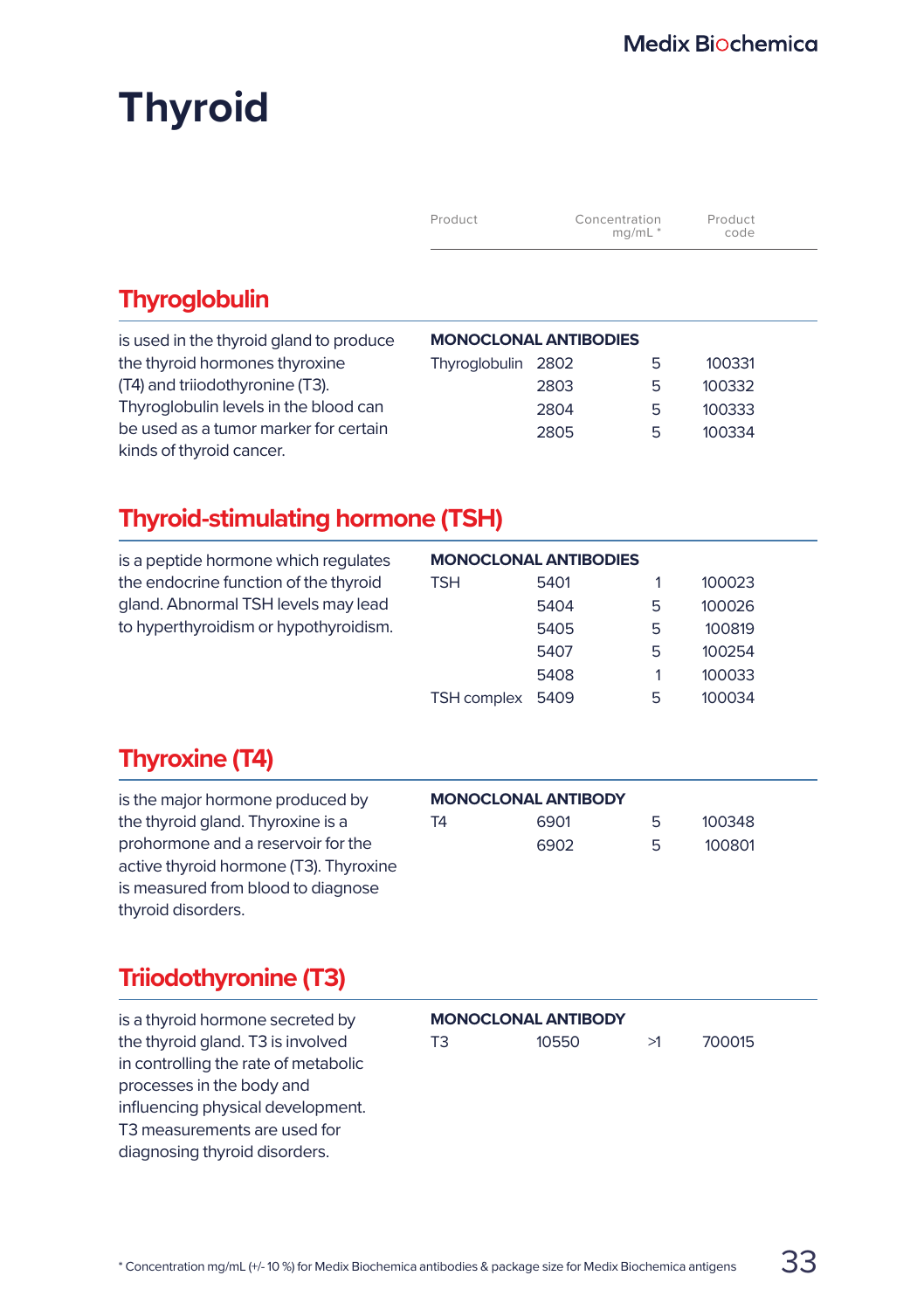# **Tumor Markers**

| Product | Concentration        | Product |
|---------|----------------------|---------|
|         | $mq/mL$ <sup>*</sup> | code    |

## **Alpha-fetoprotein (AFP)**

| is a major plasma protein produced by   | <b>MONOCLONAL ANTIBODIES</b> |      |   |        |
|-----------------------------------------|------------------------------|------|---|--------|
| the fetus. AFP is measured in pregnancy | <b>AFP</b>                   | 5107 |   | 100014 |
| as a screening test for a subset of     |                              | 5108 | 5 | 100015 |
| developmental abnormalities. It is also |                              |      |   |        |
| used as a biomarker to detect a subset  |                              |      |   |        |
| of tumors.                              |                              |      |   |        |

## **Calcitonin**

| is a peptide hormone secreted      | <b>MONOCLONAL ANTIBODIES</b> |      |    |        |  |
|------------------------------------|------------------------------|------|----|--------|--|
| by the thyroid gland. Calcitonin   | Calcitonin                   | 4004 | 5  | 100563 |  |
| concentrations are increased in    |                              | 4005 | 5  | 100564 |  |
| patients with medullary thyroid    |                              | 4050 | >1 | 700019 |  |
| carcinoma (MTC) and can be used to |                              | 4051 | >1 | 700020 |  |
| diagnose and monitor the disease.  |                              |      |    |        |  |

## **Cancer antigen 15-3 (CA15-3)**

| is identified through the use of two   |
|----------------------------------------|
| monoclonal antibodies, one specific    |
| for the MUC-1 protein core and another |
| specific for a carbohydrate epitope on |
| the MUC-1 protein. CA15-3 is a widely  |
| used serum marker for breast cancer    |
| monitoring.                            |

Antibodies 4401, 4402, 4403, and 4404 recognize the MUC-1 core protein of CA15-3.

# **MONOCLONAL ANTIBODIES**

| CA15-3 | 4404 | 5 | 100584 |
|--------|------|---|--------|
|        |      |   |        |

## **Cancer antigen 125 (CA125)**

is a peptide epitope on the mucin glycoprotein MUC16. CA125 is the most widely used serum biomarker to monitor epithelial ovarian cancer. It is also used for the differential diagnosis of pelvic masses.

| <b>MONOCLONAL ANTIBODIES</b> |      |    |        |  |
|------------------------------|------|----|--------|--|
| C <sub>4125</sub>            | 4601 | 5  | 100598 |  |
|                              | 4602 | 5. | 100628 |  |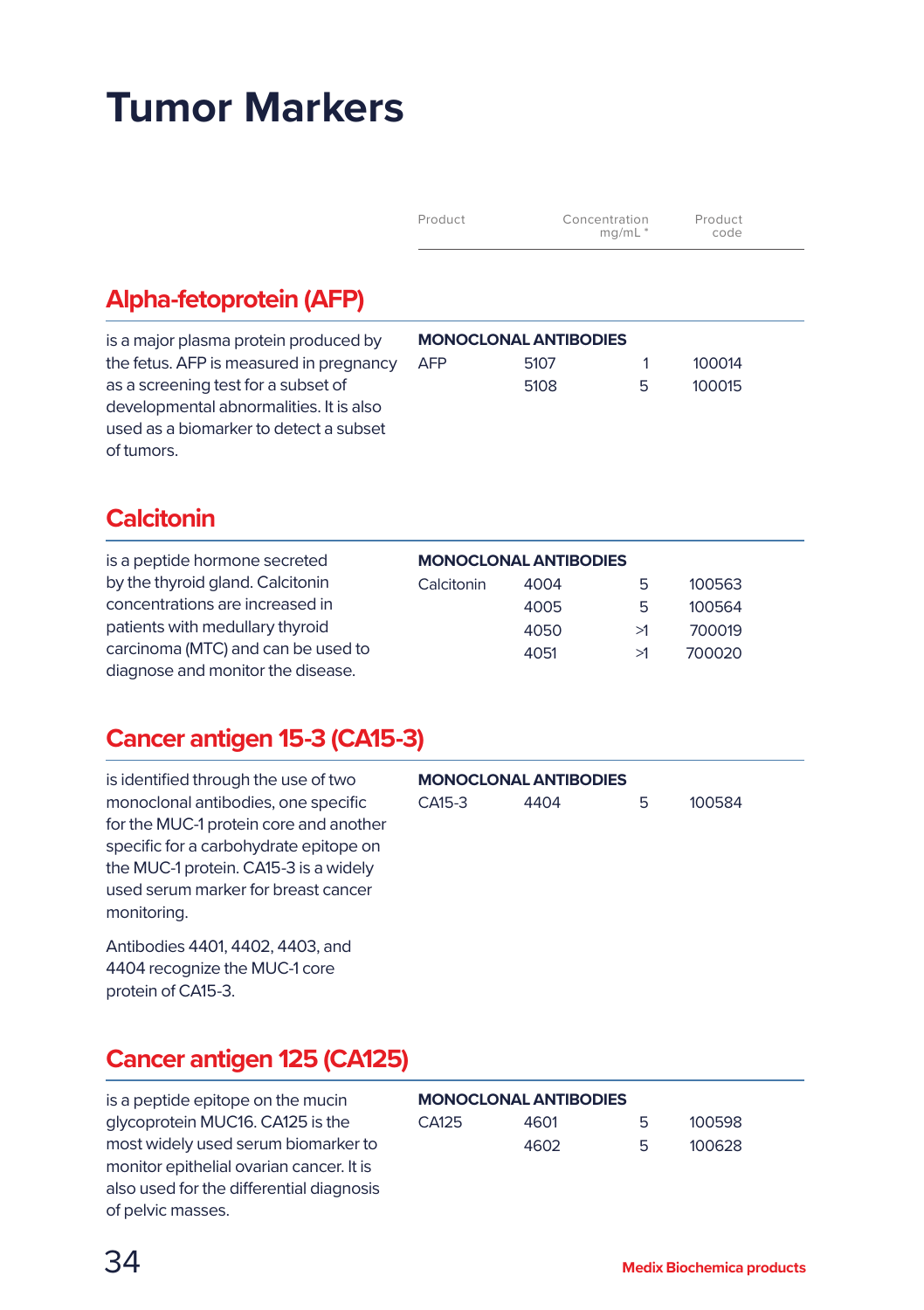# **Tumor Markers**

| Concentration<br>Product<br>$mq/mL$ <sup>*</sup> | Product<br>code |
|--------------------------------------------------|-----------------|
|--------------------------------------------------|-----------------|

## **Carbohydrate antigen 19-9 (CA19-9)**

| is a tumor biomarker also called   | <b>MONOCLONAL ANTIBODY</b> |      |    |        |
|------------------------------------|----------------------------|------|----|--------|
| Sialyl Lewis A. Serum level        | CA <sub>19-9</sub>         | 4701 | 5. | 100609 |
| measurements of CA19-9 are widely  |                            |      |    |        |
| used in pancreatic cancer patients |                            |      |    |        |
| for monitoring their response to   |                            |      |    |        |
| cancer treatments.                 |                            |      |    |        |

## **Carcinoembryonic antigen (CEA)**

| is normally produced during fetal      | <b>MONOCLONAL ANTIBODIES</b> |      |   |        |
|----------------------------------------|------------------------------|------|---|--------|
| development. It has been used as a     | <b>CEA</b>                   | 5905 | ь | 100869 |
| tumor marker for colorectal cancer and |                              | 5909 | 5 | 100428 |
| several carcinomas.                    |                              | 5910 | 5 | 100047 |
|                                        |                              | 5911 |   | 100048 |
|                                        |                              | 5912 |   | 100049 |

## **CYFRA 21-1**

| is a fragment of Cytokeratin 19. Serum | <b>MONOCLONAL ANTIBODIES</b> |      |   |        |
|----------------------------------------|------------------------------|------|---|--------|
| CYFRA 21-1 has been used as a tumor    | CYFRA 21-1                   | 1602 | 5 | 100220 |
| marker, especially in non-small cell   |                              | 1603 | 5 | 100221 |
| lung cancer.                           |                              | 1604 | 5 | 100222 |
|                                        |                              | 1605 | 5 | 100223 |
|                                        |                              |      |   |        |

## **Gastrin-17**

Gastrin is a peptide hormone released by G cells in the stomach, duodenum, and the pancreas. Gastrin-17 is one of the biologically active forms of gastrin. Levels of Gastrin-17 in the blood is measured to evaluate recurrent peptic ulcers, gastrinomas, and other serious abdominal symptoms.

#### **MONOCLONAL ANTIBODY**

| Gastrin-17 | TRD. | TRD | TRD UPCOMING |
|------------|------|-----|--------------|
|            |      |     |              |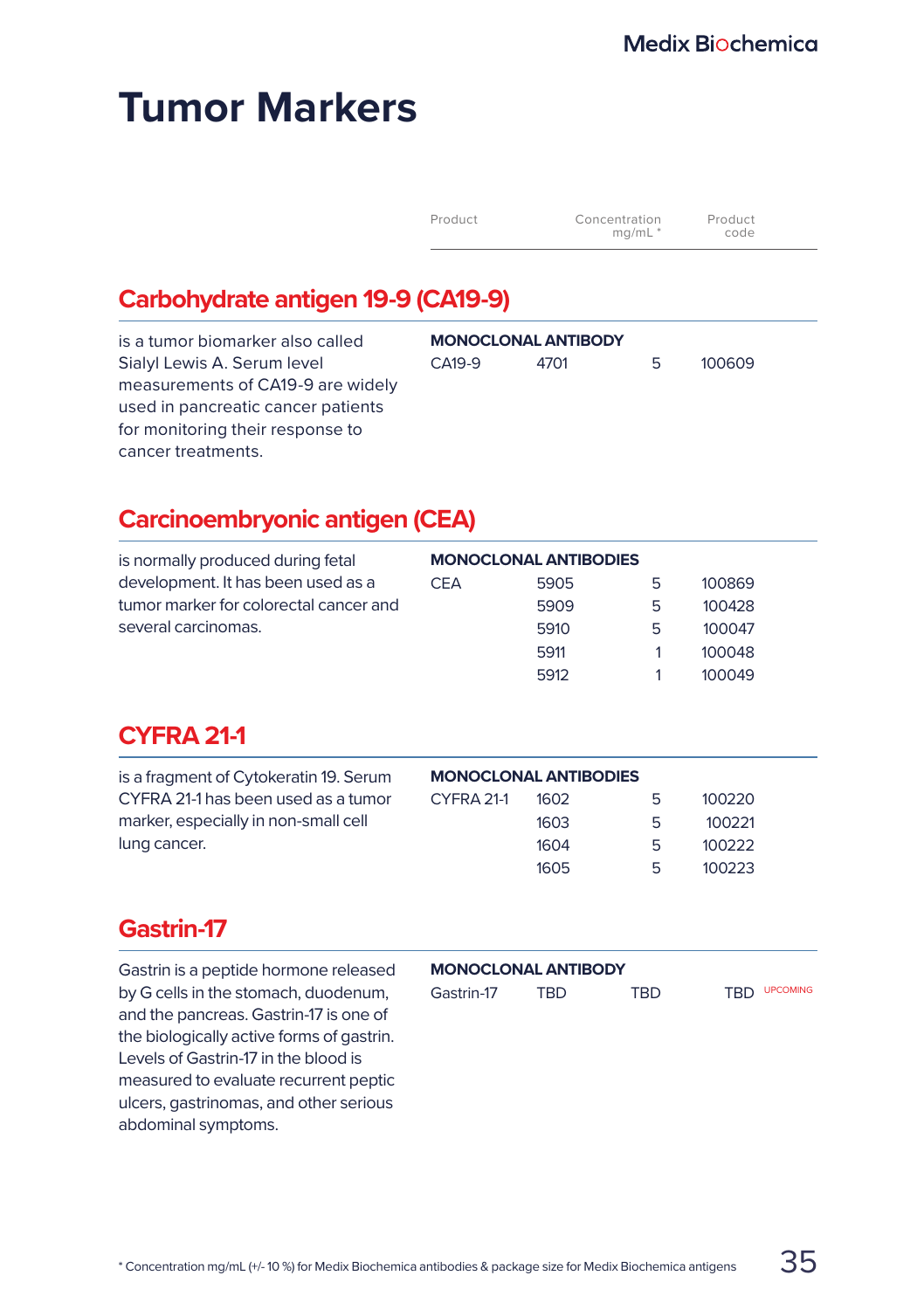# **Tumor Markers**

| Product | Concentration<br>mq/mL | Product<br>code |
|---------|------------------------|-----------------|
|---------|------------------------|-----------------|

## **GDF-15**

Growth differentiation factor 15 (GDF-15) is a stress responsive cytokine having elevated expression levels during tissue injury and inflammatory states. Increased GDF-15 levels are associated with cardiovascular diseases such as heart failure and atherosclerosis, and also with chronic kidney disease and cancer.

|        | <b>MONOCLONAL ANTIBODY</b> |   |        |
|--------|----------------------------|---|--------|
| GDF-15 | 4901                       | 5 | 100688 |
|        | 4902                       | 5 | 100658 |
|        | 4903                       | 5 | 100836 |
|        | 4904                       | 5 | 100837 |
|        | 4905                       | 5 | 100838 |
|        |                            |   |        |

## **Hemoglobin (Hb)**

is the iron-containing oxygentransport metalloprotein in red blood cells. Hemoglobin carries oxygen from the lungs to the rest of the body. Deviation from normal values usually indicates abnormalities, such as anemia.

| <b>MONOCLONAL ANTIBODIES</b> |      |    |        |  |
|------------------------------|------|----|--------|--|
| Hb                           | 7202 | 5  | 100079 |  |
|                              | 7204 | ц. | 100080 |  |

## **Human epididymis protein 4 (HE4)**

| is also known as WAP four-disulfide | <b>MONOCLONAL ANTIBODIES</b> |      |   |        |  |
|-------------------------------------|------------------------------|------|---|--------|--|
| core domain protein 2, and is a 124 | HE4                          | 4501 | 5 | 100589 |  |
| amino acid long protease inhibitor. |                              | 4502 | 5 | 100592 |  |
| Serum HE4 is often measured         |                              | 4503 | 5 | 100608 |  |
| together with CA125 to monitor      |                              | 4505 | 5 | 100593 |  |
| progression of epithelial ovarian   |                              |      |   |        |  |
| cancer after treatment.             |                              |      |   |        |  |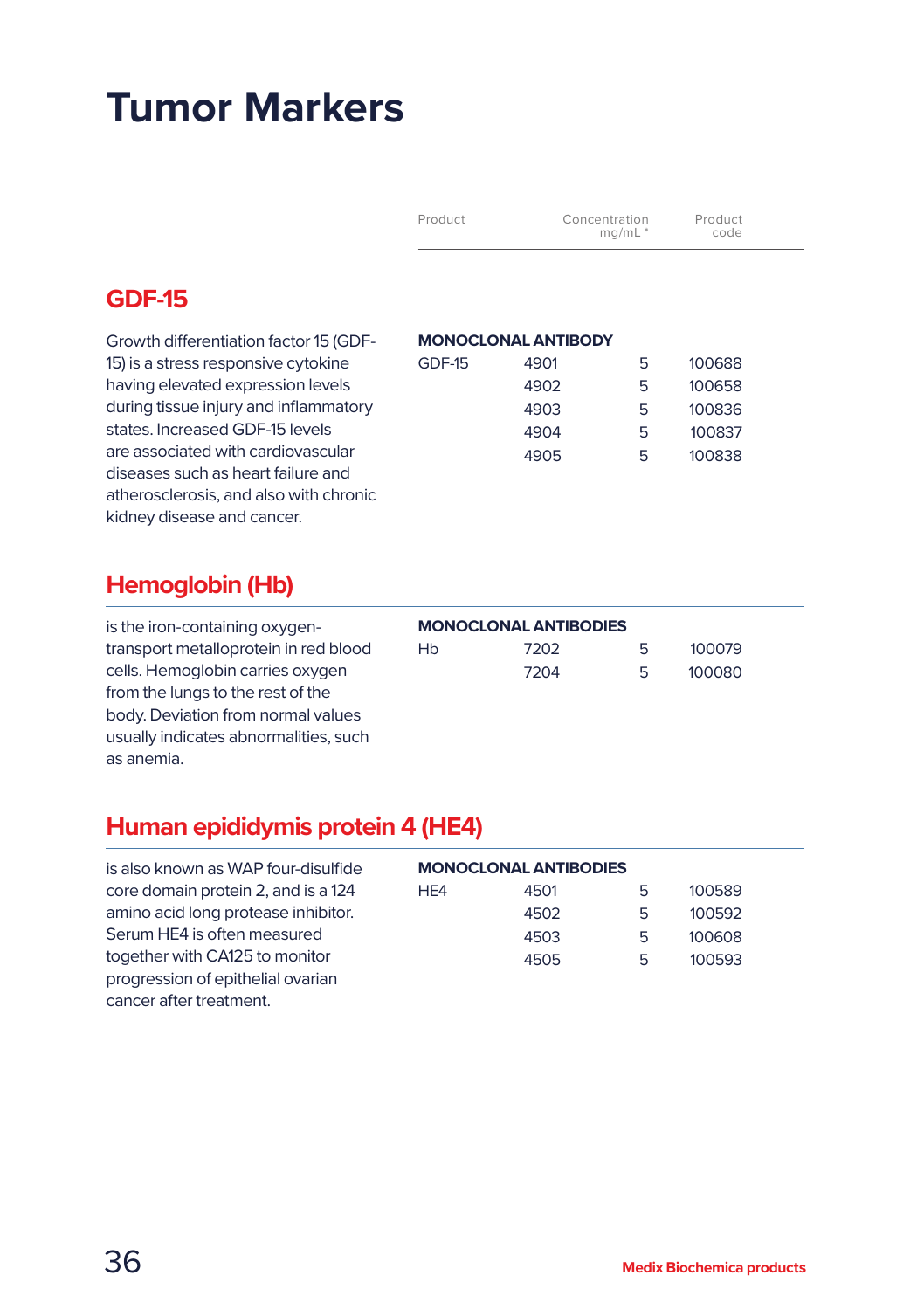|                                                                                                                                                                                           | Product                      |      | Concentration<br>$ma/mL$ <sup>*</sup> | Product<br>code |  |
|-------------------------------------------------------------------------------------------------------------------------------------------------------------------------------------------|------------------------------|------|---------------------------------------|-----------------|--|
| <b>Inhibin</b>                                                                                                                                                                            |                              |      |                                       |                 |  |
| <b>Inhibin alpha</b> binds to either beta A                                                                                                                                               | <b>MONOCLONAL ANTIBODIES</b> |      |                                       |                 |  |
| or beta B subunit, to form inhibin A,<br>or inhibin B, respectively. Inhibin A<br>tests can be used in the diagnostics of<br>Down syndrome. Inhibin B is a marker<br>of male infertility. | Inhibin alpha                | 9401 | 5                                     | 100711          |  |
| <b>Inhibin beta A</b> can form dimers with<br>itself, with inhibin alpha, or inhibin                                                                                                      | Inhibin beta A               | 9504 | 5                                     | 100709          |  |

concentration is used in prenatal screening for Down syndrome.

beta B. The dimerization product with inhibin alpha subunit is called inhibin A. Assessment of inhibin A

#### **Neuron-specific enolase (NSE)**

| has been detected in patients                         | <b>MONOCLONAL ANTIBODIES</b> |      |             |        |  |
|-------------------------------------------------------|------------------------------|------|-------------|--------|--|
| with certain tumors, namely:                          | <b>NSE</b>                   | 9601 | ь           | 100388 |  |
| neuroblastoma, small cell lung cancer,                |                              | 9602 | 5           | 100408 |  |
| medullary thyroid cancer, carcinoid                   | <b>RECOMBINANT ANTIGEN</b>   |      |             |        |  |
| tumors, pancreatic endocrine tumors,<br>and melanoma. | NSE antigen                  |      | $100 \mu q$ | 610150 |  |

#### **Pepsinogen (PG I & II)**

| is the pro-form of pepsin. It is        | <b>MONOCLONAL ANTIBODIES</b> |      |             |        |  |
|-----------------------------------------|------------------------------|------|-------------|--------|--|
| produced in the stomach and secreted    | PG <sub>1</sub>              | 8003 | 5           | 100120 |  |
| into the gastric lumen, but a small     |                              | 8009 |             | 100093 |  |
| amount is also released into the blood. |                              | 8015 | 5           | 100143 |  |
| Alterations in the serum pepsinogen     |                              | 8016 | 5           | 100868 |  |
| concentration may indicate gastric      | PG II                        | 8101 | 5           | 100097 |  |
| abnormalities.                          |                              | 8102 |             | 100098 |  |
|                                         |                              | 8103 | 5           | 100121 |  |
|                                         | <b>RECOMBINANT ANTIGEN</b>   |      |             |        |  |
|                                         | PG I antigen                 |      | $100 \mu q$ | 610000 |  |
|                                         | PG II antigen                |      | $100 \mu q$ | 610001 |  |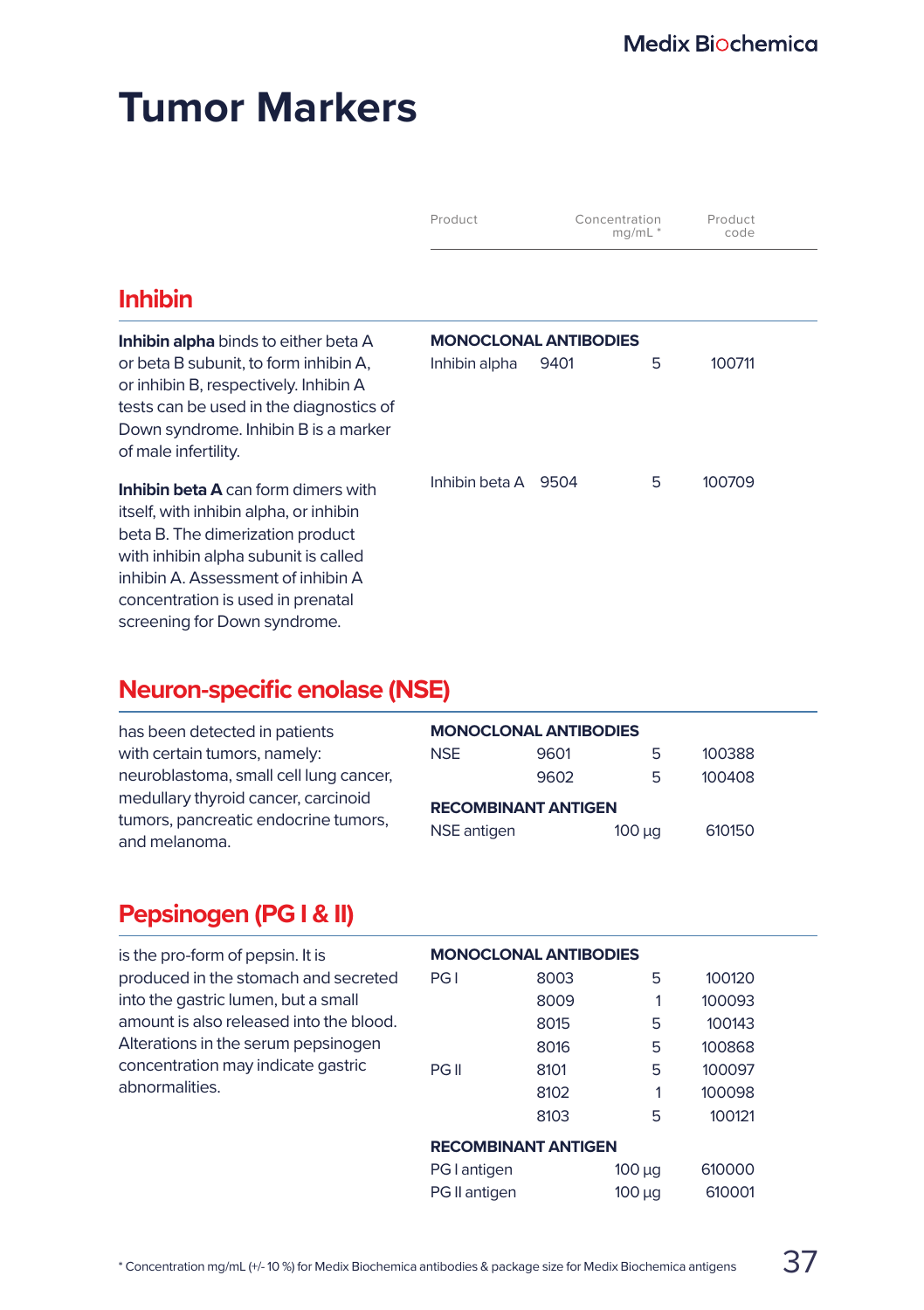| Product | Concentration<br>$mq/mL$ <sup>*</sup> | Product<br>code |
|---------|---------------------------------------|-----------------|
|         |                                       |                 |

#### **Prostate-specific antigen (PSA)**

is a protein produced by the cells of the prostate gland. PSA is often elevated in the presence of prostate cancer and in other prostate disorders. Free PSA is a form of PSA that does not become attached to other blood proteins. Decreased levels of free PSA may indicate prostate cancer.

| <b>MONOCLONAL ANTIBODIES</b> |      |   |        |  |  |
|------------------------------|------|---|--------|--|--|
| PSA                          | 8301 | 5 | 100102 |  |  |
|                              | 8311 | 1 | 100103 |  |  |
|                              | 8312 | 5 | 100139 |  |  |
| Free PSA                     | 8313 | 5 | 100488 |  |  |

#### **S100B**

| belongs to the family of dimeric     | <b>MONOCLONAL ANTIBODY</b> |       |                   |        |  |  |
|--------------------------------------|----------------------------|-------|-------------------|--------|--|--|
| calcium-binding S100 proteins. S100B | <b>S100B</b>               | 11401 | 5                 | 100778 |  |  |
| is a biomarker for traumatic brain   |                            | 11402 | 5                 | 100779 |  |  |
| injury.                              |                            | 11404 | 5                 | 100781 |  |  |
|                                      | <b>RECOMBINANT ANTIGEN</b> |       |                   |        |  |  |
|                                      | S100B antigen              |       | $50 \mu q$        | 710014 |  |  |
|                                      |                            |       | $500 \mu q$       | 710045 |  |  |
|                                      |                            |       | 1000 <sub>u</sub> | 710044 |  |  |

#### **Squamous cell carcinoma (SCC)**

| Squamous cell carcinoma (SCC)      | <b>MONOCLONAL ANTIBODY</b> |       |   |        |
|------------------------------------|----------------------------|-------|---|--------|
| antigen is a biomarker of squamous | SCC.                       | 11801 | 5 | 100876 |
| cell carcinomas found in the lung, |                            | 11802 | 5 | 100877 |
| uterine cervix, esophagus, head,   |                            | 11803 | 5 | 100878 |
| neck, anal canal, and skin.        |                            | 11804 | 5 | 100879 |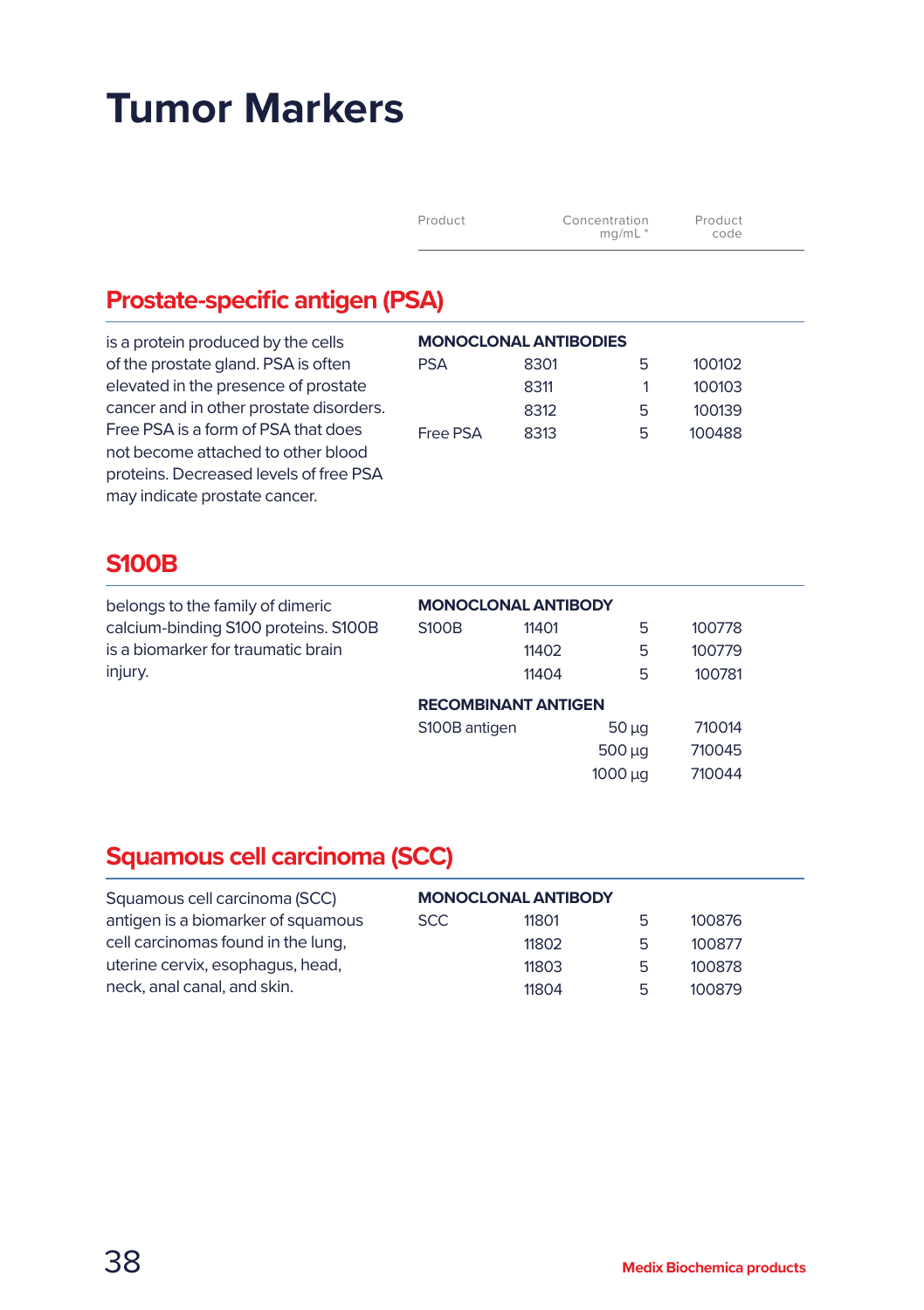### **Autoimmune**

| Product                                 | Source                                  | Purity                                 | Form                  | Product Code                   |
|-----------------------------------------|-----------------------------------------|----------------------------------------|-----------------------|--------------------------------|
| <b>Antistreptolysin O (ASO)</b>         |                                         |                                        |                       |                                |
| <b>CONCENTRATE</b><br>ASO concentrate   | Human Plasma                            | Purified                               | Liquid                | 124-09                         |
|                                         |                                         |                                        |                       |                                |
| Hemoglobin A1c (HbA1c)                  |                                         |                                        |                       |                                |
| <b>NATIVE ANTIGENS</b><br>HbA1c antigen | Human Erythrocytes                      | <b>High Purity</b><br>Purified         | Liquid<br>Lyophilized | 325-10<br>325-09               |
|                                         | <b>Human Anti-Mouse Antibody (HAMA)</b> |                                        |                       |                                |
| <b>BIOLOGICAL MATERIALS</b>             |                                         |                                        |                       |                                |
| <b>HAMA Samples</b>                     | Human Plasma<br>Human Serum             | <b>High Titer</b><br><b>High Titer</b> | Liquid<br>Liquid      | 991-24-S-HAMA<br>991-58-S-HAMA |
| <b>Rheumatoid Factor (RF)</b>           |                                         |                                        |                       |                                |
| <b>CONCENTRATE</b>                      |                                         |                                        |                       |                                |
| RF IgM<br>highly concentrated           | Human Plasma                            | Purified                               | Liquid                | 508-27                         |
| RF IgM<br>concentrated                  | Human Plasma                            | Purified                               | Liquid                | 508-10                         |
| <b>BIOLOGICAL MATERIALS</b>             |                                         |                                        |                       |                                |
| <b>RF</b> Samples                       | Human Plasma                            | <b>High Titer</b>                      | Liquid                | 991-58-S-RF                    |
|                                         | Human Serum                             | <b>High Titer</b>                      | Liquid                | 991-24-S-RF                    |
| <b>RF Bulk</b>                          | Human Plasma<br>Human Serum             | <b>High Titer</b><br><b>High Titer</b> | Liquid<br>Liquid      | 991-55<br>991-24-RF            |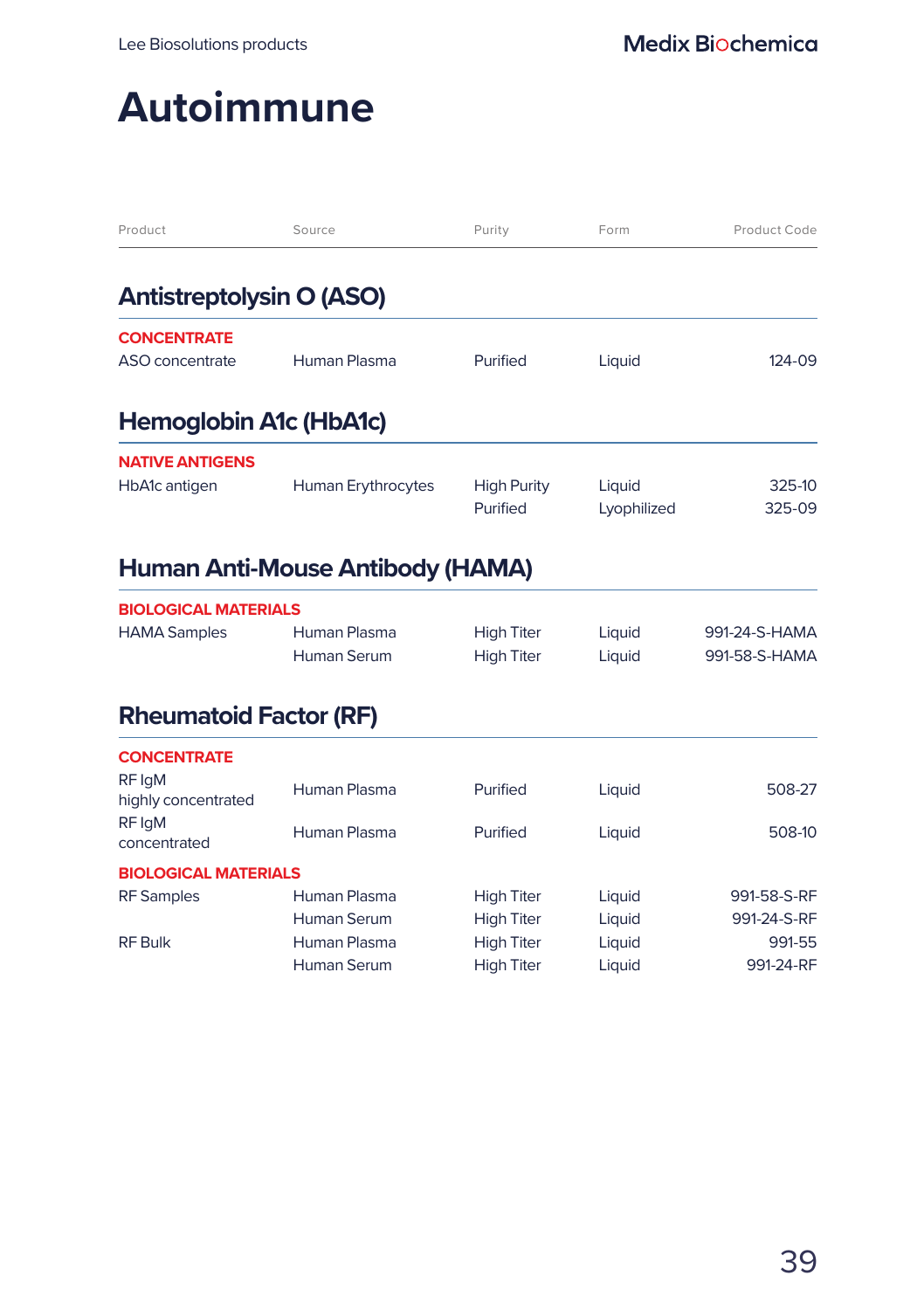### **Bone Metabolism**

| Product                    | Source                                 | Purity             | Form        | Product Code |
|----------------------------|----------------------------------------|--------------------|-------------|--------------|
|                            | <b>Parathyroid Hormone (PTH)</b>       |                    |             |              |
| <b>RECOMBINANT ANTIGEN</b> |                                        |                    |             |              |
| <b>PTH</b>                 | Recombinant                            | <b>High Purity</b> | Lyophilized | 439-66       |
|                            | <b>Vitamin D-Binding Protein (DBP)</b> |                    |             |              |
| <b>NATIVE ANTIGEN</b>      |                                        |                    |             |              |
| <b>DBP</b>                 | Human Plasma                           | <b>High Purity</b> | Lyophilized | 675-10       |
| POLYCLONAL ANTIBODY        |                                        |                    |             |              |
| <b>DBP</b>                 | Goat anti-Human                        | <b>High Purity</b> | Liquid      | 675-12       |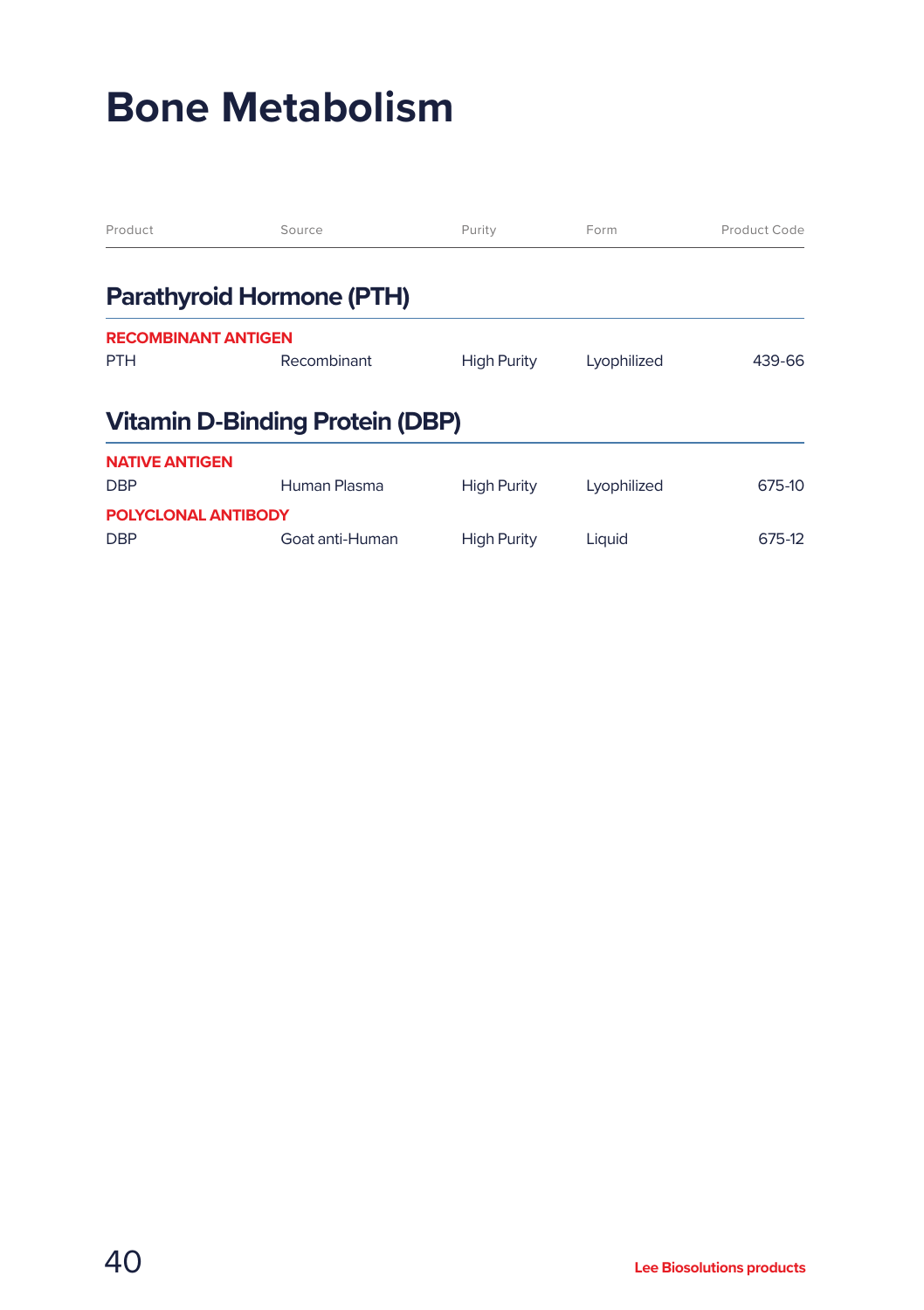| Product                        | Source                           | Purity                         | Form             | Product Code     |
|--------------------------------|----------------------------------|--------------------------------|------------------|------------------|
|                                | <b>Apolipoprotein A1 (ApoA1)</b> |                                |                  |                  |
| <b>NATIVE ANTIGENS</b>         |                                  |                                |                  |                  |
| ApoA1                          | Human Plasma                     | <b>High Purity</b>             | Liquid           | 125-16           |
|                                |                                  |                                | Liquid           | 125-12           |
|                                | Human Serum                      | <b>High Purity</b>             | Liquid           | 124-10           |
|                                | <b>Apolipoprotein A2 (ApoA2)</b> |                                |                  |                  |
| <b>NATIVE ANTIGEN</b>          |                                  |                                |                  |                  |
| ApoA2                          | Human Plasma                     | <b>High Purity</b>             | Liquid           | 125-17           |
| <b>Apolipoprotein B (ApoB)</b> |                                  |                                |                  |                  |
| <b>NATIVE ANTIGENS</b>         |                                  |                                |                  |                  |
| ApoB                           | Human Plasma                     | <b>High Purity</b><br>Purified | Liquid<br>Liquid | 125-18<br>125-25 |
| <b>POLYCLONAL ANTIBODY</b>     |                                  |                                |                  |                  |
| ApoB                           | Goat anti-Human                  | <b>High Purity</b>             | Liquid           | 125-26           |
|                                | <b>Apolipoprotein C1 (ApoC1)</b> |                                |                  |                  |
| <b>NATIVE ANTIGEN</b>          |                                  |                                |                  |                  |
| ApoC1                          | Human Plasma                     | <b>High Purity</b>             | Liquid           | 125-19           |
|                                | <b>Apolipoprotein C2 (ApoC2)</b> |                                |                  |                  |
| <b>NATIVE ANTIGEN</b>          |                                  |                                |                  |                  |
| ApoC2                          | Human Plasma                     | <b>High Purity</b>             | Liquid           | 125-20           |
|                                | <b>Apolipoprotein C3 (ApoC3)</b> |                                |                  |                  |
| <b>NATIVE ANTIGEN</b>          |                                  |                                |                  |                  |
| ApoC3                          | Human Plasma                     | <b>High Purity</b>             | Liquid           | 125-21           |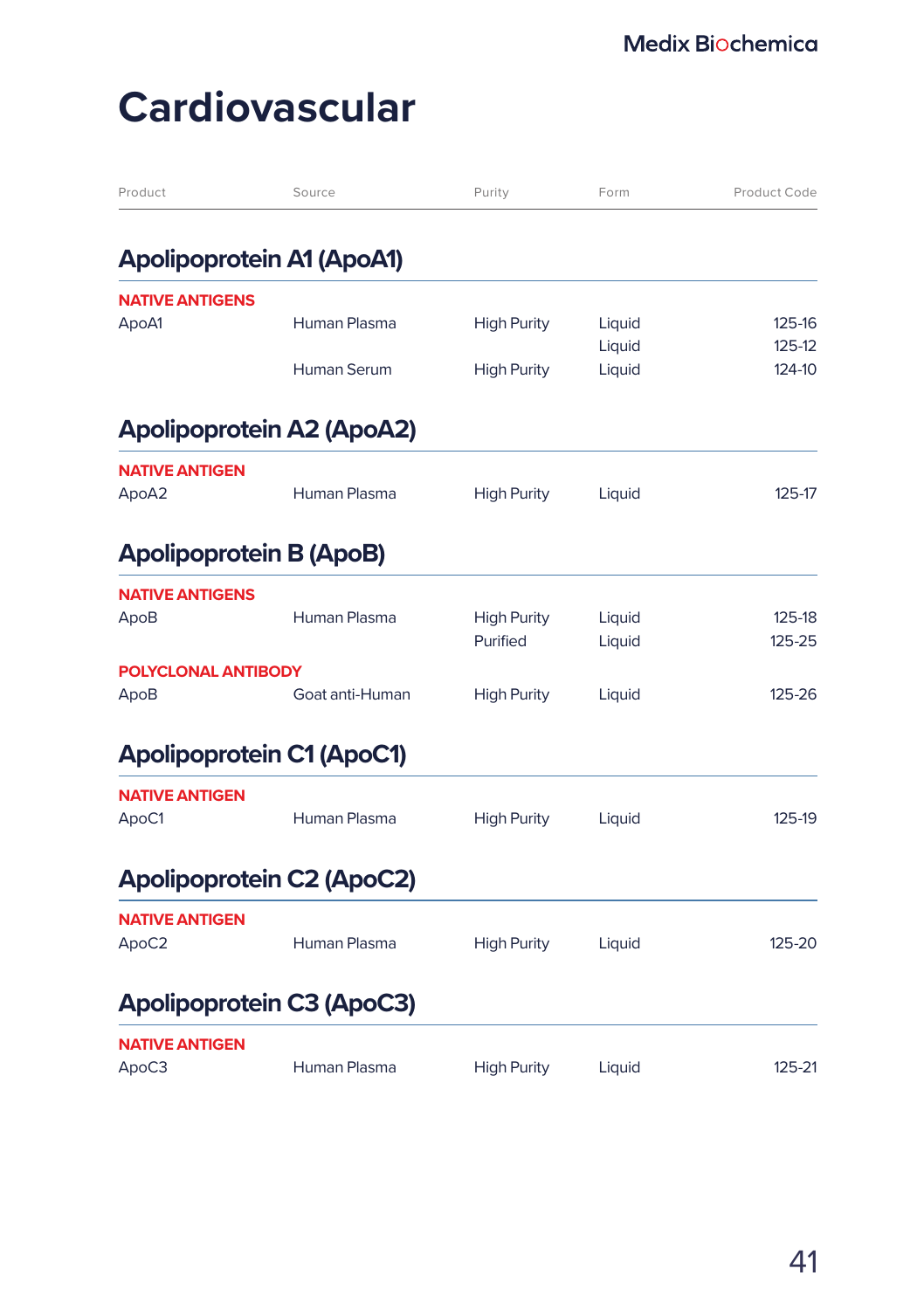| Product                                  | Source                                 | Purity               | Form             | Product Code        |
|------------------------------------------|----------------------------------------|----------------------|------------------|---------------------|
| <b>Apolipoprotein E (ApoE)</b>           |                                        |                      |                  |                     |
| <b>NATIVE ANTIGEN</b><br>ApoE            | Human Plasma                           | <b>High Purity</b>   | Liquid           | 125-30<br>125-29    |
|                                          | <b>Brain Natriuretic Peptide (BNP)</b> |                      |                  |                     |
| <b>ANTIGEN</b><br><b>BNP-32</b>          | Synthetic                              | <b>High Purity</b>   | Lyophilized      | 129-10              |
| <b>C-Reactive Protein (CRP)</b>          |                                        |                      |                  |                     |
| <b>NATIVE ANTIGENS</b><br><b>CRP</b>     | <b>Human Pleural Fluid</b>             | <b>High Purity</b>   | Liquid           | 140-11              |
| <b>RECOMBINANT ANTIGEN</b><br><b>CRP</b> | Recombinant                            | <b>High Purity</b>   | Liquid           | 140-11 <sub>R</sub> |
| <b>POLYCLONAL ANTIBODY</b><br>anti-CRP   | Goat anti-Human                        | <b>High Purity</b>   | Liquid           | GCRP-80A            |
| <b>Cholesterol (TC)</b>                  |                                        |                      |                  |                     |
| <b>CONCENTRATES</b><br>ТC                | <b>Bovine Serum</b>                    | Purified<br>Purified | Liquid<br>Liquid | 185-10<br>185-13    |
|                                          | Human Plasma                           | Purified<br>Purified | Liquid<br>Liquid | 185-20<br>360-35    |
|                                          | <b>Creatine Kinase MB (CK-MB)</b>      |                      |                  |                     |
| <b>NATIVE ANTIGEN</b><br>CK-MB           | Human Heart                            | <b>High Purity</b>   | Liquid           | 190-24A             |
| <b>ENZYMES</b><br>CK-MB                  | Human Heart                            | Purified             | Liquid           | 190-24              |

Purified Lyophilized 190-25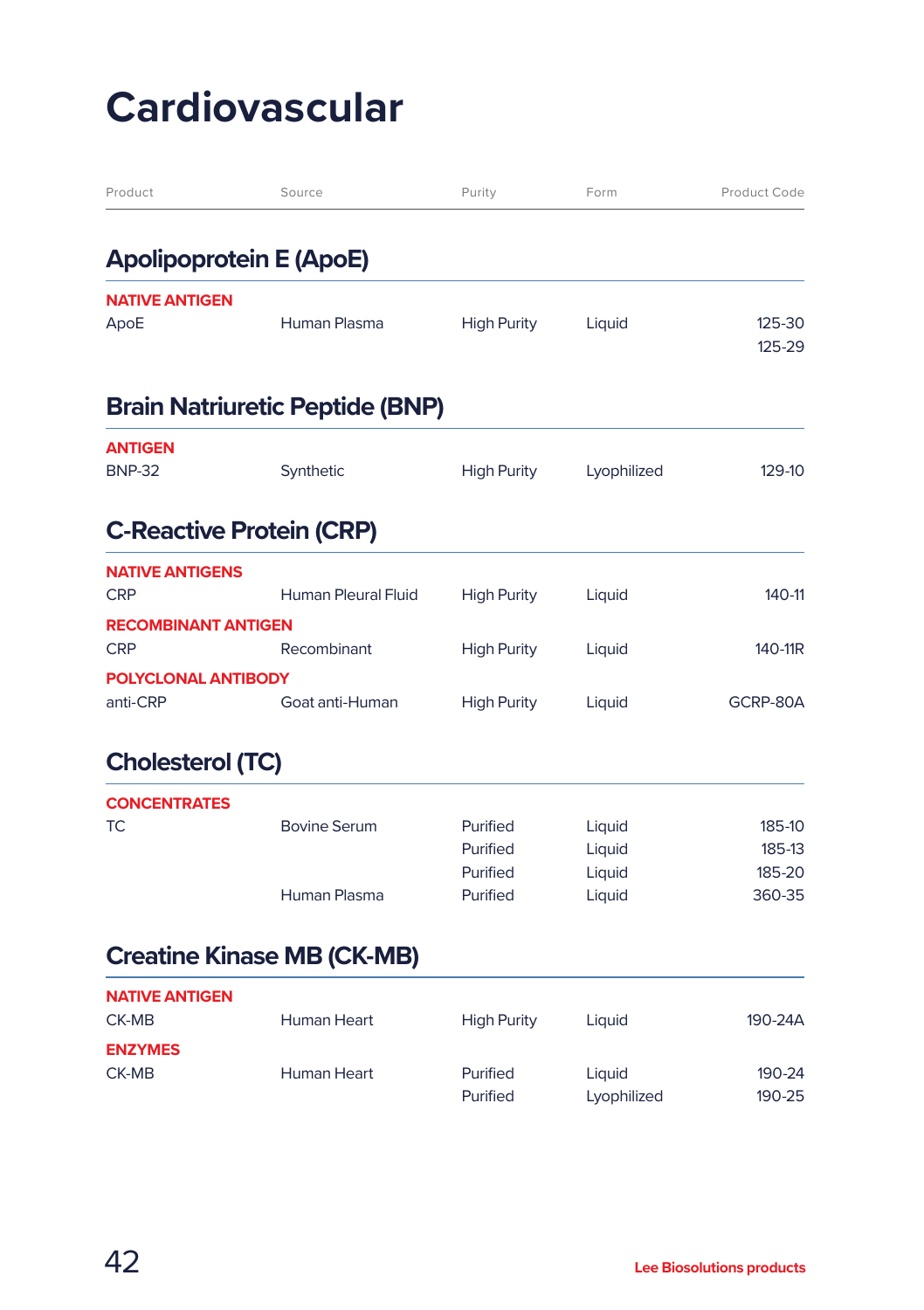| Product                                  | Source                                   | Purity                                     | Form                       | Product Code               |
|------------------------------------------|------------------------------------------|--------------------------------------------|----------------------------|----------------------------|
|                                          | <b>Creatine Kinase MM (CK-MM)</b>        |                                            |                            |                            |
| <b>ENZYMES</b><br><b>CK-MM</b>           | <b>Human Skeletal Muscle</b>             | <b>High Purity</b>                         | Liquid<br>Lyophilized      | 190-29<br>190-28           |
|                                          | <b>Human Heart</b>                       | Purified                                   | Lyophilized                | 190-26                     |
| <b>Creatine Kinase BB (CK-BB)</b>        |                                          |                                            |                            |                            |
| <b>ENZYMES</b><br>CK-BB                  | <b>Porcine Brain</b>                     | Purified                                   | Lyophilized                | 191-24                     |
| D-dimer                                  |                                          |                                            |                            |                            |
| <b>NATIVE ANTIGENS</b><br>D-dimer        | Human Plasma                             | <b>High Purity</b><br>Purified<br>Purified | Liquid<br>Liquid<br>Liquid | 200-13<br>200-12<br>200-09 |
|                                          | <b>Fatty Acid Binding Protein (FABP)</b> |                                            |                            |                            |
| <b>NATIVE ANTIGENS</b><br><b>FABP</b>    | <b>Human Heart</b>                       | <b>High Purity</b>                         | Liquid<br>Lyophilized      | 276-10<br>276-12           |
| Galectin-3                               |                                          |                                            |                            |                            |
| <b>RECOMBINANT ANTIGEN</b><br>Galectin-3 | Recombinant                              | <b>High Purity</b>                         | Liquid                     | 280-15                     |
|                                          | <b>High Density Lipoprotein (HDL)</b>    |                                            |                            |                            |
| <b>CONCENTRATES</b><br>HDL-C             | Human Plasma                             | Purified                                   | Liquid                     | 361-10<br>361-12           |
|                                          | <b>Bovine Serum</b>                      | Purified                                   | Liquid                     | 185-10<br>185-13           |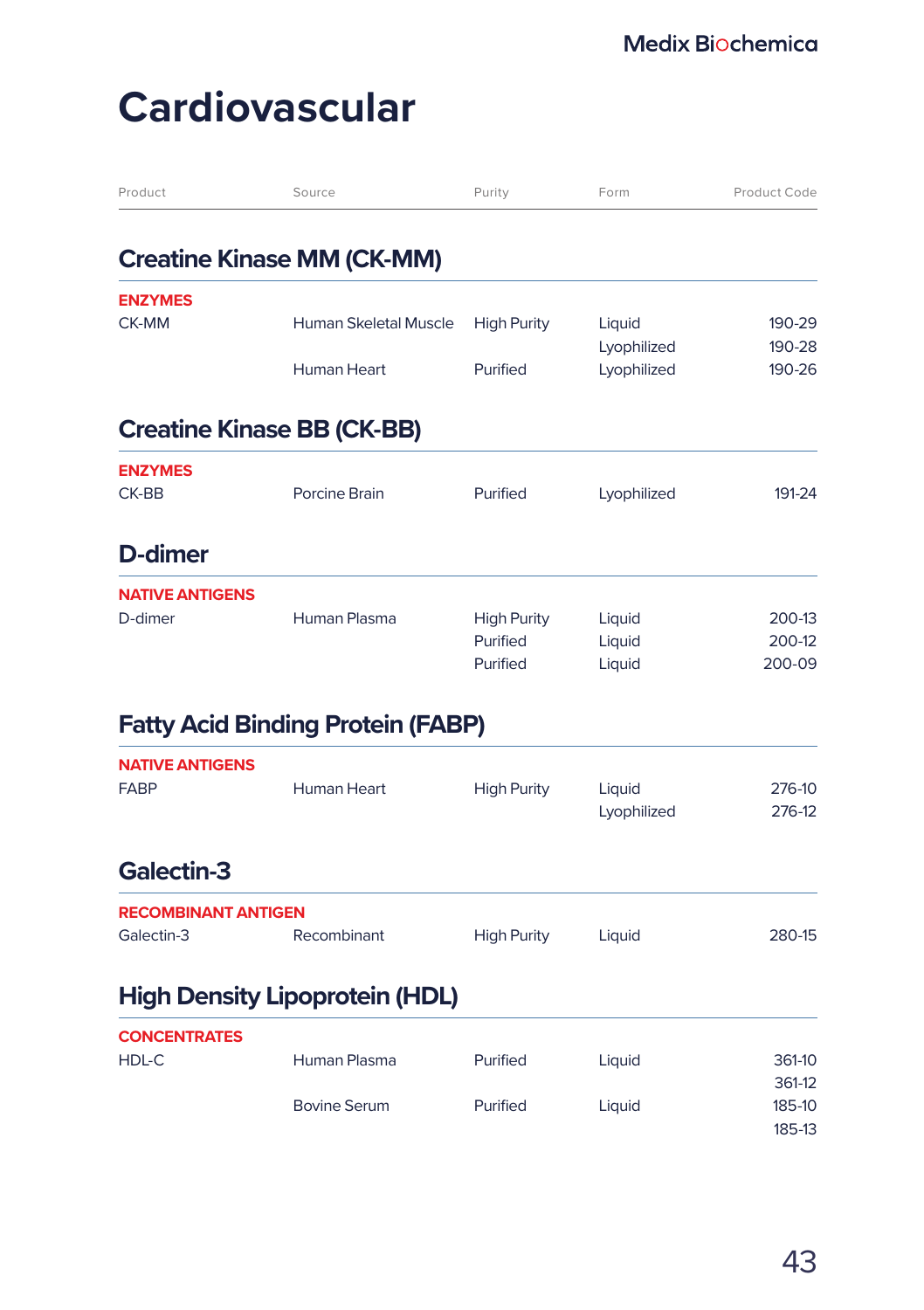| Product                      | Source                                         | Purity                 | Form                  | Product Code         |
|------------------------------|------------------------------------------------|------------------------|-----------------------|----------------------|
| Lipoprotein(a) Lp(a)         |                                                |                        |                       |                      |
| <b>NATIVE ANTIGEN</b>        |                                                |                        |                       |                      |
| Lp(a)                        | Human Plasma                                   | <b>High Purity</b>     | Liquid                | 400-42               |
| <b>POLYCLONAL ANTIBODY</b>   |                                                |                        |                       |                      |
| anti-Lp(a)                   | Sheep anti-Human                               | <b>High Purity</b>     | Liquid                | 400-45               |
|                              | Lipoprotein-associated Phospholipase (Lp-PLA2) |                        |                       |                      |
| <b>RECOMBINANT ANTIGEN</b>   |                                                |                        |                       |                      |
| Lp-PLA2                      | Recombinant                                    | <b>High Purity</b>     | Liquid                | 400-60               |
|                              | <b>Low Density Lipoprotein (LDL)</b>           |                        |                       |                      |
| <b>CONCENTRATES</b>          |                                                |                        |                       |                      |
| LDL-C                        | Human Plasma                                   | Purified               | Liquid                | 360-10               |
|                              | Human Plasma                                   | Purified               | Liquid                | 360-12               |
|                              | <b>Bovine Serum</b>                            | Purified               | Liquid                | 185-20<br><b>NFW</b> |
|                              | Human Plasma                                   | <b>Highly Purified</b> | Liquid                | 360-30<br><b>NEW</b> |
| Oxidized LDL-C               | Human Plasma                                   | <b>Highly Purified</b> | Liquid                | 360-31               |
| <b>Myeloperoxidase (MPO)</b> |                                                |                        |                       |                      |
| <b>NATIVE ANTIGENS</b>       |                                                |                        |                       |                      |
| <b>MPO</b>                   | Human Neutrophil                               | <b>High Purity</b>     | Liquid<br>Lyophilized | 426-10<br>426-10LV   |
|                              |                                                |                        |                       |                      |
| <b>Myoglobin</b>             |                                                |                        |                       |                      |
| <b>NATIVE ANTIGEN</b>        |                                                |                        |                       |                      |
| Myoglobin                    | <b>Human Heart</b>                             | <b>High Purity</b>     | Liquid                | 431-11               |
| <b>POLYCLONAL ANTIBODY</b>   |                                                |                        |                       |                      |
| Myoglobin                    | Goat anti-Human                                | <b>High Purity</b>     | Liquid                | GMY-80A              |
|                              |                                                |                        |                       |                      |
|                              | NT-Pro Brain Natriuretic Peptide (NT-proBNP)   |                        |                       |                      |

| <b>RECOMBINANT ANTIGEN</b> |             |                    |             |        |  |
|----------------------------|-------------|--------------------|-------------|--------|--|
| NT-proBNP                  | Recombinant | <b>High Purity</b> | Lyophilized | 129-17 |  |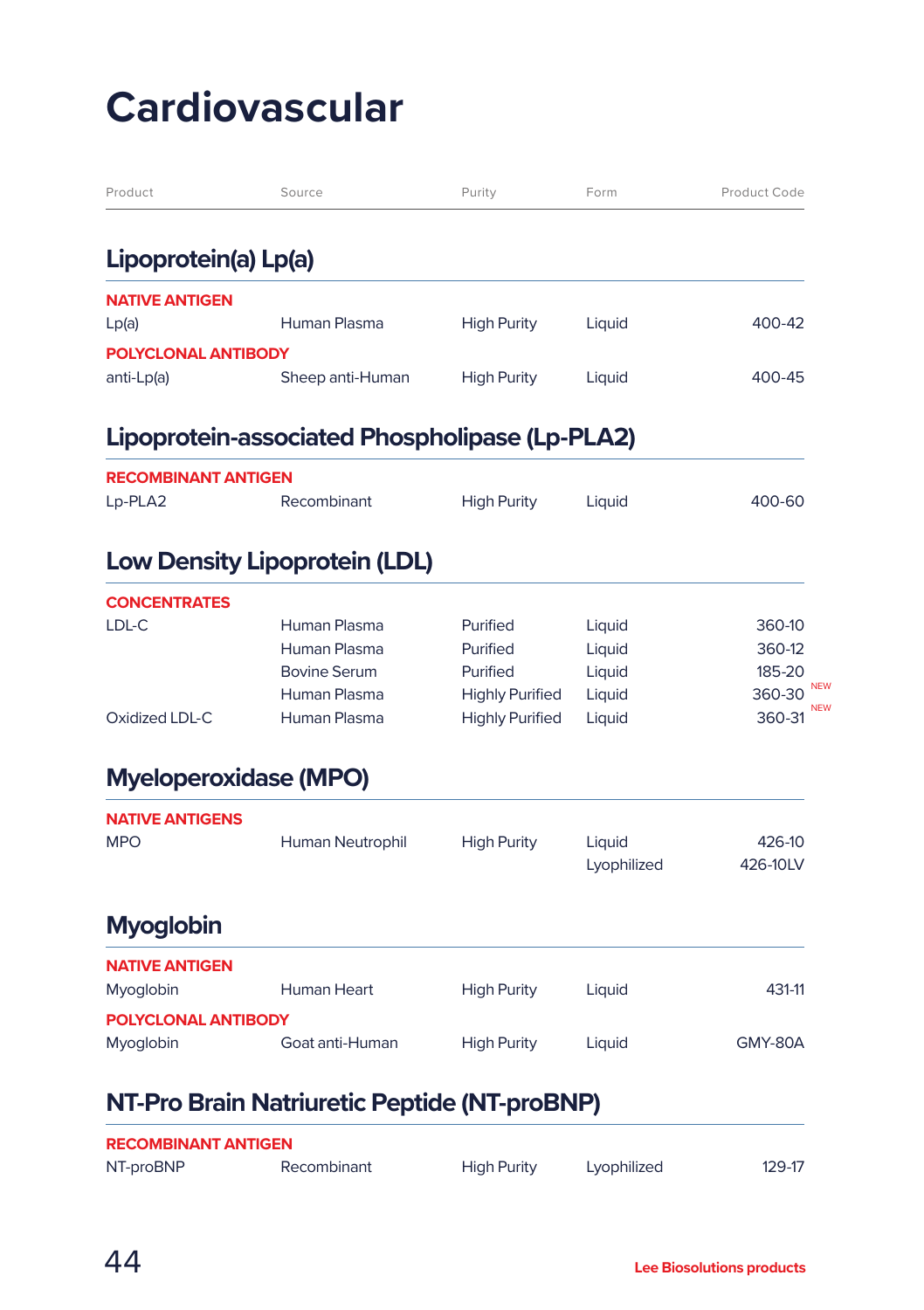| Product                 | Source                                     | Purity             | Form   | Product Code |
|-------------------------|--------------------------------------------|--------------------|--------|--------------|
| <b>Troponin C (TnC)</b> |                                            |                    |        |              |
| <b>NATIVE ANTIGEN</b>   |                                            |                    |        |              |
| $Tn-C$                  | <b>Human Heart</b>                         | <b>High Purity</b> | Liquid | 550-40       |
|                         | <b>Troponin Complex (Tn Complex)</b>       |                    |        |              |
| <b>NATIVE ANTIGEN</b>   |                                            |                    |        |              |
| Tn-Complex              | Human Heart                                | Purified           | Liquid | 550-08       |
|                         | Human Heart                                | Purified           | Liquid | 550-10       |
| <b>Troponin I (TnI)</b> |                                            |                    |        |              |
| <b>NATIVE ANTIGENS</b>  |                                            |                    |        |              |
| $Tn-I$                  | Human Heart                                | <b>High Purity</b> | Liquid | 550-11       |
|                         | Human Skeletal Muscle                      | <b>High Purity</b> | Liquid | 550-13       |
| <b>Troponin T (TnT)</b> |                                            |                    |        |              |
| <b>NATIVE ANTIGEN</b>   |                                            |                    |        |              |
| $Tn-T$                  | <b>Human Heart</b>                         | <b>High Purity</b> | Liquid | 550-21       |
|                         | <b>Very Low Density Lipoprotein (VLDL)</b> |                    |        |              |
| <b>CONCENTRATE</b>      |                                            |                    |        |              |
| <b>VLDL</b>             | Human Plasma                               | Purified           | Liquid | 365-10       |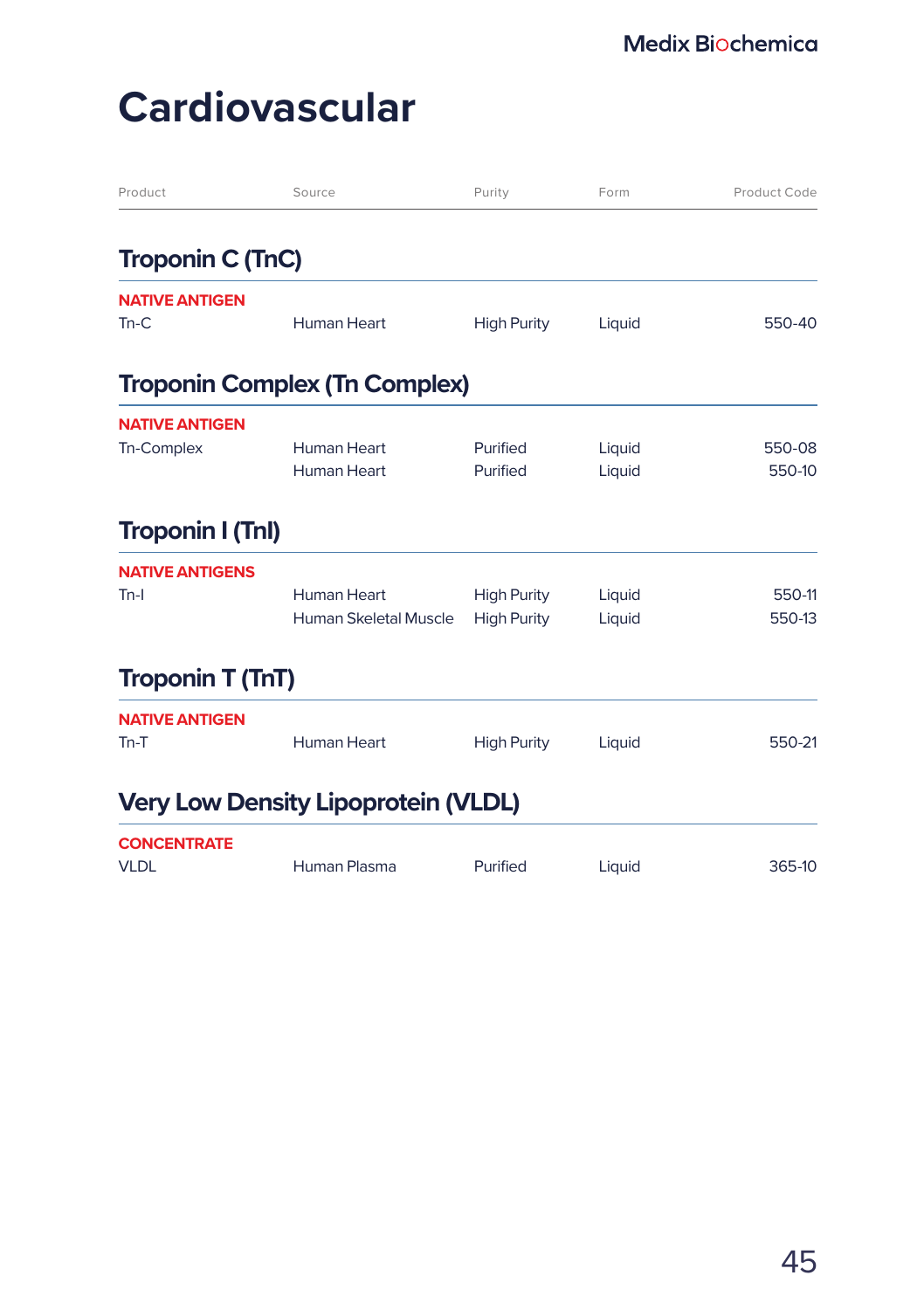| Product                       | Source                                  | Purity             | Form        | Product Code |
|-------------------------------|-----------------------------------------|--------------------|-------------|--------------|
| <b>Acid Phosphatase (ACP)</b> |                                         |                    |             |              |
| <b>ENZYMES</b>                |                                         |                    |             |              |
| Prostatic ACP/PAP             | Human Semen                             | <b>High Purity</b> | Lyophilized | 475-31       |
|                               |                                         |                    | Liquid      | 475-32       |
| Non-Prostatic ACP             | <b>Sweet Potato</b>                     | Purified           | Lyophilized | 475-41       |
|                               |                                         |                    | Liquid      | 475-45       |
|                               | <b>Alanine Aminotransferase (ALT)</b>   |                    |             |              |
| <b>ENZYMES</b>                |                                         |                    |             |              |
| <b>ALT/GPT</b>                | Porcine Heart                           | Purified           | Lyophilized | 310-30       |
|                               |                                         |                    | Liquid      | 310-20       |
|                               | <b>Alkaline Phosphatase (ALP)</b>       |                    |             |              |
| <b>ENZYMES</b>                |                                         |                    |             |              |
| <b>ALP</b>                    | Calf Intestine                          | Purified           | Lyophilized | 480-20       |
|                               | Porcine Kidney                          | Purified           | Lyophilized | 490-20       |
|                               | <b>Human Liver</b>                      | Purified           | Liquid      | 486-10       |
| <b>Alpha-Amylase (AMY)</b>    |                                         |                    |             |              |
| <b>ENZYMES</b>                |                                         |                    |             |              |
| <b>AMY</b>                    | <b>Human Saliva</b>                     | <b>High Purity</b> | Liquid      | 120-17       |
|                               |                                         |                    | Lyophilized | 120-10       |
|                               | <b>Human Pancreas</b>                   | Purified           | Liquid      | 120-15       |
|                               |                                         |                    | Lyophilized | 120-16       |
|                               | <b>Porcine Pancreas</b>                 | Purified           | Lyophilized | 122-20       |
|                               | <b>Aspartate Aminotransferase (AST)</b> |                    |             |              |
| <b>ENZYMES</b>                |                                         |                    |             |              |
| AST/GOT                       | Porcine Heart                           | Purified           | Lyophilized | 300-20       |
|                               | <b>Human Liver</b>                      | Purified           | Lyophilized | 306-10       |
|                               |                                         |                    |             |              |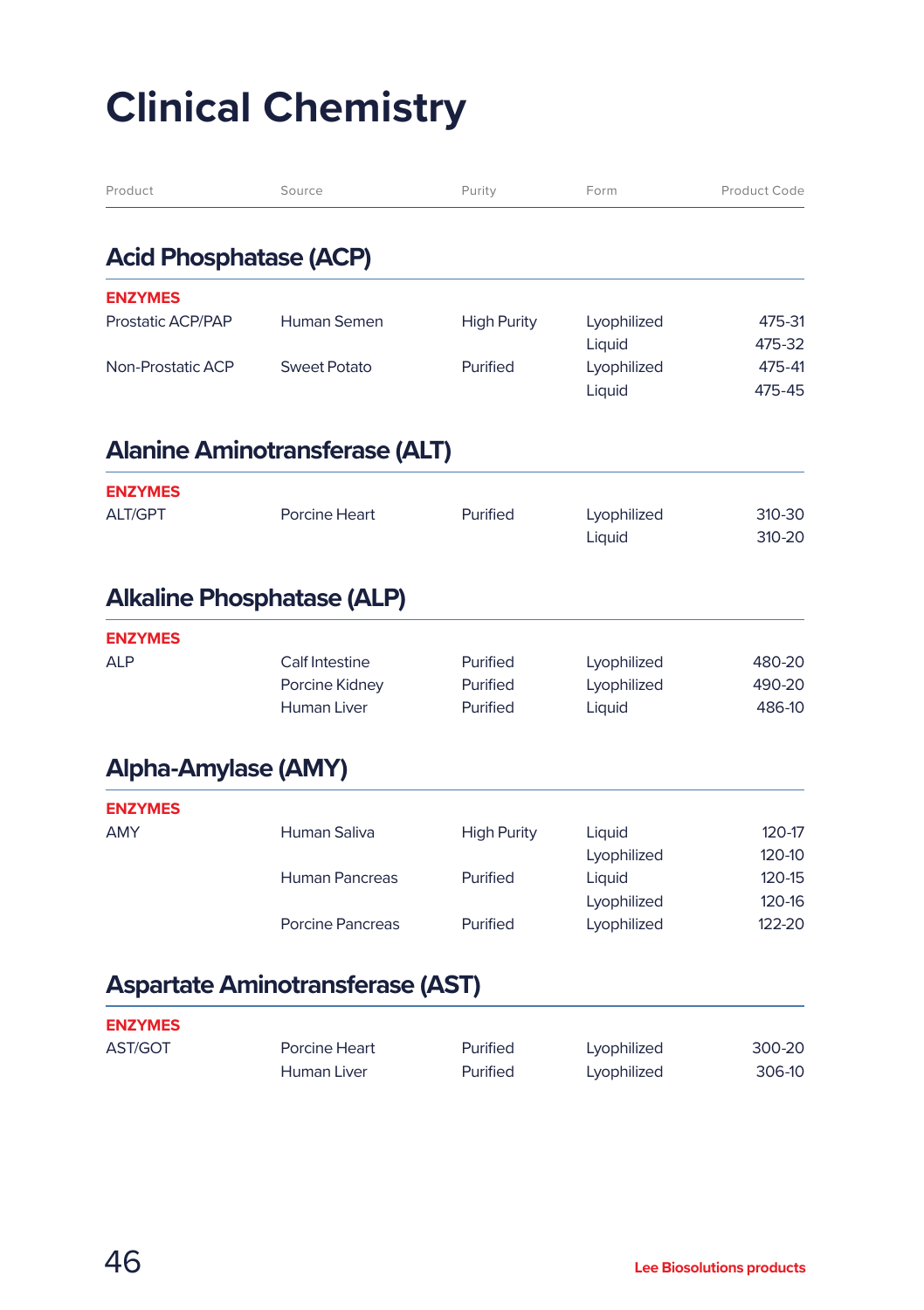| Product                       | Source                                                       | Purity                                                 | Form                                                     | Product Code                         |
|-------------------------------|--------------------------------------------------------------|--------------------------------------------------------|----------------------------------------------------------|--------------------------------------|
|                               | <b>Butyrylcholinesterase (BCHE)</b>                          |                                                        |                                                          |                                      |
|                               |                                                              |                                                        |                                                          |                                      |
| <b>ENZYMES</b><br><b>BCHE</b> | <b>Equine Serum</b>                                          | Purified                                               | Lyophilized                                              | 130-10                               |
| <b>Cholesterol (TC)</b>       |                                                              |                                                        |                                                          |                                      |
| <b>CONCENTRATES</b>           |                                                              |                                                        |                                                          |                                      |
| <b>TC</b>                     | <b>Bovine Serum</b>                                          | Purified                                               | Liquid<br>Liquid<br>Liquid                               | 185-10<br>185-13<br>185-20           |
|                               | Human Plasma                                                 | Purified                                               | Liquid                                                   | 360-35                               |
| <b>Creatine Kinase (CK)</b>   |                                                              |                                                        |                                                          |                                      |
| <b>ENZYMES</b>                |                                                              |                                                        |                                                          |                                      |
| <b>CK</b>                     | Porcine Heart<br><b>Rabbit Muscle</b><br><b>Bovine Heart</b> | Purified<br><b>High Purity</b><br>Purified<br>Purified | Lyophilized<br>Lyophilized<br>Lyophilized<br>Lyophilized | 191-45<br>191-46<br>191-50<br>190-10 |
| CK-BB                         | Porcine Brain                                                | Purified                                               | Lyophilized                                              | 191-24                               |
| CK-MB                         | <b>Human Heart</b>                                           | <b>High Purity</b>                                     | Liquid                                                   | 190-24A                              |
|                               |                                                              | Purified                                               | Liquid                                                   | 190-24                               |
|                               |                                                              |                                                        | Lyophilized                                              | 190-25                               |
| CK-MM                         | Human Skeletal Muscle                                        | <b>High Purity</b>                                     | Liquid<br>Lyophilized                                    | 190-29<br>190-28                     |
|                               | Human Heart                                                  | Purified                                               | Lyophilized                                              | 190-26                               |
|                               | <b>Gamma-Glutamyl Transferase (GGT)</b>                      |                                                        |                                                          |                                      |

| <b>ENZYMES</b> |                      |          |             |        |
|----------------|----------------------|----------|-------------|--------|
| gGT            | <b>Bovine Kidney</b> | Purified | Lyophilized | 315-10 |
|                | Porcine Kidney       | Purified | Lyophilized | 315-20 |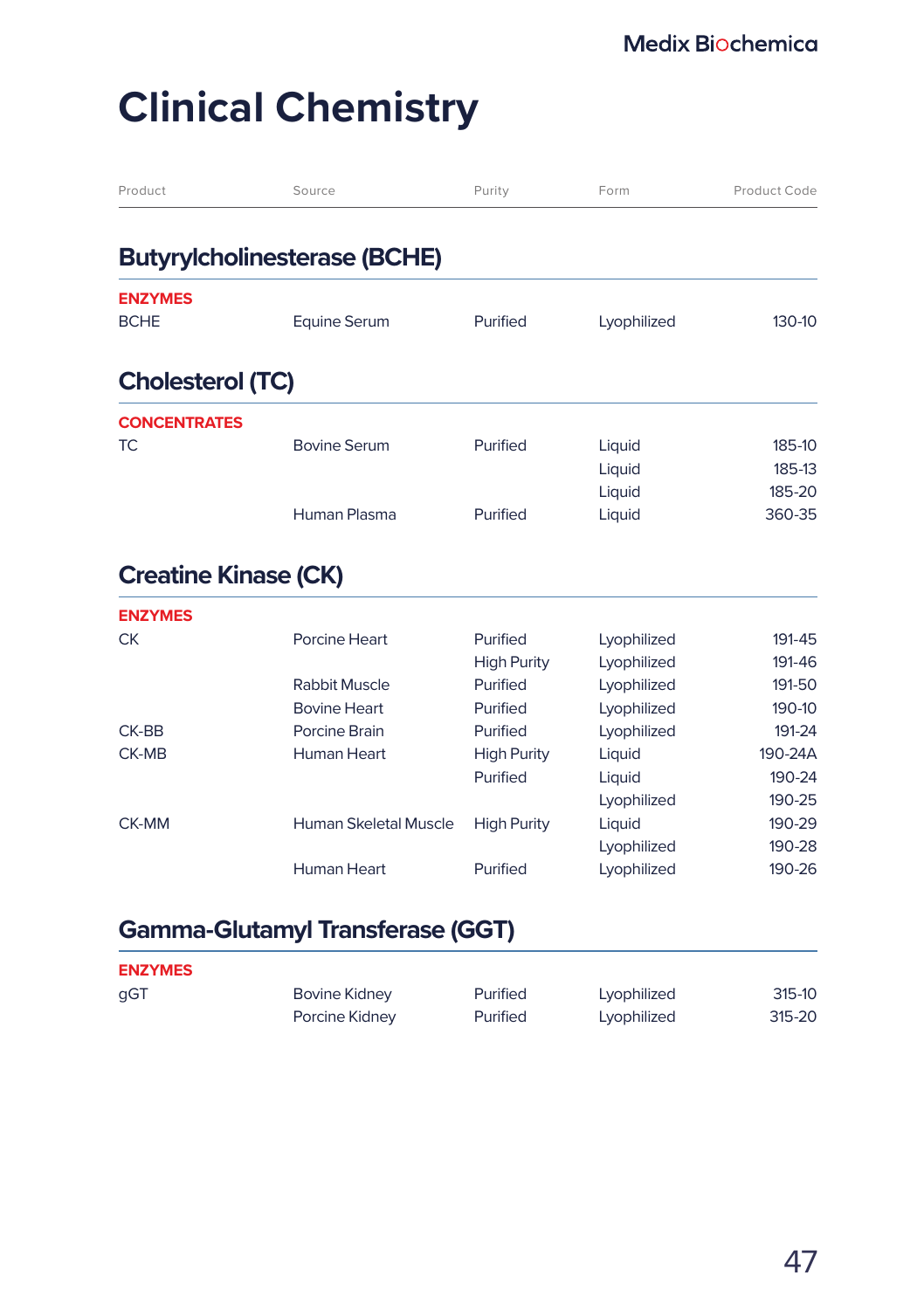| Product             | Source                                | Purity   | Form             | Product Code     |
|---------------------|---------------------------------------|----------|------------------|------------------|
|                     | <b>High Density Lipoprotein (HDL)</b> |          |                  |                  |
| <b>CONCENTRATES</b> |                                       |          |                  |                  |
| HDL-C               | Human Plasma                          | Purified | Liquid<br>Liquid | 361-10<br>361-12 |
|                     | Lactate Dehydrogenase (LDH)           |          |                  |                  |
| <b>ENZYMES</b>      |                                       |          |                  |                  |
| LDH                 | Chicken Heart                         | Purified | Lyophilized      | 350-50           |
|                     | <b>Bovine Heart</b>                   | Purified | Lyophilized      | 350-20           |
|                     | Porcine Heart                         | Purified | Lyophilized      | 350-90           |
|                     |                                       |          | Liquid           | 350-80           |
|                     | Human                                 | Purified | Liquid           | 355-12           |
| LDH-1               | Human Erythrocytes                    | Purified | Liquid           | 355-10           |
| LDH-2               |                                       |          | Liquid           | 355-20           |
| LDH-3               |                                       |          | Liquid           | 355-30           |
| LDH-4               | <b>Human Liver</b>                    | Purified | Liquid           | 355-40           |
| LDH-5               |                                       |          | Liquid           | 355-50           |

#### **Lipase (LIP)**

| <b>ENZYMES</b> |                       |          |             |        |
|----------------|-----------------------|----------|-------------|--------|
| <b>LIP</b>     | <b>Human Pancreas</b> | Purified | Lyophilized | 400-20 |
|                | Porcine Pancreas      | Purified | Lyophilized | 400-10 |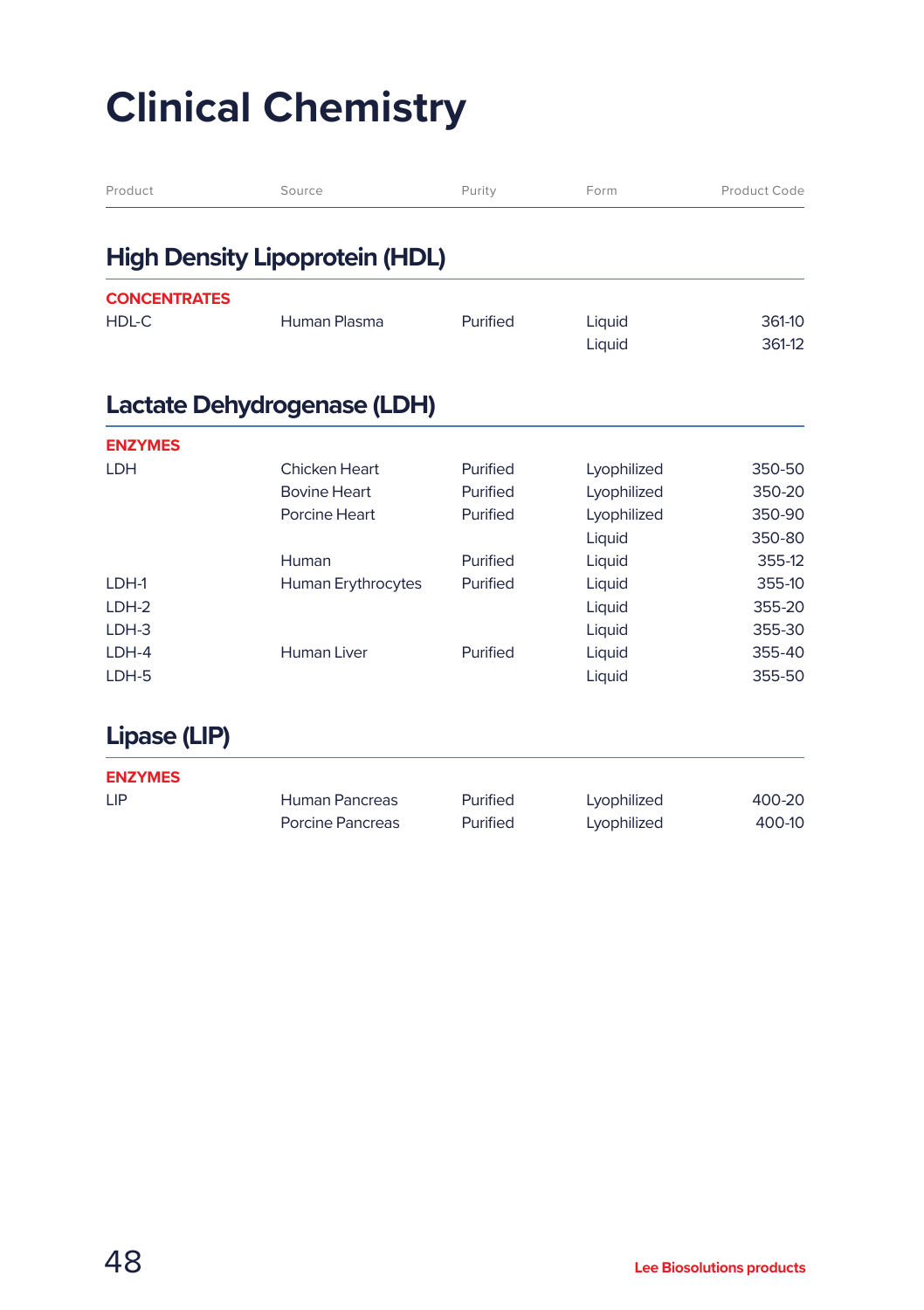| Product                            | Source                               | Purity                 | Form        | Product Code         |
|------------------------------------|--------------------------------------|------------------------|-------------|----------------------|
|                                    | <b>Low Density Lipoprotein (LDL)</b> |                        |             |                      |
| <b>CONCENTRATES</b>                |                                      |                        |             |                      |
| LDL-C                              | Human Plasma                         | Purified               | Liquid      | 360-10<br>360-12     |
| LDL-C                              | Human Plasma                         | <b>Highly Purified</b> | Liquid      | <b>NEW</b><br>360-30 |
| Oxidized LDL-C                     | Human Plasma                         | <b>Highly Purified</b> | Liquid      | <b>NEW</b><br>360-31 |
| <b>Pyruvate Kinase (PK)</b>        |                                      |                        |             |                      |
| <b>ENZYME</b>                      |                                      |                        |             |                      |
| <b>PK</b>                          | <b>Rabbit Muscle</b>                 | Purified               | Lyophilized | 500-20               |
| <b>Triglycerides (TRIG)</b>        |                                      |                        |             |                      |
| <b>CONCENTRATES</b><br><b>TRIG</b> | Human Plasma                         | Purified               | Liquid      | 361-56               |
|                                    |                                      |                        |             |                      |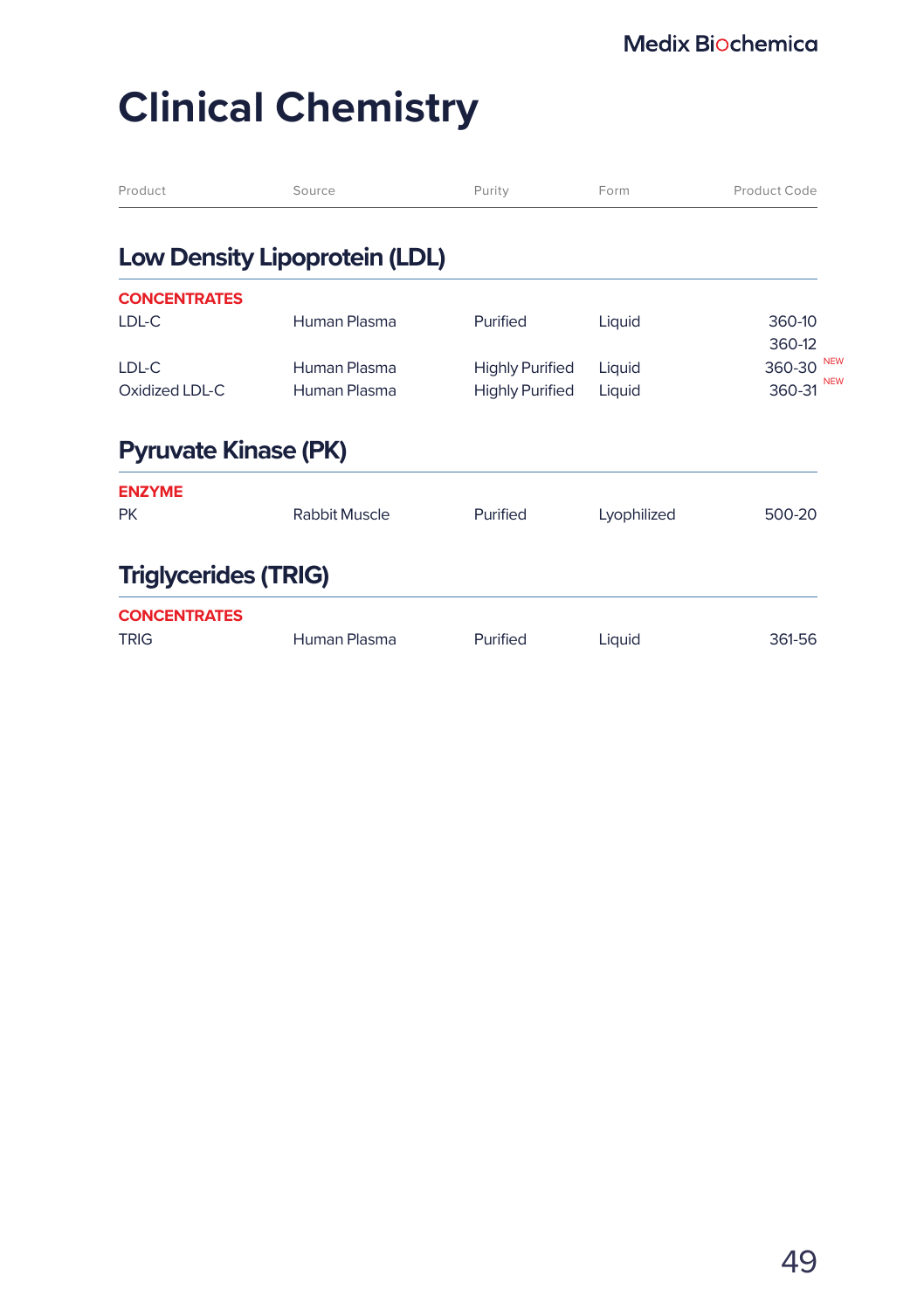# **Coagulation**

| Product                               | Source                               | Purity                                               | Form                                      | Product Code                |
|---------------------------------------|--------------------------------------|------------------------------------------------------|-------------------------------------------|-----------------------------|
| <b>Antithrombin III (AT III)</b>      |                                      |                                                      |                                           |                             |
| <b>NATIVE ANTIGEN</b><br><b>ATIII</b> | Human Plasma                         | <b>High Purity</b>                                   | Lyophilized                               | 123-10                      |
| D-dimer                               |                                      |                                                      |                                           |                             |
| <b>NATIVE ANTIGENS</b><br>D-dimer     | Human Plasma                         | <b>High Purity</b><br>Purified<br>Purified           | Liquid<br>Liquid<br>Liquid                | 200-13<br>200-12<br>200-09  |
| <b>Fibrinogen</b>                     |                                      |                                                      |                                           |                             |
| <b>NATIVE ANTIGEN</b><br>Fibrinogen   | Human Plasma                         | <b>High Purity</b>                                   | Lyophilized                               | 271-17                      |
| <b>Prothrombin</b>                    |                                      |                                                      |                                           |                             |
| <b>NATIVE ANTIGEN</b><br>PT           | Human Plasma                         | <b>High Purity</b>                                   | Liquid                                    | 494-23                      |
| <b>Thrombin</b>                       |                                      |                                                      |                                           |                             |
| <b>NATIVE ANTIGENS</b><br>Thrombin    | Human Plasma<br><b>Bovine Plasma</b> | <b>High Purity</b><br><b>High Purity</b><br>Purified | Lyophilized<br>Lyophilized<br>Lyophilized | 528-70<br>528-50H<br>528-50 |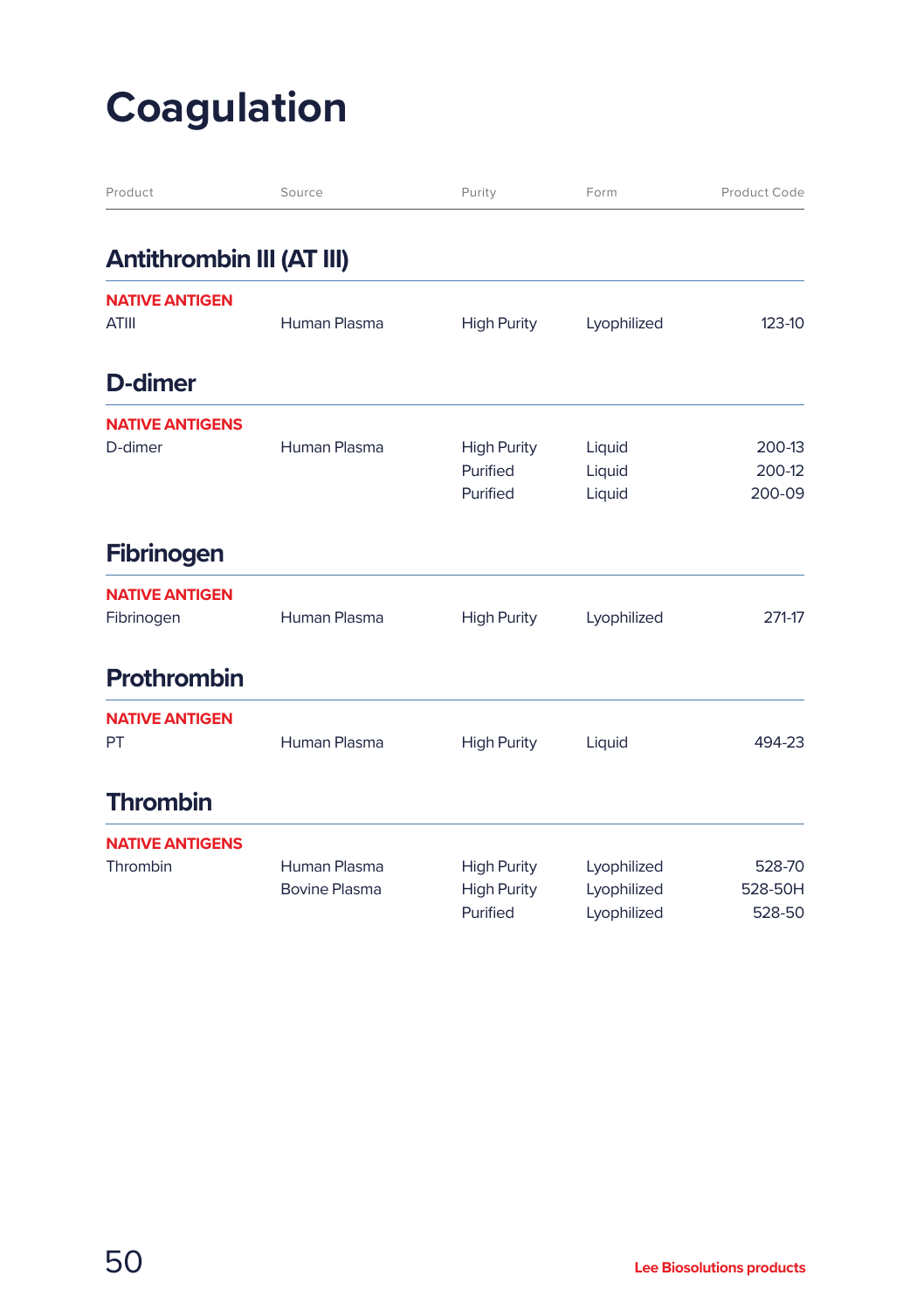### **Diabetes & Metabolism**

| Product                                | Source                  | Purity             | Form        | Product Code  |
|----------------------------------------|-------------------------|--------------------|-------------|---------------|
| <b>Albumin</b>                         |                         |                    |             |               |
| <b>NATIVE ANTIGENS</b>                 |                         |                    |             |               |
| <b>Albumin</b>                         | Human Plasma            | <b>High Purity</b> | Lyophilized | 101-10        |
| Albumin, 20% Solution                  | Human Plasma            | <b>High Purity</b> | Liquid      | 101-18        |
| Albumin, 25% Solution                  | Human Plasma            | <b>High Purity</b> | Liquid      | 101-15        |
| Albumin                                | <b>Bovine Serum</b>     | <b>High Purity</b> | Lyophilized | 100-30        |
| More solutions found at www.leebio.com |                         |                    |             |               |
| <b>POLYCLONAL ANTIBODY</b>             |                         |                    |             |               |
| Albumin                                | Goat anti-Human         | <b>High Purity</b> | Liquid      | GAL-80A       |
| Ceruloplasmin (Cp)                     |                         |                    |             |               |
| <b>NATIVE ANTIGEN</b>                  |                         |                    |             |               |
| Cp                                     | Human Plasma            | <b>High Purity</b> | Lyophilized | 187-51        |
| <b>Ferritin</b>                        |                         |                    |             |               |
| <b>NATIVE ANTIGENS</b>                 |                         |                    |             |               |
| Ferritin                               | <b>Human Liver</b>      | <b>High Purity</b> | Liquid      | 270-40        |
|                                        | Human Spleen            | <b>High Purity</b> | Liquid      | 270-50        |
|                                        | Human Placenta          | <b>High Purity</b> | Liquid      | 270-60        |
| POLYCLONAL ANTIBODY                    |                         |                    |             |               |
| Ferritin                               | Rabbit anti-Human       | <b>High Purity</b> | Liquid      | <b>RF-80A</b> |
| Hemoglobin A1c (HbA1c)                 |                         |                    |             |               |
| <b>NATIVE ANTIGENS</b>                 |                         |                    |             |               |
| HbA1c                                  | Human Plasma            | <b>High Purity</b> | Liquid      | 325-10        |
|                                        |                         | Purified           | Lyophilized | 325-09        |
| <b>Insulin</b>                         |                         |                    |             |               |
| <b>NATIVE ANTIGEN</b>                  |                         |                    |             |               |
| Insulin                                | <b>Porcine Pancreas</b> | Purified           | Lyophilized | 340-95        |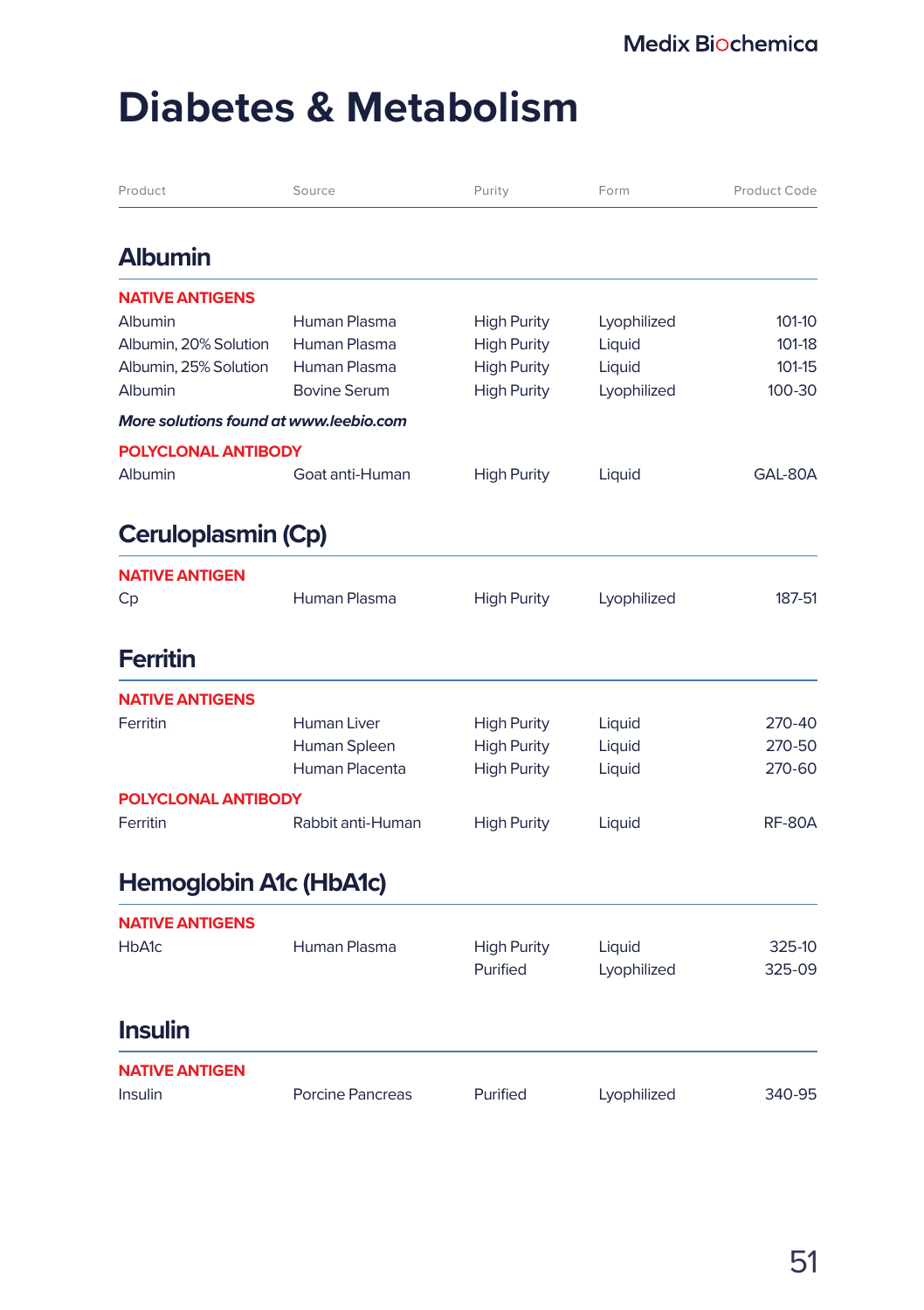### **Diabetes & Metabolism**

| Product                 | Source                      | Purity             | Form        | Product Code |
|-------------------------|-----------------------------|--------------------|-------------|--------------|
|                         | Lactate Dehydrogenase (LDH) |                    |             |              |
| <b>ENZYMES</b>          |                             |                    |             |              |
| LDH                     | Chicken Heart               | Purified           | Lyophilized | 350-50       |
|                         | <b>Bovine Heart</b>         | Purified           | Lyophilized | 350-20       |
|                         | Porcine Heart               | Purified           | Lyophilized | 350-90       |
|                         |                             |                    | Liquid      | 350-80       |
| Lactoferrin             |                             |                    |             |              |
| <b>NATIVE ANTIGENS</b>  |                             |                    |             |              |
| Lactoferrin             | <b>Bovine Milk</b>          | <b>High Purity</b> | Liquid      | 390-40       |
| Apo Lactoferrin         | <b>Human Milk</b>           | <b>High Purity</b> | Lyophilized | 390-11       |
| Phosphoglucomutase      |                             |                    |             |              |
| <b>ENZYMES</b>          |                             |                    |             |              |
| Phosphoglucomutase      | Rabbit Muscle               | Purified           | Lyophilized | 490-76       |
| Prealbumin              |                             |                    |             |              |
| <b>NATIVE ANTIGENS</b>  |                             |                    |             |              |
| Prealbumin              | Human Plasma                | <b>High Purity</b> | Lyophilized | 496-11       |
|                         |                             | Purified           | Lyophilized | 496-10       |
| POLYCLONAL ANTIBODY     |                             |                    |             |              |
| Prealbumin              | Goat anti-Human             | <b>High Purity</b> | Liquid      | GPRE-80A     |
|                         |                             |                    |             |              |
| <b>Transferrin</b>      |                             |                    |             |              |
| <b>NATIVE ANTIGENS</b>  |                             |                    |             |              |
| Apo Transferrin         | Human Plasma                | <b>High Purity</b> | Lyophilized | 535-12       |
| <b>Holo Transferrin</b> | Human Plasma                | <b>High Purity</b> | Lyophilized | 535-11       |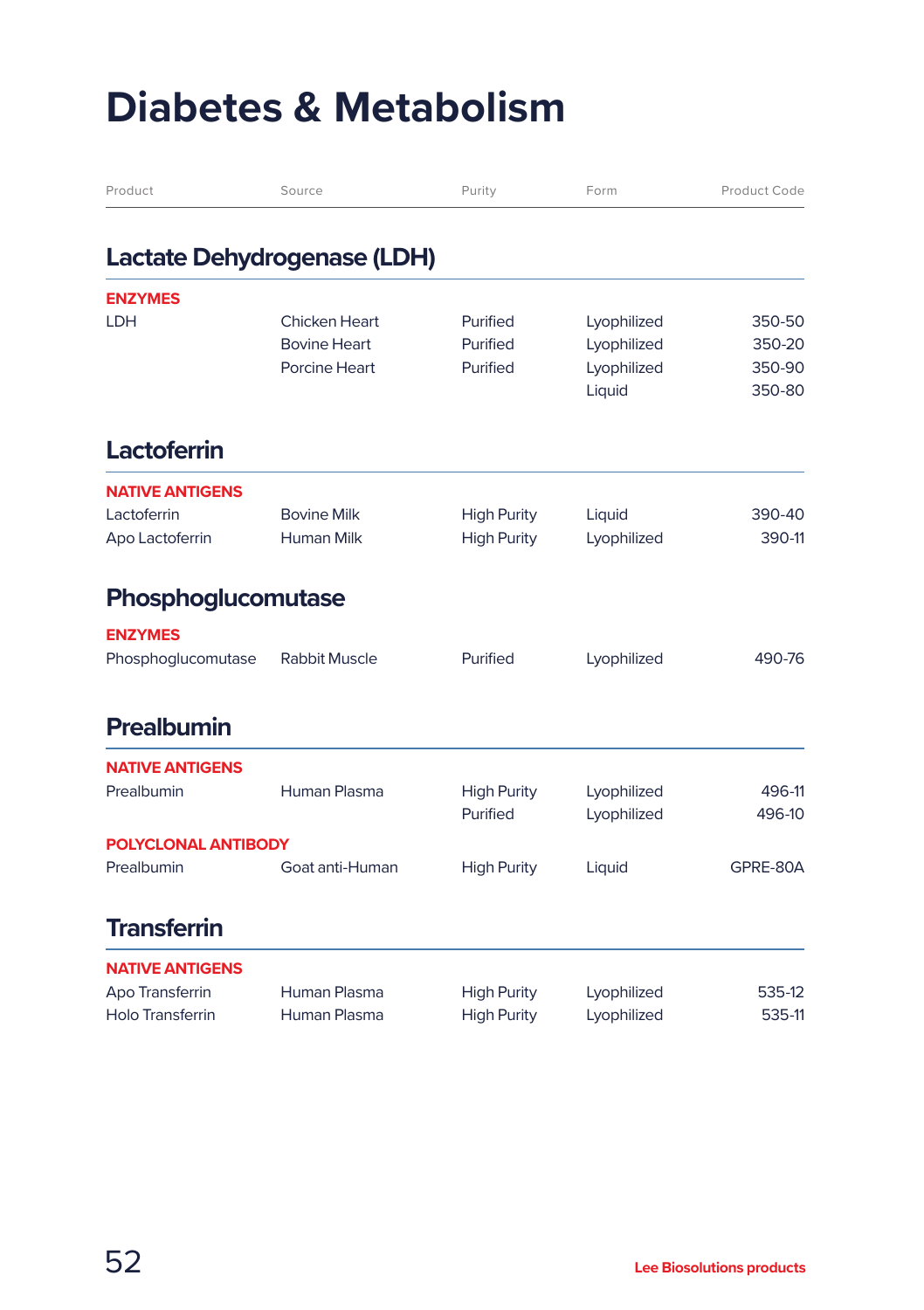### **Hormones**

| Product                                | Source                                    | Purity                         | Form                       | Product Code     |
|----------------------------------------|-------------------------------------------|--------------------------------|----------------------------|------------------|
| <b>Alpha Subunit</b>                   |                                           |                                |                            |                  |
| <b>NATIVE ANTIGEN</b><br>Alpha subunit | <b>Human Urine</b>                        | <b>High Purity</b>             | Lyophilized                | 325-12           |
|                                        | <b>Anti-Müllerian Hormone (AMH)</b>       |                                |                            |                  |
| <b>RECOMBINANT ANTIGEN</b>             |                                           |                                |                            |                  |
| <b>AMH</b>                             | Recombinant                               | Purified                       | Liquid                     | 431-67           |
|                                        | <b>Chorionic Gonadotropin (HCG)</b>       |                                |                            |                  |
| <b>NATIVE ANTIGENS</b>                 |                                           |                                |                            |                  |
| hCG                                    | <b>Human Urine</b>                        | <b>High Purity</b><br>Purified | Lyophilized<br>Lyophilized | 189-11<br>189-10 |
| beta-hCG                               | <b>Human Urine</b>                        | <b>High Purity</b>             | Lyophilized                | 325-11           |
|                                        | <b>Follicle Stimulating Hormone (FSH)</b> |                                |                            |                  |
| <b>NATIVE ANTIGENS</b><br><b>FSH</b>   | Human Pituitary Gland                     | <b>High Purity</b>             | Lyophilized                | 996-11           |
| <b>Growth Hormone (GH)</b>             |                                           |                                |                            |                  |
| <b>NATIVE ANTIGENS</b><br>hGH          | Human Pituitary Gland                     | <b>High Purity</b>             | Lyophilized                | 996-21           |
| <b>Luteinizing Hormone (LH)</b>        |                                           |                                |                            |                  |
| <b>NATIVE ANTIGENS</b>                 |                                           |                                |                            |                  |
| LН                                     | Human Pituitary Gland                     | <b>High Purity</b>             | Lyophilized                | 996-31           |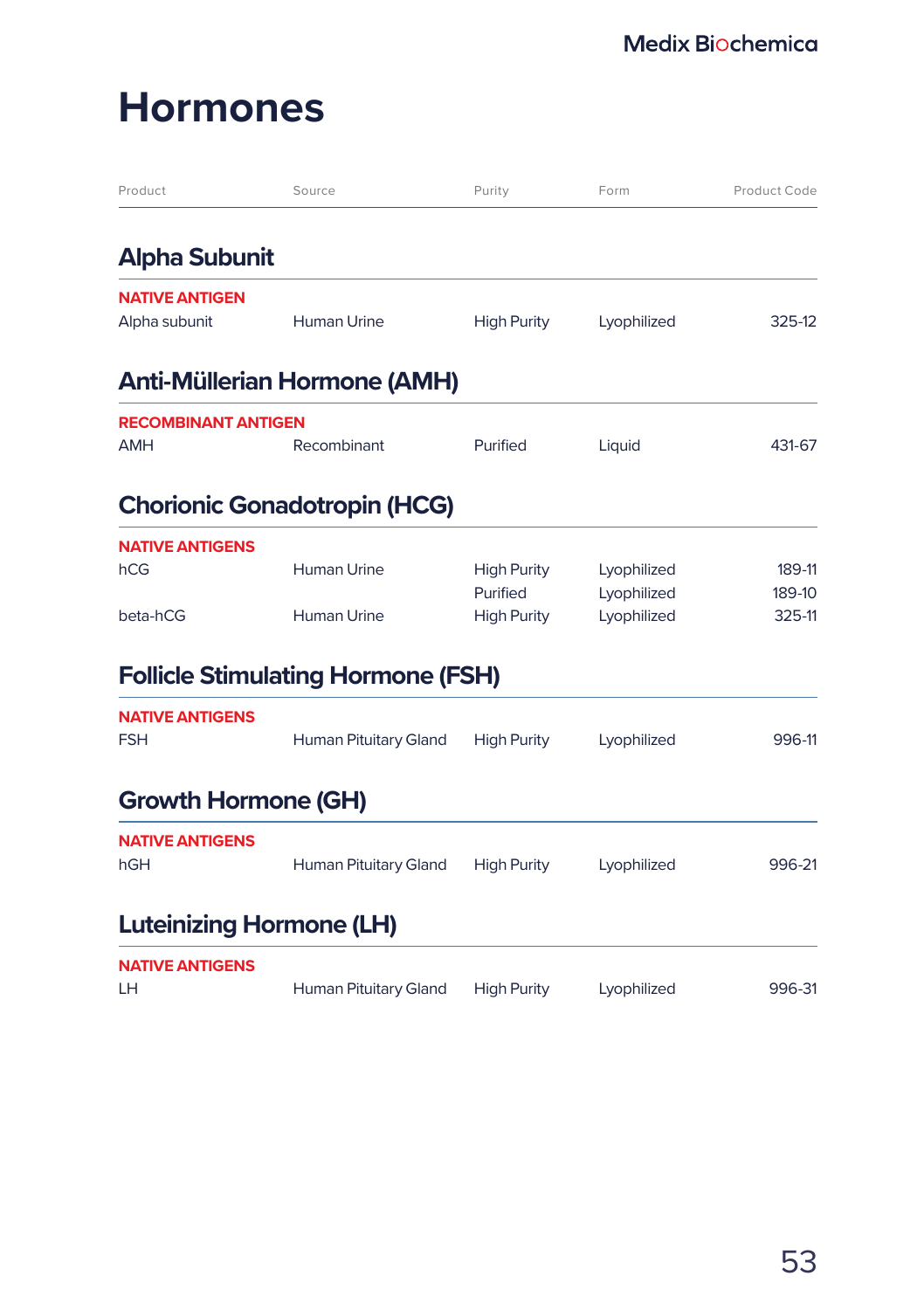### **Hormones**

| Product                              | Source                                     | Purity             | Form        | Product Code |
|--------------------------------------|--------------------------------------------|--------------------|-------------|--------------|
| <b>Progesterone (P4)</b>             |                                            |                    |             |              |
| <b>ANTIGEN CONJUGATE</b>             |                                            |                    |             |              |
| P <sub>4</sub>                       | <b>BSA Conjugate</b>                       | <b>High Purity</b> | Liquid      | 498-20       |
| 17-OH Progesterone                   | <b>BSA Conjugate</b>                       | <b>High Purity</b> | Liquid      | 498-25       |
| <b>Prolactin (PRL)</b>               |                                            |                    |             |              |
| <b>NATIVE ANTIGENS</b><br><b>PRL</b> | Human Pituitary Gland                      | <b>High Purity</b> | Lyophilized | 996-41       |
|                                      | <b>Sex Hormone Binding Globulin (SHBG)</b> |                    |             |              |
| <b>NATIVE ANTIGEN</b><br><b>SHBG</b> | Human Serum                                | <b>High Purity</b> | Lyophilized | 527-30       |
| <b>Testosterone-19</b>               |                                            |                    |             |              |
| <b>ANTIGEN CONJUGATE</b>             |                                            |                    |             |              |
| Testosterone-19                      | <b>BSA Conjugate</b>                       | <b>High Purity</b> | Liquid      | 528-01       |
| <b>Testosterone-3</b>                |                                            |                    |             |              |
| <b>ANTIGEN CONJUGATE</b>             |                                            |                    |             |              |
| Testosterone-3                       | <b>BSA Conjugate</b>                       | <b>High Purity</b> | Liquid      | 528-03       |
|                                      | <b>Thyroid Stimulating Hormone (TSH)</b>   |                    |             |              |
| <b>NATIVE ANTIGENS</b>               |                                            |                    |             |              |
| <b>TSH</b>                           | Human Pituitary Gland                      | <b>High Purity</b> | Lyophilized | 996-51       |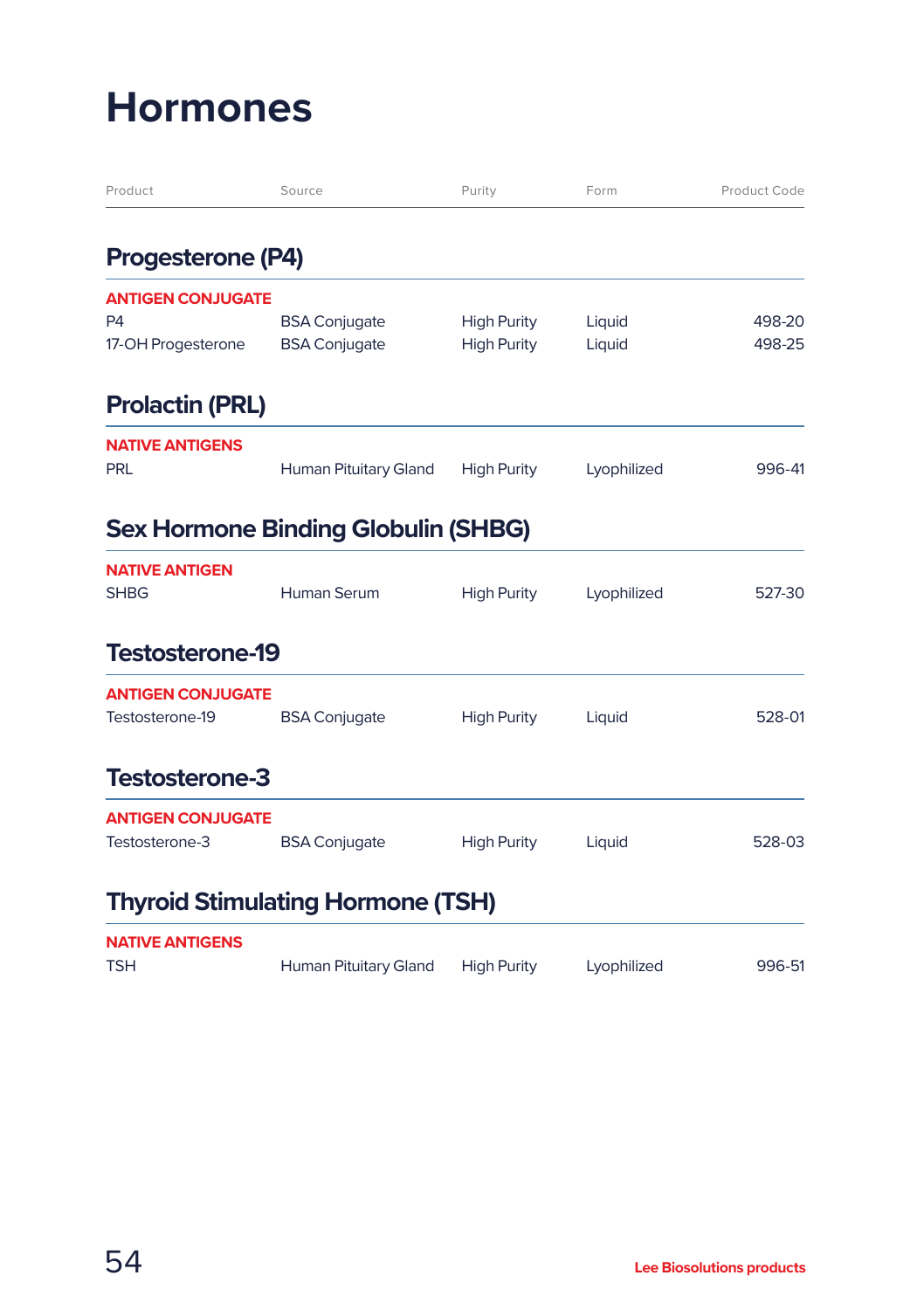# **Inflammation**

| Product                                  | Source                              | Purity             | Form                  | Product Code        |
|------------------------------------------|-------------------------------------|--------------------|-----------------------|---------------------|
|                                          | Alpha-1-Acid Glycoprotein (A1AG)    |                    |                       |                     |
| <b>NATIVE ANTIGEN</b><br>A1AG            | Human Plasma                        | <b>High Purity</b> | Lyophilized           | 102-11              |
| Alpha-1 Antitrypsin (A1AT)               |                                     |                    |                       |                     |
| <b>NATIVE ANTIGEN</b><br>A1AT            | Human Plasma                        | <b>High Purity</b> | Lyophilized           | 106-11              |
| POLYCLONAL ANTIBODY<br>A1AT              | Goat anti-Human                     | <b>High Purity</b> | Liquid                | GA1T-80A            |
| <b>C-Reactive Protein (CRP)</b>          |                                     |                    |                       |                     |
| <b>NATIVE ANTIGENS</b><br><b>CRP</b>     | Human Pleural Fluid                 | <b>High Purity</b> | Liquid<br>Lyophilized | 140-11<br>140-12    |
| <b>RECOMBINANT ANTIGEN</b><br><b>CRP</b> | Recombinant                         | <b>High Purity</b> | Liquid                | 140-11 <sub>R</sub> |
| POLYCLONAL ANTIBODY<br><b>CRP</b>        | Goat anti-Human                     | <b>High Purity</b> | Liquid                | GCRP-80A            |
|                                          | <b>Complement Component 3 (C3c)</b> |                    |                       |                     |
| <b>NATIVE ANTIGENS</b><br>C3c            | Human Plasma                        | <b>High Purity</b> | Liquid<br>Lyophilized | 194-31<br>194-32    |
|                                          | <b>Complement Component 4 (C4c)</b> |                    |                       |                     |
| <b>NATIVE ANTIGENS</b><br>C4c            | Human Plasma                        | <b>High Purity</b> | Liquid<br>Lyophilized | 194-41<br>194-42    |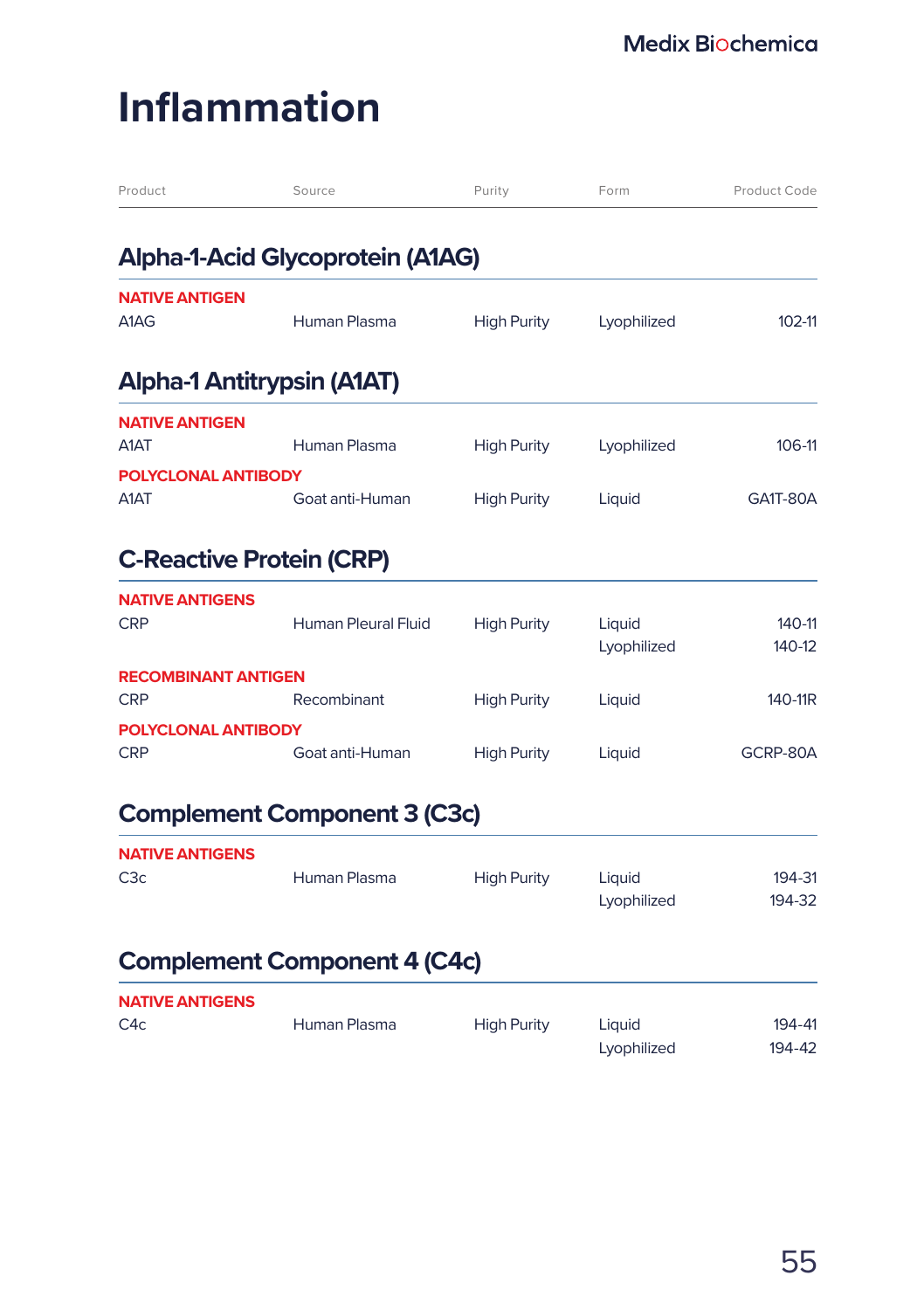# **Inflammation**

| Product                                                                 | Source                                                   | Purity                                   | Form                                      | Product Code               |
|-------------------------------------------------------------------------|----------------------------------------------------------|------------------------------------------|-------------------------------------------|----------------------------|
| Ceruloplasmin (Cp)                                                      |                                                          |                                          |                                           |                            |
| <b>NATIVE ANTIGEN</b><br>Cp                                             | Human Plasma                                             | <b>High Purity</b>                       | Lyophilized                               | 187-51                     |
| Haptoglobin (Hp)                                                        |                                                          |                                          |                                           |                            |
| <b>NATIVE ANTIGENS</b><br>Hp (mixed genotype)<br>$Hp(1-1)$<br>$Hp(2-2)$ | Human Plasma                                             | <b>High Purity</b>                       | Lyophilized<br>Lyophilized<br>Lyophilized | 330-11<br>330-12<br>330-13 |
| <b>POLYCLONAL ANTIBODIES</b><br>Hp<br>Hp                                | Goat anti-Human<br>Rabbit anti-Human                     | <b>High Purity</b><br><b>High Purity</b> | Liquid<br>Lyophilized                     | GHPT-80A<br>RHPT-80A       |
| Interleukin-6 (IL-6)                                                    |                                                          |                                          |                                           |                            |
| <b>RECOMBINANT ANTIGEN</b><br>$IL-6$                                    | Recombinant                                              | <b>High Purity</b>                       | Liquid                                    | 341-36                     |
|                                                                         | <b>Neutrophil Gelatinase-Associated Lipocalin (NGAL)</b> |                                          |                                           |                            |
| <b>NATIVE ANTIGEN</b><br><b>NGAL</b>                                    | Human Leukocytes                                         | <b>High Purity</b>                       | Liquid                                    | 342-49                     |
| <b>RECOMBINANT ANTIGEN</b><br><b>NGAL</b><br><b>POLYCLONAL ANTIBODY</b> | Recombinant                                              | <b>High Purity</b>                       | Lyophilized                               | 342-49R                    |

NGAL Goat anti-Human High Purity Liquid GNGAL-80A-Z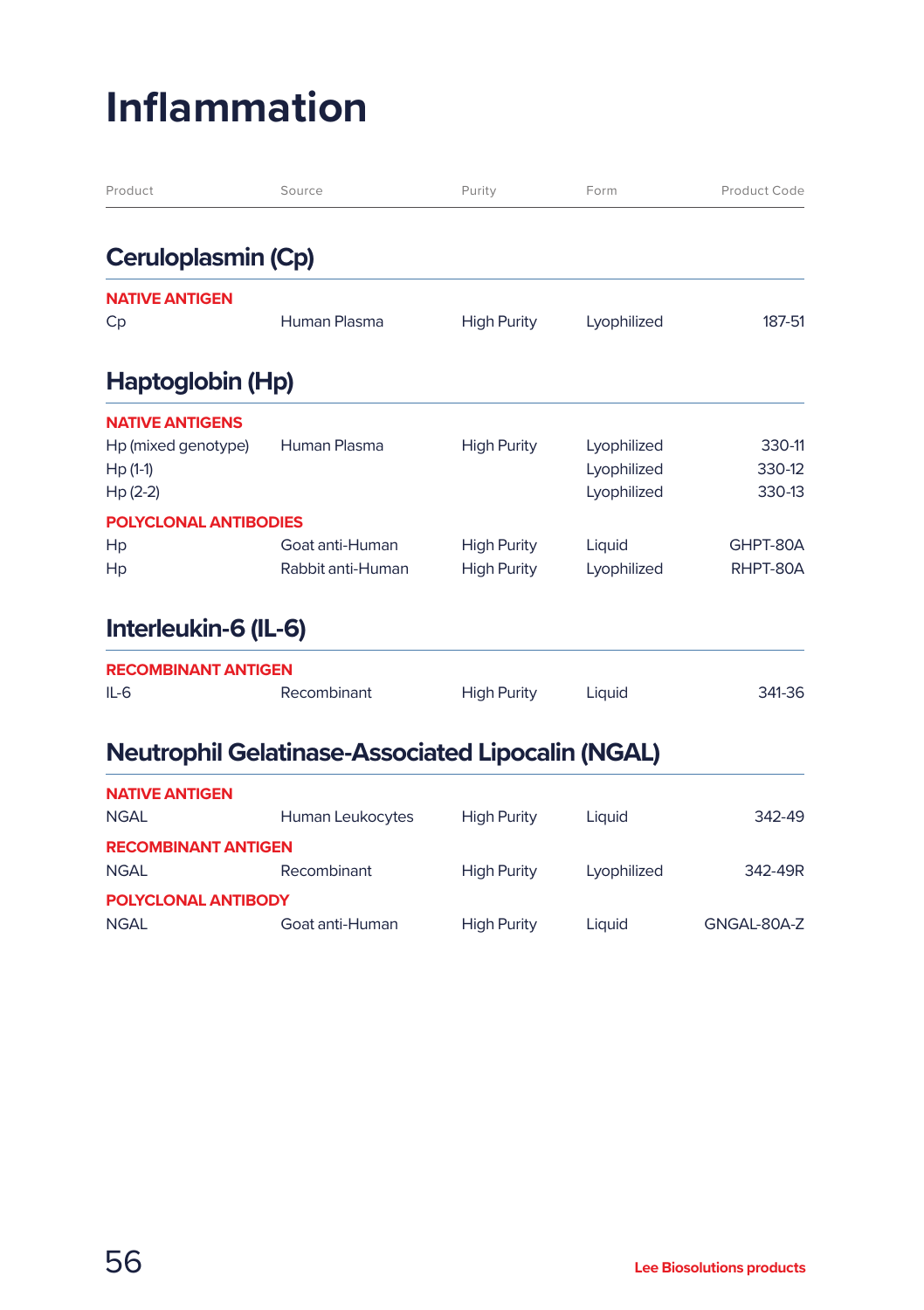# **Inflammation**

| Product                       | Source       | Purity             | Form   | Product Code |
|-------------------------------|--------------|--------------------|--------|--------------|
| <b>Rheumatoid Factor (RF)</b> |              |                    |        |              |
| <b>CONCENTRATE</b>            |              |                    |        |              |
| RF IgM<br>highly concentrated | Human Plasma | Purified           | Liquid | 508-27       |
| RF IgM<br>concentrated        | Human Plasma | Purified           | Liquid | 508-10       |
| <b>BIOLOGICAL MATERIALS</b>   |              |                    |        |              |
| <b>RF</b> Samples             | Human Plasma | <b>High Titer</b>  | Liquid | 991-58-S-RF  |
|                               | Human Serum  | <b>High Titer</b>  | Liquid | 991-24-S-RF  |
| <b>RF Bulk</b>                | Human Plasma | <b>High Titer</b>  | Liquid | 991-55       |
|                               | Human Serum  | <b>High Titer</b>  | Liquid | 991-24-RF    |
| <b>Procalcitonin (PCT)</b>    |              |                    |        |              |
| <b>RECOMBINANT ANTIGEN</b>    |              |                    |        |              |
| <b>PCT</b>                    | Recombinant  | <b>High Purity</b> | Liquid | 496-70       |
| <b>Serum Amyloid A (SAA)</b>  |              |                    |        |              |
| <b>RECOMBINANT ANTIGEN</b>    |              |                    |        |              |
| <b>SAA</b>                    | Recombinant  | <b>High Purity</b> | Liquid | 527-18       |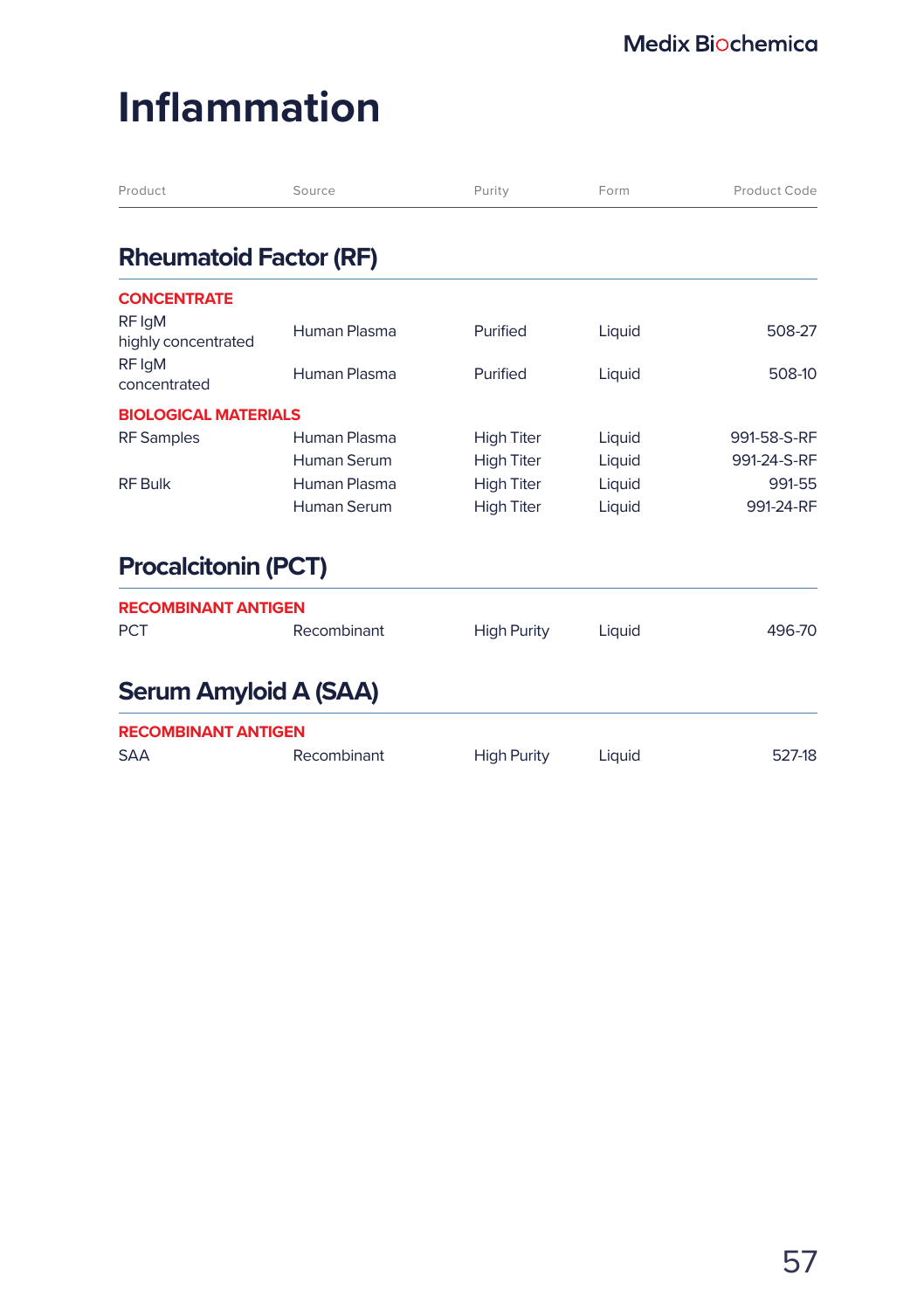# **Kidney Markers/Urinalysis**

| Product                                        | Source                            | Purity             | Form                  | Product Code     |
|------------------------------------------------|-----------------------------------|--------------------|-----------------------|------------------|
| <b>Albumin</b>                                 |                                   |                    |                       |                  |
| <b>NATIVE ANTIGEN</b><br>Albumin               | Human Plasma                      | <b>High Purity</b> | Lyophilized           | 101-10           |
|                                                | Alpha-1 Microglobulin (A1M)       |                    |                       |                  |
| <b>NATIVE ANTIGEN</b><br>A1M                   | Human Urine                       | <b>High Purity</b> | Lyophilized           | 110-11           |
| <b>RECOMBINANT ANTIGEN</b>                     |                                   |                    |                       |                  |
| A <sub>1</sub> M                               | Recombinant                       | <b>High Purity</b> | Liquid                | $110 - 14$       |
|                                                | <b>Beta-2 Microglobulin (B2M)</b> |                    |                       |                  |
| <b>NATIVE ANTIGENS</b><br>B <sub>2</sub> M     | <b>Human Urine</b>                | <b>High Purity</b> | Liquid<br>Lyophilized | 126-12<br>126-11 |
| <b>RECOMBINANT ANTIGEN</b>                     |                                   |                    |                       |                  |
| B <sub>2</sub> M                               | Recombinant                       | <b>High Purity</b> | Lyophilized           | 126-14           |
| <b>POLYCLONAL ANTIBODY</b><br>B <sub>2</sub> M | Goat anti-Human                   | <b>High Purity</b> | Liquid                | <b>GB2-80A</b>   |
| <b>Bilirubin</b>                               |                                   |                    |                       |                  |
| <b>BIOREAGENTS</b>                             |                                   |                    |                       |                  |
| <b>Direct Bilirubin</b>                        | Synthesized                       | <b>High Purity</b> | Powder                | 910-12           |
| <b>Indirect Bilirubin</b>                      | <b>Porcine Gallbladder</b>        | <b>High Purity</b> | Powder                | $127-12$         |
| <b>Cystatin C</b>                              |                                   |                    |                       |                  |
| <b>NATIVE ANTIGENS</b><br>CST <sub>3</sub>     | <b>Human Urine</b>                | <b>High Purity</b> | Liquid<br>Lyophilized | 194-50<br>194-51 |
| <b>POLYCLONAL ANTIBODY</b><br>CST <sub>3</sub> | Goat anti-Human                   | <b>High Purity</b> | Liquid                | GCYS-80A         |
|                                                |                                   |                    |                       |                  |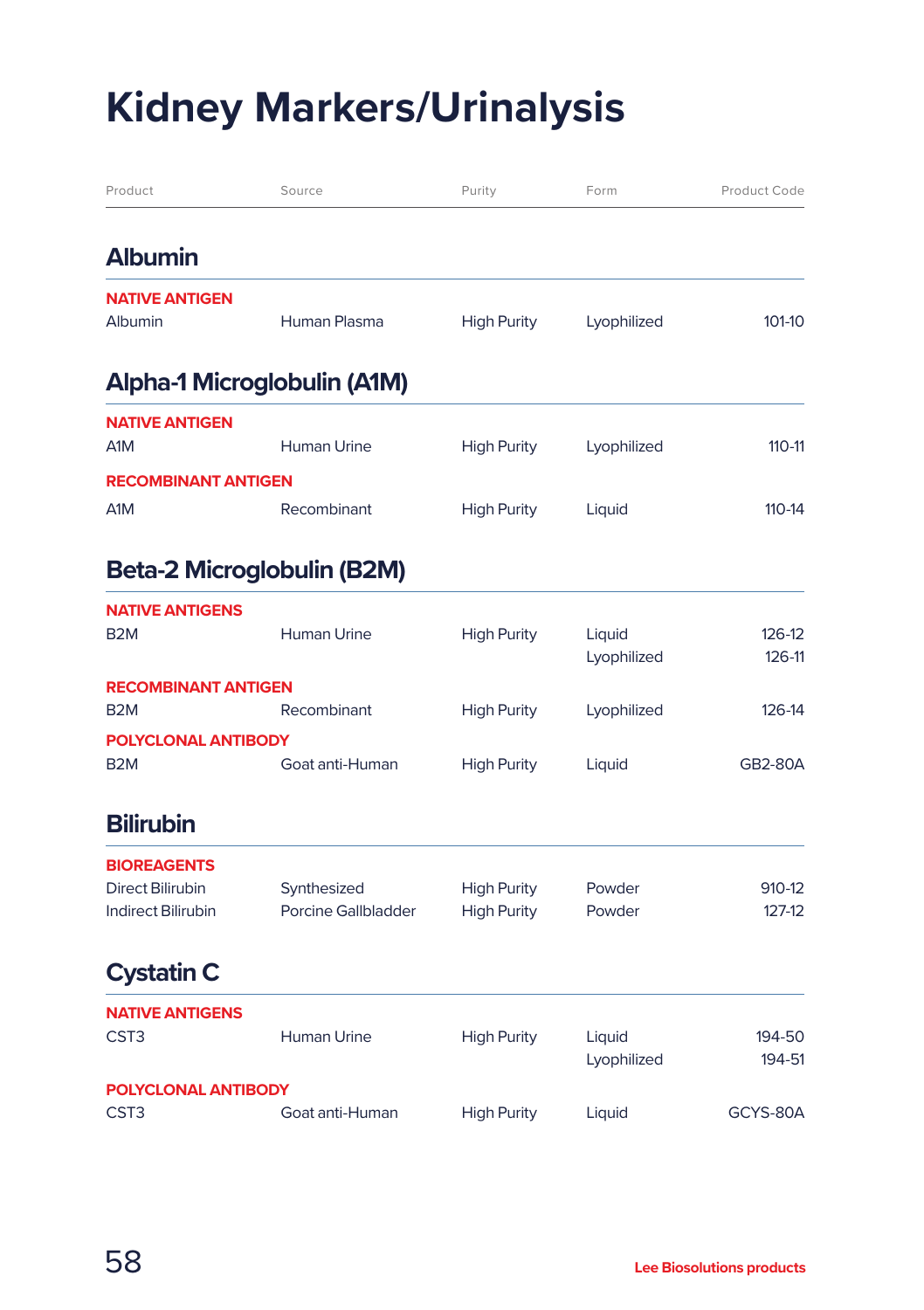### **Kidney Markers/Urinalysis**

| Product               | Source           | Purity             | Form        | Product Code |
|-----------------------|------------------|--------------------|-------------|--------------|
| <b>Esterase</b>       |                  |                    |             |              |
| <b>ENZYMES</b>        |                  |                    |             |              |
| Esterase              | Porcine Liver    | Purified           | Lyophilized | 343-10       |
| Esterase              | Human Leukocytes | Purified           | Liquid      | 341-10       |
| <b>Leukocytes</b>     |                  |                    |             |              |
| <b>ENZYME</b>         |                  |                    |             |              |
| Sonicated Leukocytes  | Human Leukocytes | Purified           | Liquid      | 342-10       |
| <b>Myoglobin</b>      |                  |                    |             |              |
| <b>NATIVE ANTIGEN</b> |                  |                    |             |              |
| Myoglobin             | Human Heart      | <b>High Purity</b> | Liquid      | 431-11       |
| POLYCLONAL ANTIBODY   |                  |                    |             |              |
| Myoglobin             | Goat anti-Human  | <b>High Purity</b> | Liquid      | GMY-80A      |

#### **Neutrophil Gelatinase-Associated Lipocalin (NGAL)**

| <b>NATIVE ANTIGEN</b>      |                  |                    |             |             |
|----------------------------|------------------|--------------------|-------------|-------------|
| <b>NGAL</b>                | Human Leukocytes | <b>High Purity</b> | Liauid      | 342-49      |
| <b>RECOMBINANT ANTIGEN</b> |                  |                    |             |             |
| <b>NGAL</b>                | Recombinant      | <b>High Purity</b> | Lyophilized | 342-49R     |
| POLYCLONAL ANTIBODY        |                  |                    |             |             |
| <b>NGAL</b>                | Goat anti-Human  | <b>High Purity</b> | Liauid      | GNGAL-80A-Z |
|                            |                  |                    |             |             |
| <b>Lleabilinggan</b>       |                  |                    |             |             |

| <b>Uropilinogen</b> |             |          |        |        |  |
|---------------------|-------------|----------|--------|--------|--|
| <b>BIOREAGENT</b>   |             |          |        |        |  |
| Urobilinogen        | Synthesized | Purified | Liauid | 651-10 |  |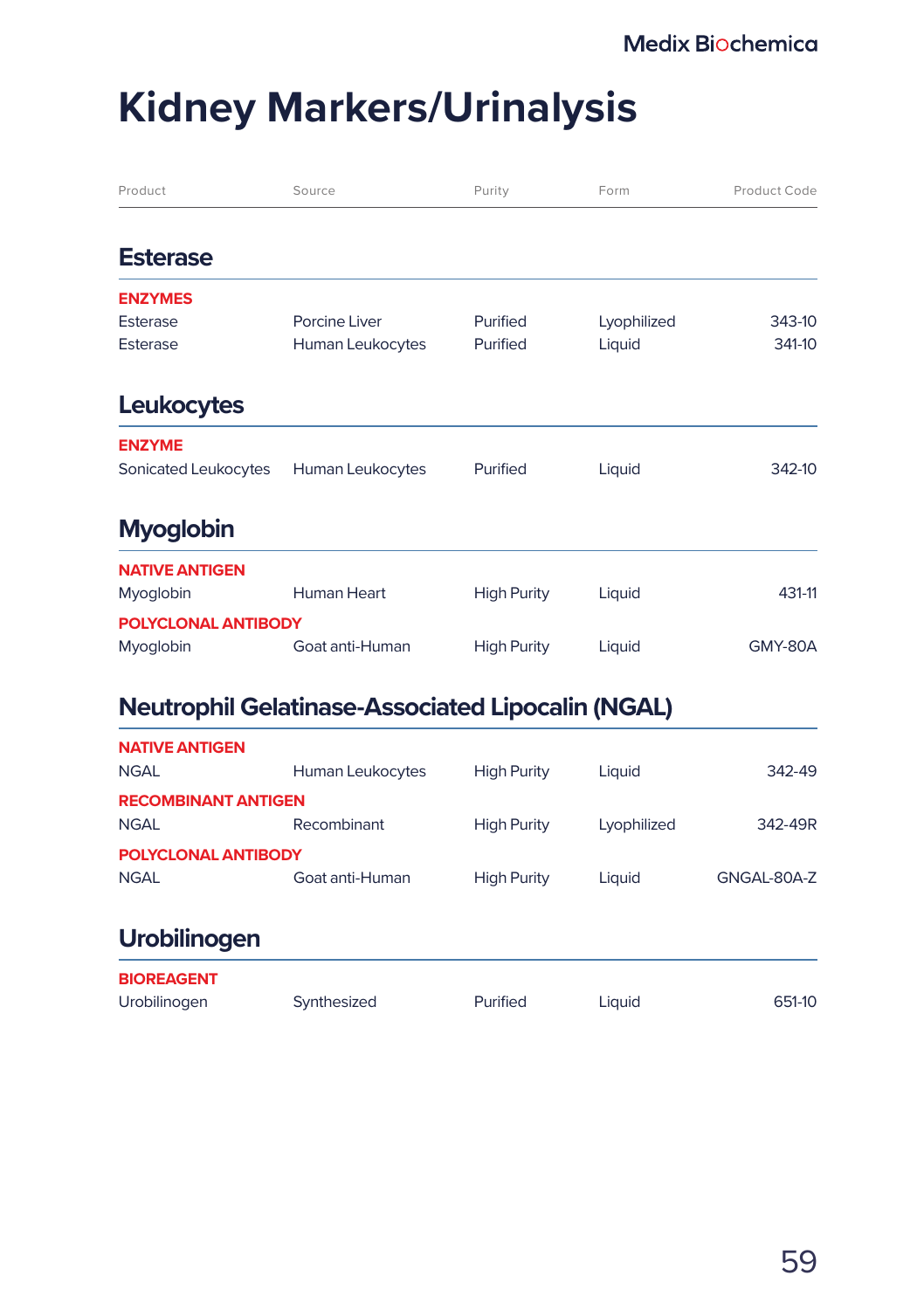### **Serology**

| Product                    | Source                           | Purity             | Form        | Product Code  |
|----------------------------|----------------------------------|--------------------|-------------|---------------|
| Immunoglobulin A (IgA)     |                                  |                    |             |               |
| <b>NATIVE ANTIGENS</b>     |                                  |                    |             |               |
| IgA                        | Human Plasma                     | <b>High Purity</b> | Liquid      | 340-10        |
|                            |                                  |                    | Liquid      | 340-13        |
|                            |                                  |                    | Lyophilized | 340-12        |
| IgA Fc                     | Human Plasma                     | <b>High Purity</b> | Liquid      | 340-14        |
| Secretory IgA              | <b>Human Colostrum</b>           | <b>High Purity</b> | Lyophilized | 527-55        |
| <b>POLYCLONAL ANTIBODY</b> |                                  |                    |             |               |
| lgA                        | Goat anti-Human                  | <b>High Purity</b> | Liquid      | <b>GA-80A</b> |
| Immunoglobulin E (IgE)     |                                  |                    |             |               |
| <b>NATIVE ANTIGEN</b>      |                                  |                    |             |               |
| lgE                        | Human Myeloma Plasma High Purity |                    | Liquid      | 340-41        |
|                            | Immunoglobulin G (IgG)           |                    |             |               |
| <b>NATIVE ANTIGENS</b>     |                                  |                    |             |               |
| lgG                        | Human Plasma                     | <b>High Purity</b> | Lyophilized | 340-21        |
| IgG Fc                     | Human Plasma                     | <b>High Purity</b> | Liquid      | 340-23        |
| IgG Fab                    | Human Plasma                     | <b>High Purity</b> | Liquid      | 340-27        |
|                            | Immunoglobulin M (IgM)           |                    |             |               |
| <b>NATIVE ANTIGENS</b>     |                                  |                    |             |               |
| lgM                        | Human Plasma                     | <b>High Purity</b> | Liquid      | 340-31        |
|                            |                                  |                    | Lyophilized | 340-30        |
|                            | Human Myeloma Plasma High Purity |                    | Liquid      | 340-35        |
| IgM Fc5µ                   | Human Myolema Plasma High Purity |                    | Liquid      | 340-33        |
|                            |                                  |                    |             |               |
|                            |                                  |                    |             |               |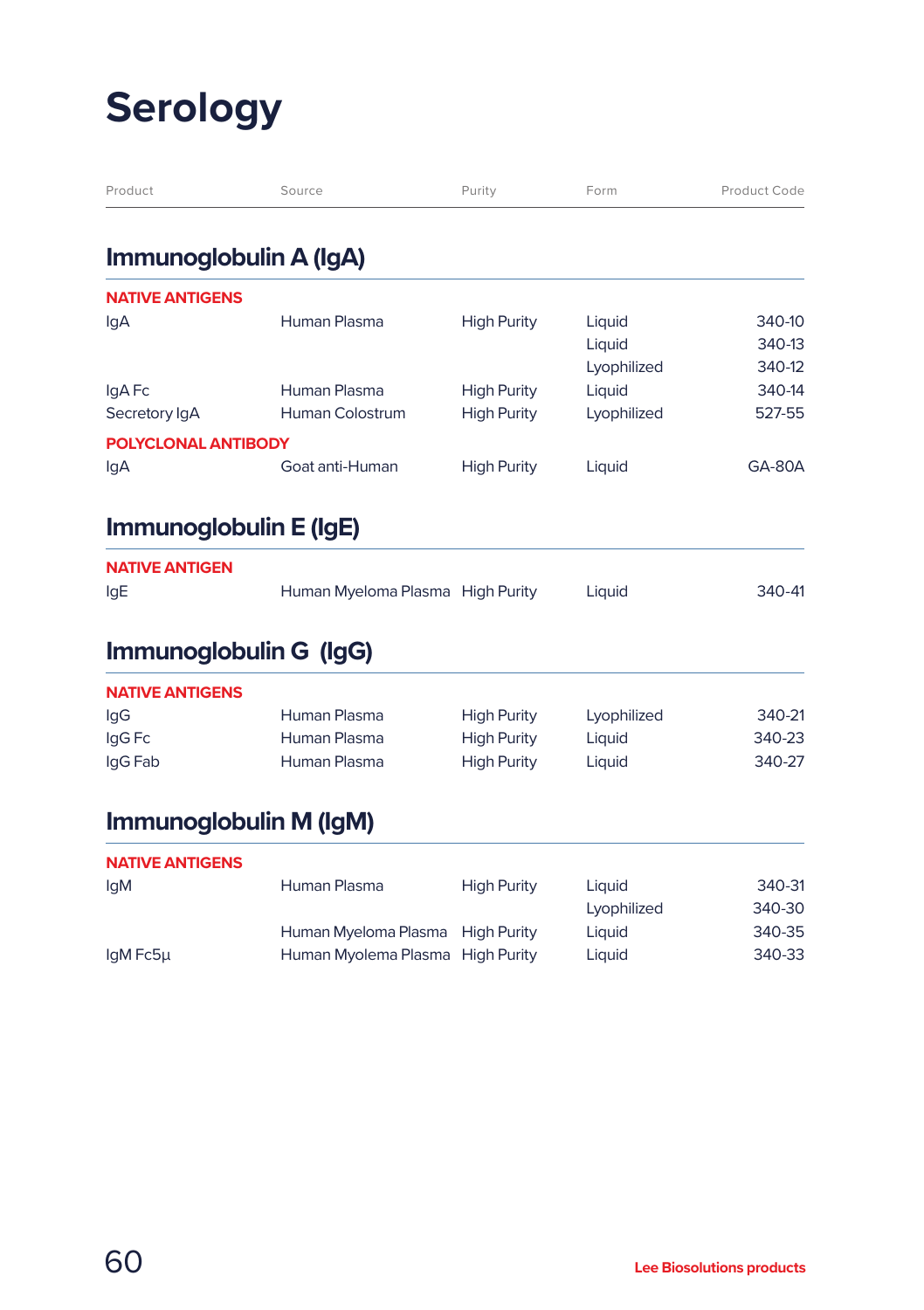# **Thyroid**

| Product                                  | Source                                   | Purity                         | Form                                 | Product Code               |
|------------------------------------------|------------------------------------------|--------------------------------|--------------------------------------|----------------------------|
|                                          | <b>Parathyroid Hormone (PTH)</b>         |                                |                                      |                            |
| <b>RECOMBINANT ANTIGEN</b><br><b>PTH</b> | Recombinant                              | <b>High Purity</b>             | Lyophilized                          | 439-66                     |
| <b>Thyroglobulin (Tg)</b>                |                                          |                                |                                      |                            |
| <b>NATIVE ANTIGEN</b><br>Tg              | Human Thyroid Gland                      | <b>High Purity</b>             | Lyophilized                          | 528-11                     |
|                                          | <b>Thyroid Stimulating Hormone (TSH)</b> |                                |                                      |                            |
| <b>NATIVE ANTIGENS</b><br><b>TSH</b>     | Human Pituitary Gland                    | <b>High Purity</b>             | Lyophilized                          | 996-51                     |
| <b>Thyroxine (T4)</b>                    |                                          |                                |                                      |                            |
| <b>ANTIGEN CONJUGATE</b><br>T4           | <b>BSA Conjugate</b>                     | <b>High Purity</b>             | Liquid                               | 581-10                     |
|                                          | <b>Thyroxine Binding Globulin (TBG)</b>  |                                |                                      |                            |
| <b>NATIVE ANTIGENS</b><br><b>TBG</b>     | <b>Human Serum</b>                       | <b>High Purity</b><br>Purified | Lyophilized<br>Liquid<br>Lyophilized | 529-13<br>529-12<br>529-10 |
| Triiodothyronine (T3)                    |                                          |                                |                                      |                            |
| <b>ANTIGEN CONJUGATE</b><br>T3           | <b>BSA Conjugate</b>                     | <b>High Purity</b>             | Liquid                               | 581-05                     |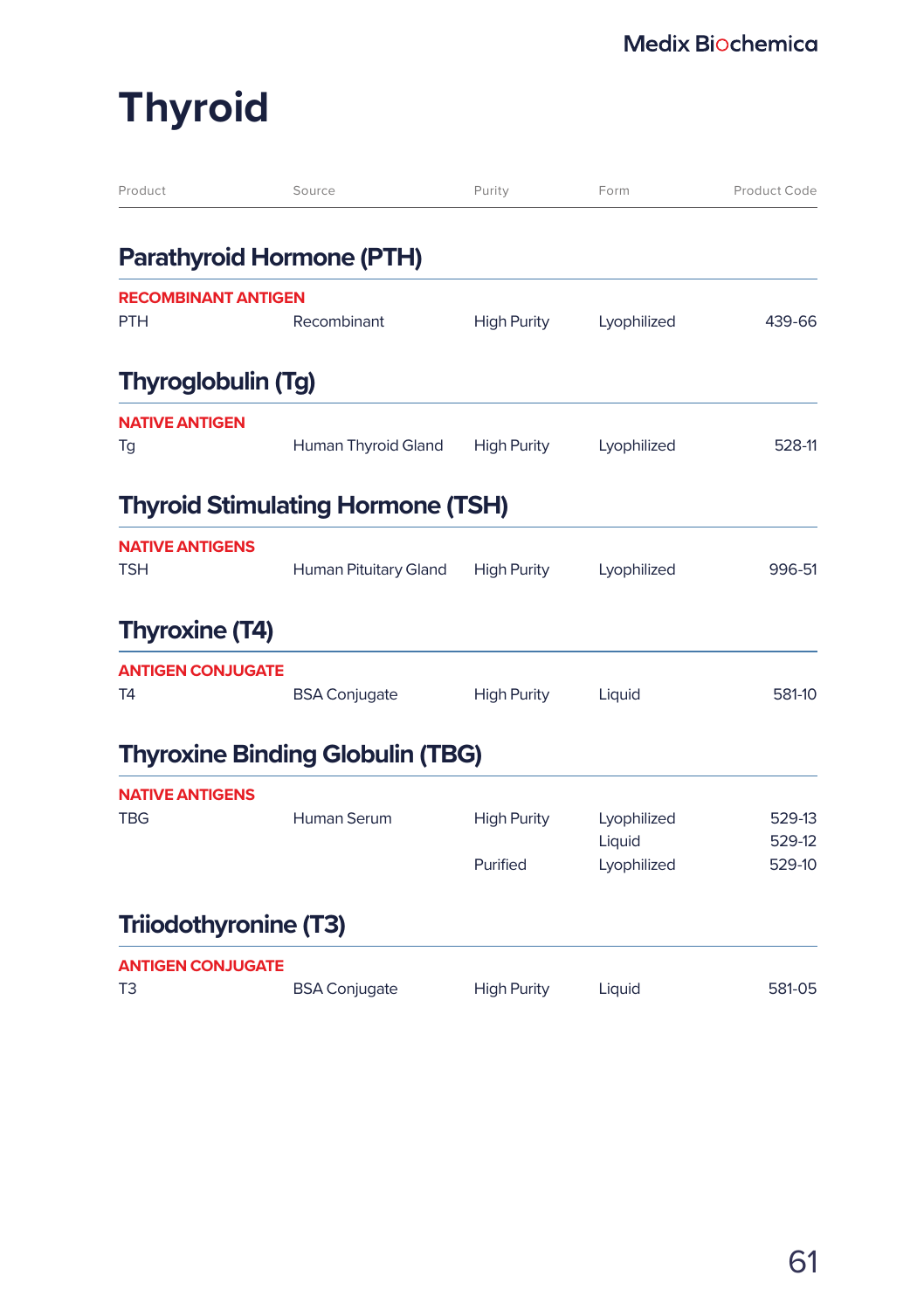| Product                       | Source                            | Purity             | Form        | Product Code   |
|-------------------------------|-----------------------------------|--------------------|-------------|----------------|
| <b>Acid Phosphatase (ACP)</b> |                                   |                    |             |                |
| <b>ENZYMES</b>                |                                   |                    |             |                |
| Prostatic ACP/PAP             | Human Semen                       | <b>High Purity</b> | Lyophilized | 475-31         |
|                               |                                   | <b>High Purity</b> | Liquid      | 475-32         |
|                               |                                   | Purified           | Lyophilized | 475-30         |
|                               |                                   |                    | Liquid      | 475-20         |
| <b>Non-Prostatic ACP</b>      | <b>Sweet Potato</b>               | Purified           | Lyophilized | 475-41         |
|                               |                                   |                    | Liquid      | 475-45         |
| Alpha-Fetoprotein (AFP)       |                                   |                    |             |                |
| <b>NATIVE ANTIGENS</b>        |                                   |                    |             |                |
| <b>AFP</b>                    | <b>Human Cord Serum</b>           | <b>High Purity</b> | Liquid      | 105-11         |
|                               |                                   |                    | Lyophilized | 105-12         |
|                               | Beta-2 Microglobulin (B2M)        |                    |             |                |
| <b>NATIVE ANTIGENS</b>        |                                   |                    |             |                |
| B <sub>2</sub> M              | <b>Human Urine</b>                | <b>High Purity</b> | Liquid      | 126-12         |
|                               |                                   |                    | Lyophilized | 126-11         |
| <b>RECOMBINANT ANTIGEN</b>    |                                   |                    |             |                |
| B <sub>2</sub> M              | Recombinant                       | <b>High Purity</b> | Lyophilized | 126-14         |
| POLYCLONAL ANTIBODY           |                                   |                    |             |                |
| B <sub>2</sub> M              | Goat anti-Human                   | <b>High Purity</b> | Liquid      | <b>GB2-80A</b> |
|                               | <b>Cancer Antigen 125 (CA125)</b> |                    |             |                |
| <b>NATIVE ANTIGEN</b>         |                                   |                    |             |                |
| CA125                         | <b>Human Ascites Fluid</b>        | <b>High Purity</b> | Liquid      | 151-25         |
|                               | Cancer Antigen 15-3 (CA15-3)      |                    |             |                |
| <b>NATIVE ANTIGEN</b>         |                                   |                    |             |                |
| CA15-3                        | <b>Human Ascites Fluid</b>        | Purified           | Liquid      | 151-53         |
|                               |                                   |                    |             |                |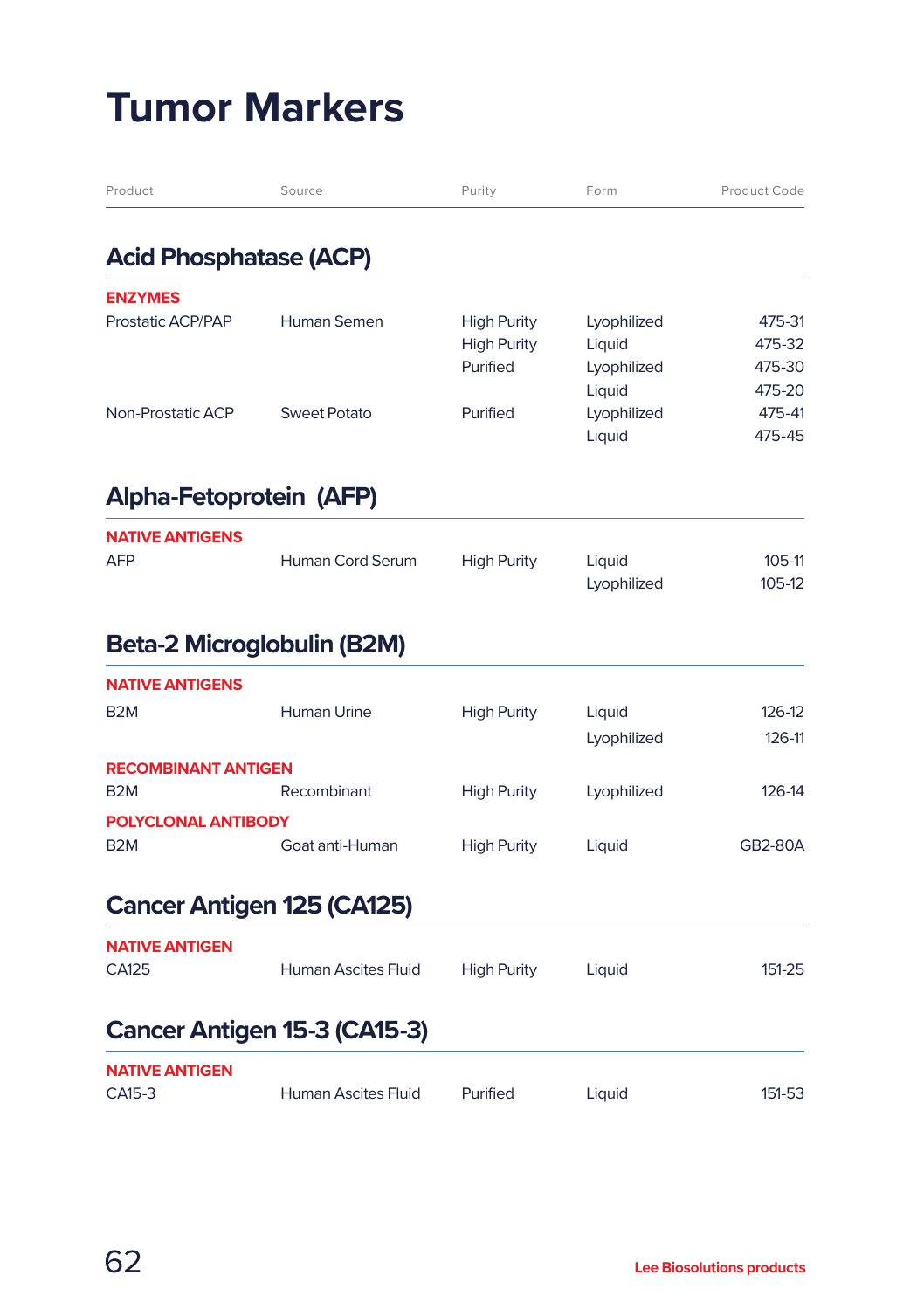| Product                           | Source                                     | Purity             | Form                       | Product Code     |
|-----------------------------------|--------------------------------------------|--------------------|----------------------------|------------------|
|                                   | <b>Cancer Antigen 19-9 (CA19-9)</b>        |                    |                            |                  |
| <b>NATIVE ANTIGEN</b><br>CA19-9   | Human Liver Metastases Purified            |                    | Liquid                     | 151-99           |
|                                   | <b>Cancer Antigen 242 (CA242)</b>          |                    |                            |                  |
| <b>ANTIGEN</b><br>CA242           | <b>Human Cell Culture</b>                  | Purified           | Liquid                     | 151-42           |
|                                   | <b>Cancer Antigen 50 (CA50)</b>            |                    |                            |                  |
| <b>ANTIGEN</b><br><b>CA50</b>     | <b>Human Cell Culture</b>                  | Purified           | Liquid                     | 151-50           |
|                                   | Cancer Antigen 72-4 (CA72-4)               |                    |                            |                  |
| <b>NATIVE ANTIGEN</b><br>CA72-4   | Human Liver Metastatic<br>Carcinoma        | <b>High Purity</b> | Liquid                     | 151-24           |
|                                   | <b>Carcinoembryonic Antigen (CEA)</b>      |                    |                            |                  |
| <b>NATIVE ANTIGEN</b><br>CEA      | <b>Human Liver</b><br>Metastatic Carcinoma | <b>High Purity</b> | Liquid<br>Lyophilized      | 151-10<br>151-09 |
| POLYCLONAL ANTIBODY<br><b>CEA</b> | Goat anti-Human                            | <b>High Purity</b> | Liquid                     | 151-12           |
|                                   | <b>Chorionic Gonadotropin (HCG)</b>        |                    |                            |                  |
| <b>NATIVE ANTIGENS</b><br>hCG     | Human Pregnancy Urine High Purity          | Purified           | Lyophilized                | 189-11<br>189-10 |
| beta-hCG                          | Human Pregnancy Urine High Purity          |                    | Lyophilized<br>Lyophilized | 325-11           |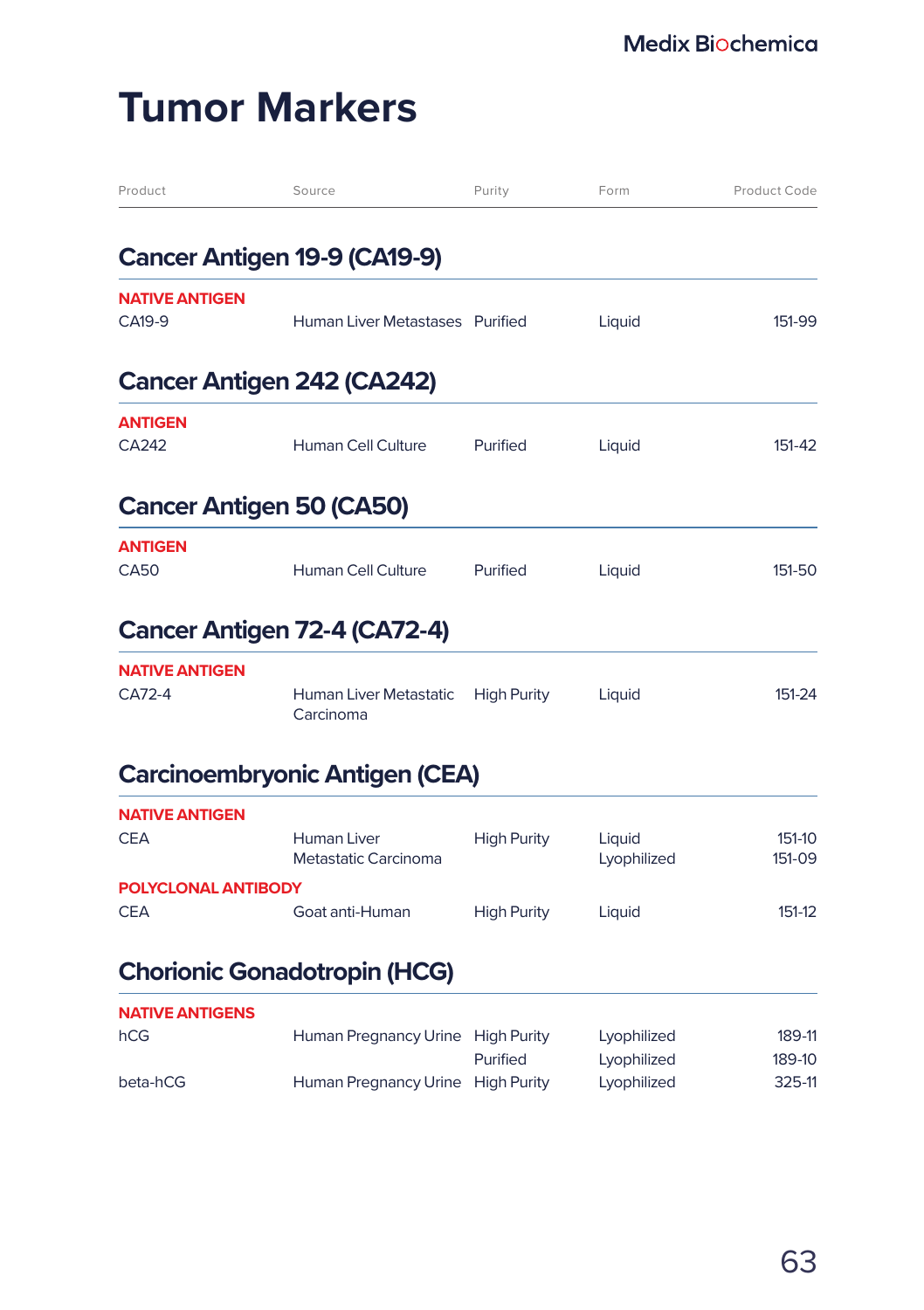| Product                    | Source                               | Purity             | Form        | Product Code  |
|----------------------------|--------------------------------------|--------------------|-------------|---------------|
| <b>CYFRA 21-1</b>          |                                      |                    |             |               |
| <b>ANTIGEN</b>             |                                      |                    |             |               |
| CYFRA 21-1                 | <b>Human Cell Culture</b>            | <b>High Purity</b> | Liquid      | 192-20        |
|                            | <b>Epididymis Protein 4 (HE4)</b>    |                    |             |               |
| <b>ANTIGEN</b>             |                                      |                    |             |               |
| HE4                        | Recombinant                          | Purified           | Liquid      | 345-50        |
| <b>Ferritin</b>            |                                      |                    |             |               |
| <b>NATIVE ANTIGENS</b>     |                                      |                    |             |               |
| Ferritin                   | <b>Human Liver</b>                   | <b>High Purity</b> | Liquid      | 270-40        |
|                            | Human Spleen                         | <b>High Purity</b> | Liquid      | 270-50        |
|                            | Human Placenta                       | <b>High Purity</b> | Liquid      | 270-60        |
| <b>POLYCLONAL ANTIBODY</b> |                                      |                    |             |               |
| Ferritin                   | Rabbit anti-Human                    | <b>High Purity</b> | Liquid      | <b>RF-80A</b> |
| <b>Fibrinogen</b>          |                                      |                    |             |               |
| <b>NATIVE ANTIGEN</b>      |                                      |                    |             |               |
| Fibrinogen                 | Human Plasma                         | <b>High Purity</b> | Lyophilized | 271-17        |
| <b>Hemoglobin</b>          |                                      |                    |             |               |
| <b>NATIVE ANTIGEN</b>      |                                      |                    |             |               |
| Hb                         | Human Erythrocytes                   | <b>High Purity</b> | Lyophilized | 338-10        |
|                            | <b>Neuron Specific Enolase (NSE)</b> |                    |             |               |
| <b>NATIVE ANTIGEN</b>      |                                      |                    |             |               |
| <b>NSE</b>                 | Human Brain                          | <b>High Purity</b> | Liquid      | 430-11        |
| Pepsinogen (PG)            |                                      |                    |             |               |
| <b>NATIVE ANTIGENS</b>     |                                      |                    |             |               |
| PG <sub>I</sub>            | Human Gastric Mucosa                 | <b>High Purity</b> | Lyophilized | 440-50        |
| PG II                      | Human Gastric Mucosa                 | <b>High Purity</b> | Lyophilized | 440-52        |
|                            |                                      |                    |             |               |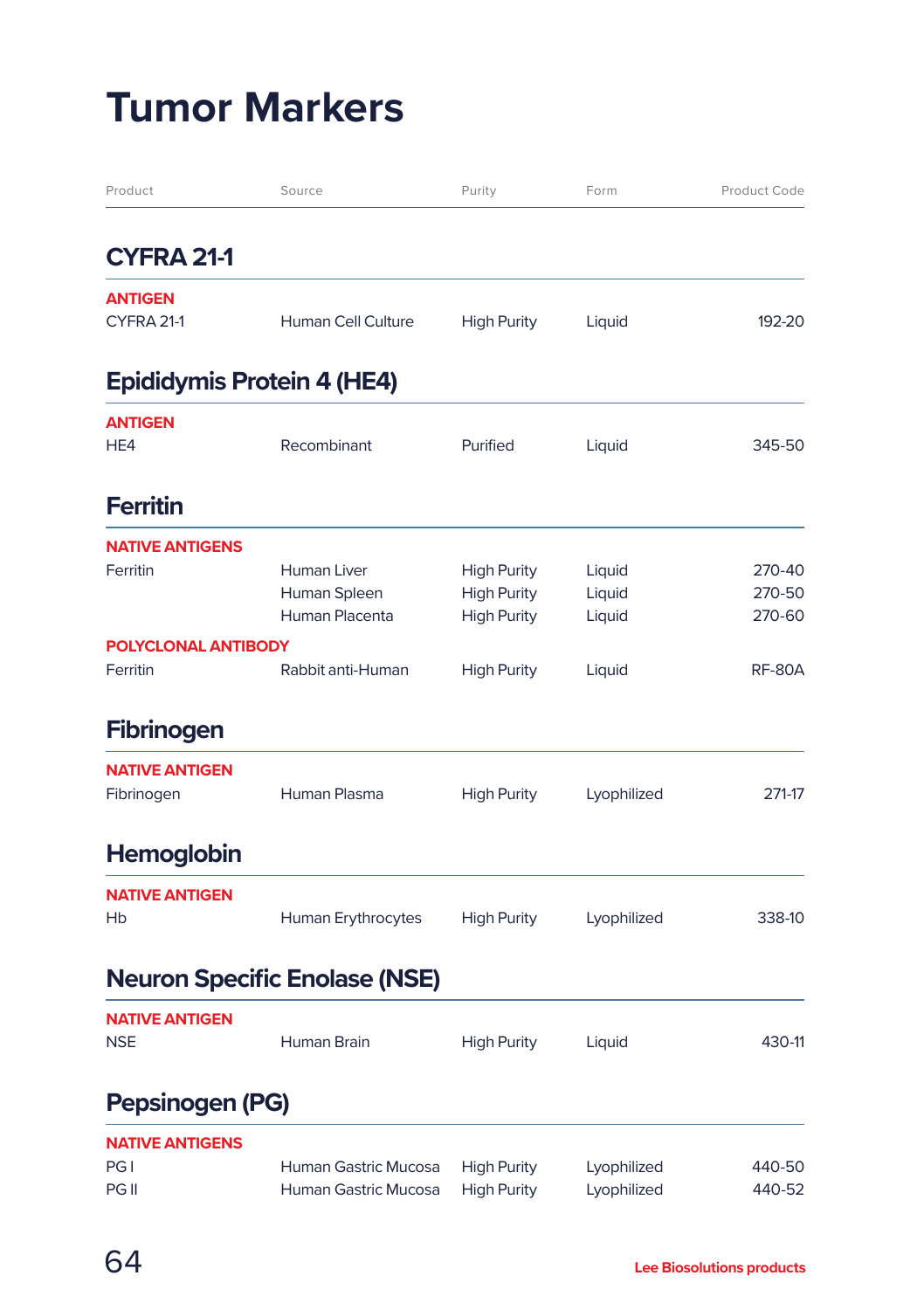| Product                   | Source                                       | Purity             | Form        | Product Code |
|---------------------------|----------------------------------------------|--------------------|-------------|--------------|
|                           | <b>Placental Alkaline Phosphatase (PLAP)</b> |                    |             |              |
| <b>ENZYME</b>             |                                              |                    |             |              |
| <b>PLAP</b>               | Human Placenta                               | Purified           | Lyophilized | 485-10       |
|                           | <b>Prostate Specific Antigen (PSA)</b>       |                    |             |              |
| <b>NATIVE ANTIGENS</b>    |                                              |                    |             |              |
| <b>PSA</b>                | Human Semen                                  | <b>High Purity</b> | Liquid      | 497-11       |
|                           |                                              |                    | Lyophilized | 497-22       |
| <b>PSA-ACT Complex</b>    |                                              |                    |             |              |
| <b>NATIVE ANTIGEN</b>     |                                              |                    |             |              |
| PSA-ACT Complex           | Human Semen & Serum                          | <b>High Purity</b> | Liquid      | 498-11       |
| <b>Thyroglobulin (Tg)</b> |                                              |                    |             |              |
| <b>NATIVE ANTIGEN</b>     |                                              |                    |             |              |
| Tg                        | Human Thyroid Gland                          | <b>High Purity</b> | Lyophilized | 528-11       |
|                           |                                              |                    |             |              |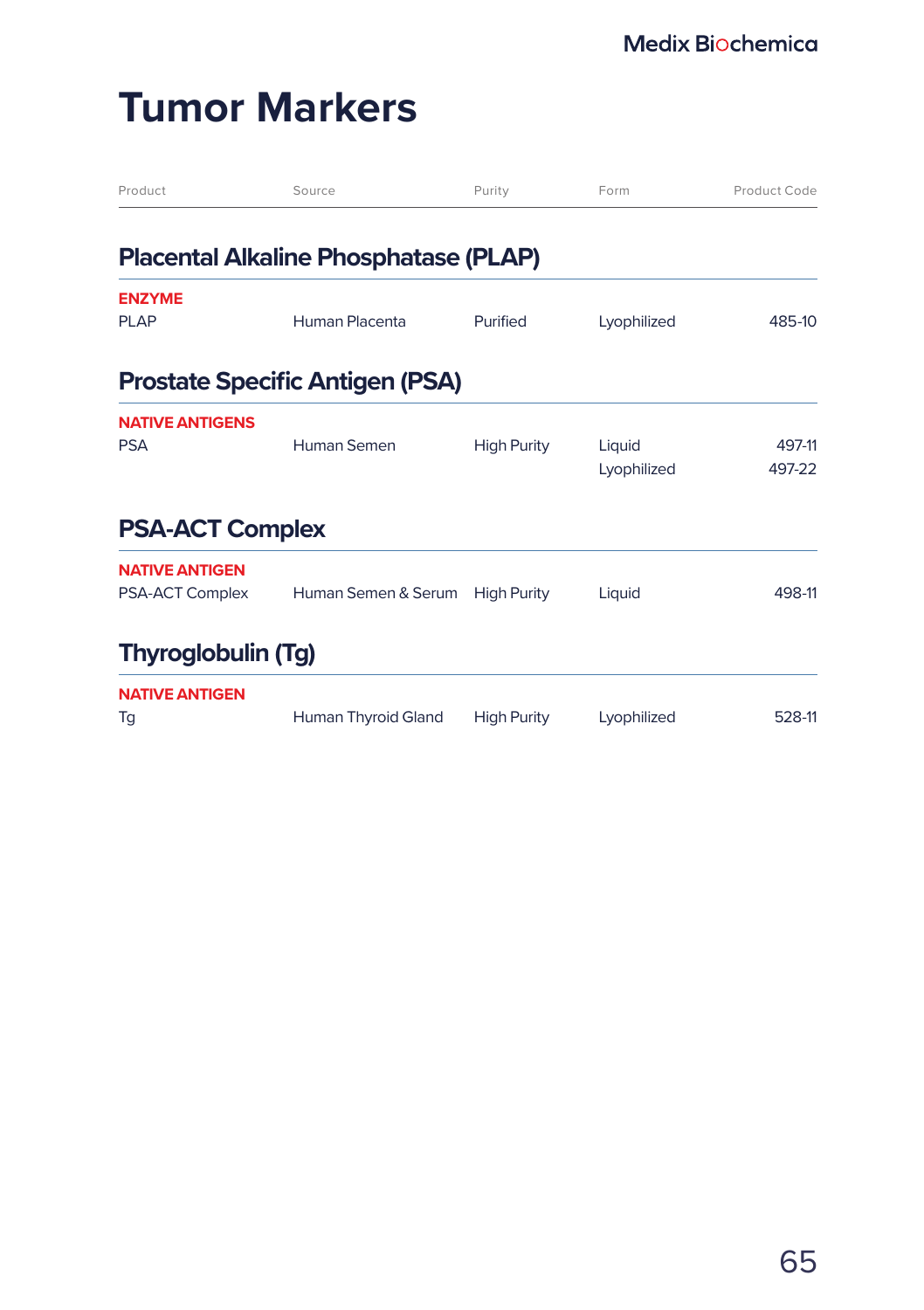### **Biospecimens**

We offer a wide selection of biospecimens that are customizable to your needs.

#### **Fluids**

- Breast Milk
- Cerebrospinal fluid
- Fecal Matter
- Nasal Fluid
- Nasal Wash
- Plasma
- Saliva
- Semen
- Serum
- Sputum
- Sweat
- Tears
- Urine
- Vaginal fluid
- Vomit
- Whole blood

#### **Swabs**

- Buccal
- Ear
- Nasal cavity
- Perianal
- Pharyngeal
- Rectal
- Semen
- Vaginal

#### **Tissues**

- Adipose
- Umbilical

More information: techsupport@medixbiochemica.com and www.medixbiochemica.com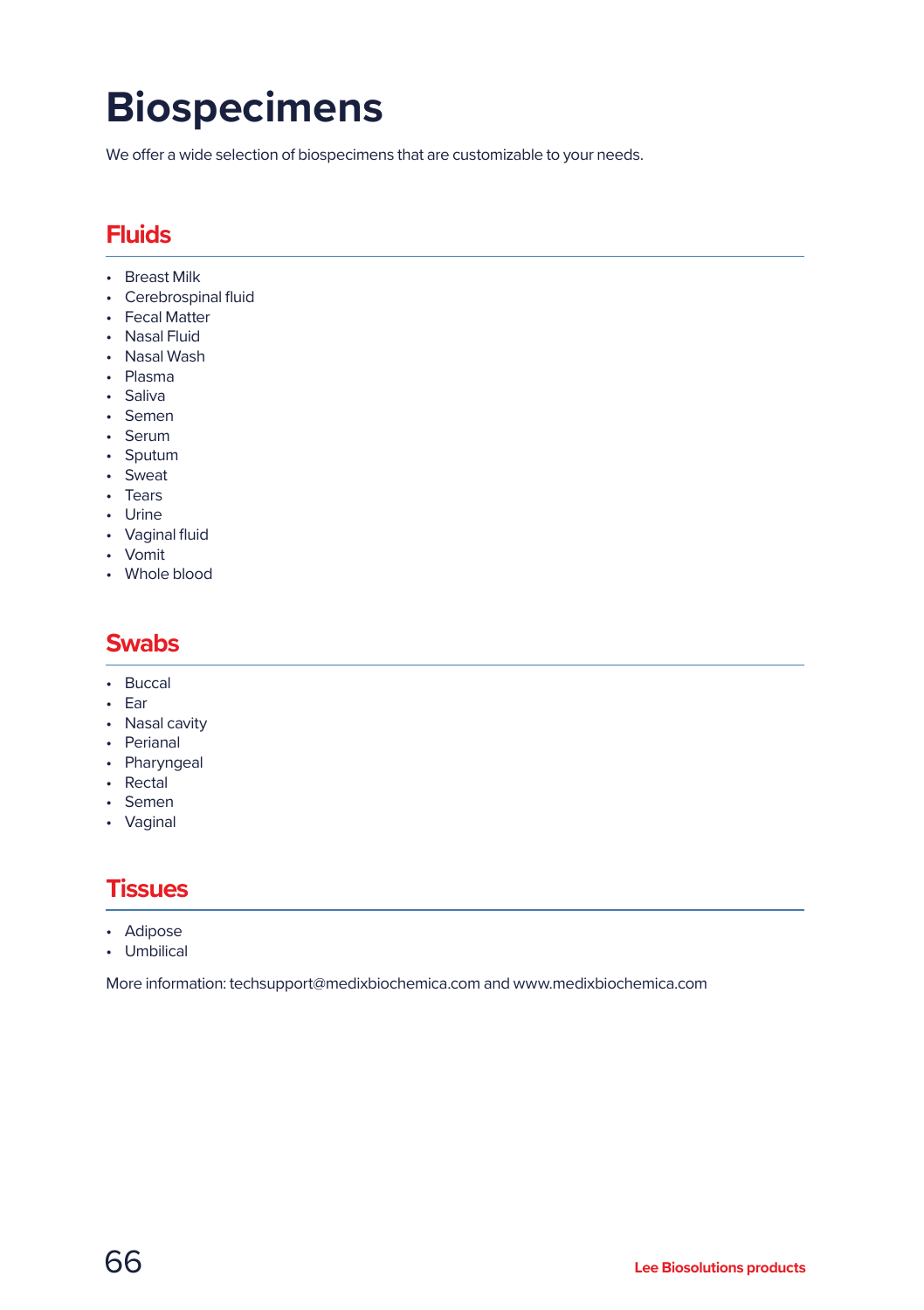# **Medix Biochemica Group**

Medix Biochemica is a global, market-leading supplier of critical raw materials to the *in vitro* diagnostics (IVD) industry. Our mission is to enable IVD customers to deliver accurate results to billions of patients worldwide. By working in partnership with Medix Biochemica, IVD manufacturers can reduce their time to market through our industryleading expertise which increases efficiencies and builds quality into their tests. We achieve this through our deep scientific know-how combined with the broadest and most relevant raw material portfolio and our relentless focus on quality.

Medix Biochemica Group employs more than 240 professionals worldwide. With headquarters in Finland, we serve our worldwide customers through our local teams in the US, Europe, and Asia.

www.medixbiochemica.com



#### **The first-choice partner**

- Focusing on IVD manufacturers' needs
- Capability to support customers across the globe
- Focus on new product development based on customer needs
- Efficient and scalable manufacturing capabilities



#### **Widest portfolio**

- Monoclonal antibodies
- Antigens for immunoassay materials
- Molecular diagnostics reagents
- Enzymes for clinical chemistry controls
- Biochemicals and biologicals



#### **Highest quality**

- ISO 13485 & FDA QSR compliance
- Batch to batch consistency
- Scalable production capability from milligrams to kilograms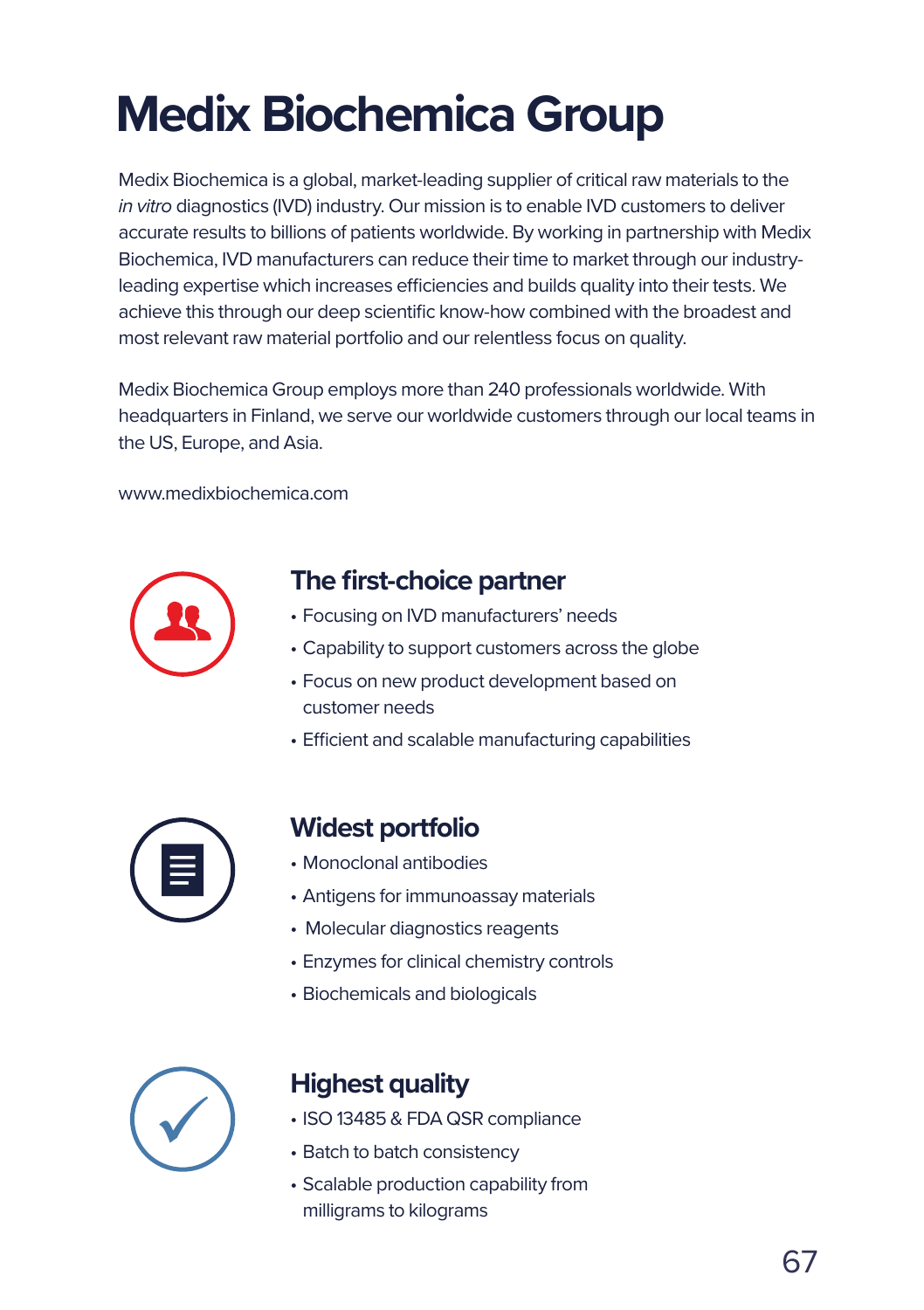# **Close to our global customers**

We serve our global customers from our sites in Finland, the USA, France, Germany and China.



### **Our values**



#### **We care**

We put the customer first; we care for the people and the world around us.



#### **We dare**

We are ambitious and innovative; we take risks and dare to win with our customers.



#### **We deliver**

We commit to our customers and keep our promises.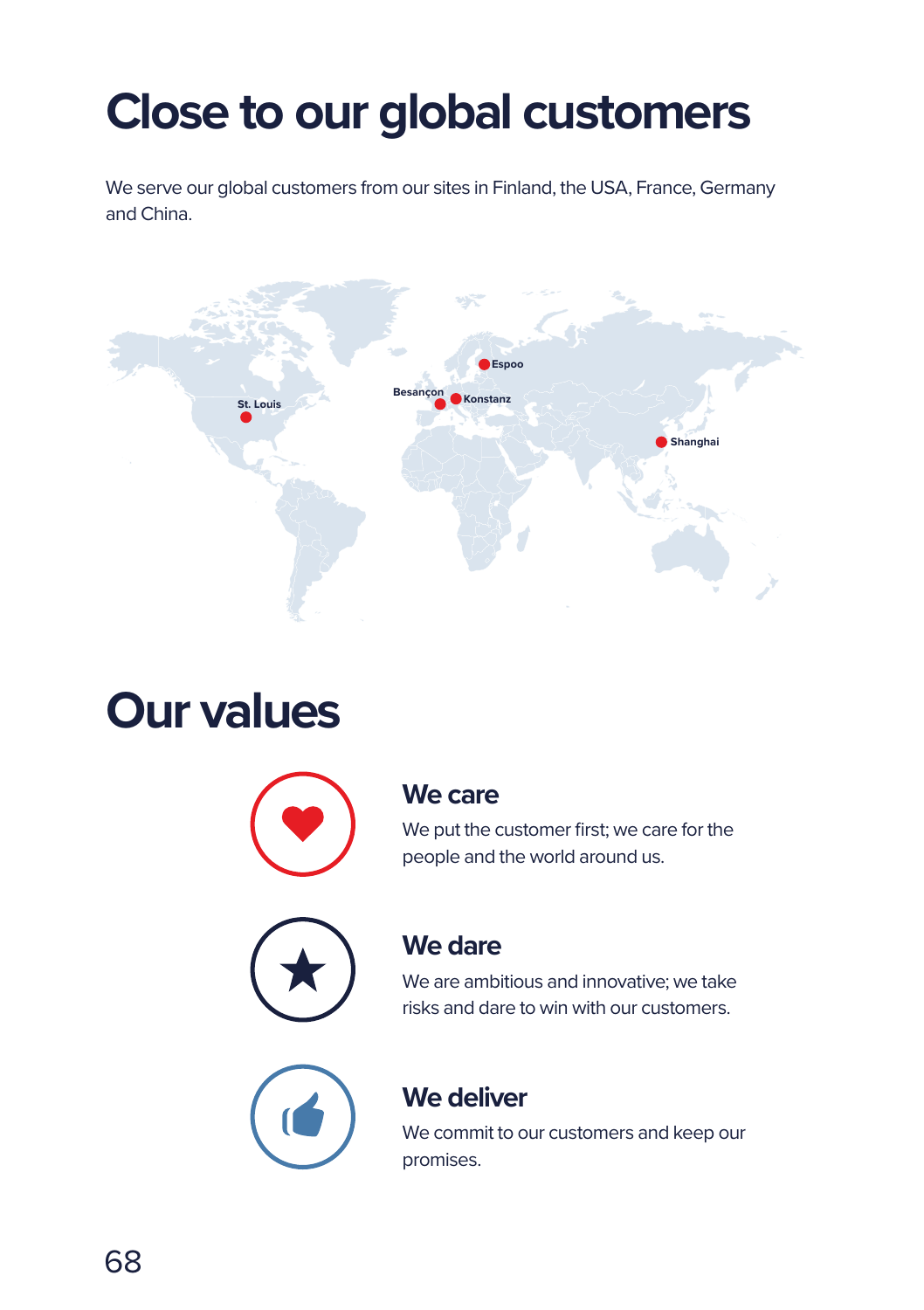#### **Medix Biochemica products**

|                                                                                                                  | 16 |
|------------------------------------------------------------------------------------------------------------------|----|
| Adiponectin 13                                                                                                   |    |
| Albumin 13                                                                                                       |    |
| Amphetamine 16                                                                                                   |    |
| Alpha 1-antitrypsin (AAT) 27                                                                                     |    |
| Alpha-fetoprotein (AFP) 34                                                                                       |    |
|                                                                                                                  |    |
| Anti-Müllerian hormone (AMH) 20                                                                                  |    |
|                                                                                                                  |    |
| Apolipoprotein B (ApoB) 7                                                                                        |    |
| Benzoylecgonine (BE) 16                                                                                          |    |
| Bocavirus (hBoV) 23                                                                                              |    |
| Calcitonin <sub>200</sub> 34                                                                                     |    |
| Calprotectin 27                                                                                                  |    |
| Cancer antigen 15-3<br>24                                                                                        |    |
| Cancer antigen 125 34                                                                                            |    |
| Carbohydrate antigen 19-9                                                                                        |    |
| Carcinoembryonic antigen (CEA) 35                                                                                |    |
| Cardiac troponin I and T<br>7,8                                                                                  |    |
| Carisoprodol (Soma) 16                                                                                           |    |
| Chlamydia trachomatis 23                                                                                         |    |
| Chorionic gonadotropin (HCG) 20                                                                                  |    |
|                                                                                                                  |    |
|                                                                                                                  |    |
| Copeptin 8                                                                                                       |    |
| Coronavirus 24                                                                                                   |    |
| C-peptide 13                                                                                                     |    |
| Creatine kinase (CK-MB) 8                                                                                        |    |
| C-reactive protein (CRP) 27                                                                                      |    |
| CYFRA 21-1 35                                                                                                    |    |
| Cystatin Carrier and Cystatin Carrier and Cystatin Carrier and Cystatin Carrier and Cystatin Communist Cystation |    |
| D-dimer 9                                                                                                        |    |
| Ethyl glucuronide (EtG) [17] The Manuscript Manuscript Manuscript Manuscript Manuscript Manuscript Manuscript M  |    |
| Estradiol (E2) 20                                                                                                |    |
| Estriol (E3) 21                                                                                                  |    |
| Fatty-acid-binding protein 3 (FABP3) 9                                                                           |    |
| Fentanyl 17                                                                                                      |    |
| Ferritin 13                                                                                                      |    |
| Follicle-stimulating hormone (FSH) 21                                                                            |    |

|                                               | 9  |
|-----------------------------------------------|----|
| Gastrin-17 14/35                              |    |
| GDF-15 10/36                                  |    |
| Glycated hemoglobin (HbA1c) 14                |    |
| Growth hormone (GH) 21                        |    |
|                                               |    |
| Hemoglobin (Hb) 36                            |    |
| Hepatitis B virus (HBsAg) 25                  |    |
| Human epididymis protein 4 (HE4) 36           |    |
| Immunoglobulin A, E, G & M. 32                |    |
|                                               | 25 |
| Inhibin 21/37                                 |    |
|                                               | 14 |
| Interleukin-6 & 8                             |    |
| Ketamine 17                                   |    |
| Kidney injury molecule 1 (KIM-1) 30           |    |
| Lactoferrin 28                                |    |
| Lysergic acid diethylamide (LSD) __________17 |    |
| Lp-PLA2 10                                    |    |
| Luteinizing hormone (LH) 22                   |    |
| Methadone 18                                  |    |
|                                               |    |
| Morphine 18                                   |    |
| Myeloperoxidase (MPO) 40                      |    |
|                                               |    |
| Neuron-specific enolase (NSE) 31/37           |    |
|                                               |    |
| NT-proBNP 11                                  |    |
| Oxycodone 18                                  |    |
| Parathyroid hormone (PTH) 6                   |    |
| P. falciparum HRP2 (Malaria) 25               |    |
| Pepsinogen (PG I & II) 37                     |    |
| Phencyclidine (PCP)<br>18                     |    |
| <b>PINP</b>                                   |    |
|                                               |    |
| Procalcitonin (PCT) 29                        |    |
|                                               |    |
| Progesterone (PR) 22                          |    |
| Prolactin (PRL) 22                            |    |
|                                               |    |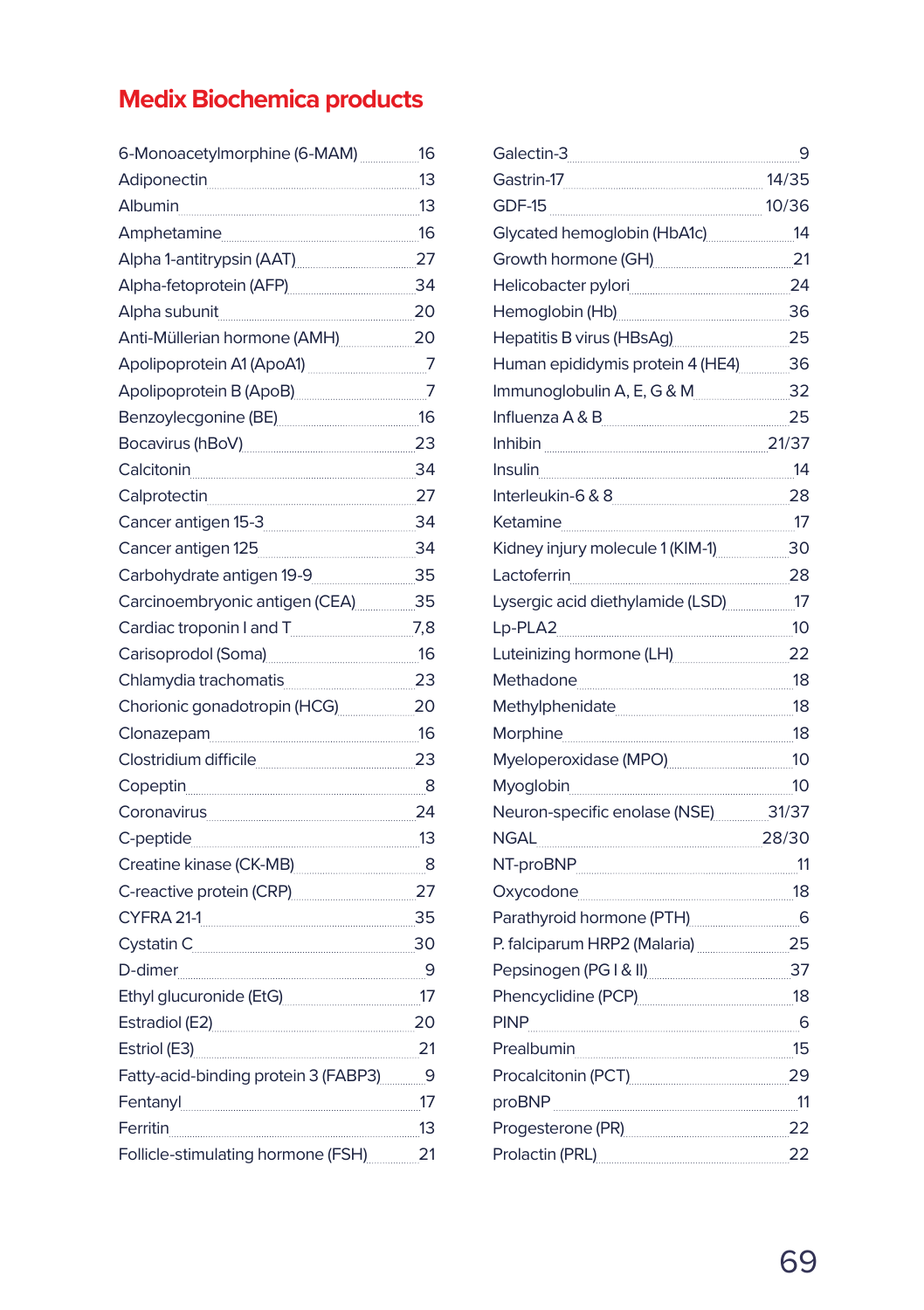| Propoxyphene (PPX)                    | 19    |
|---------------------------------------|-------|
| Prostate-specific antigen (PSA)       | 38    |
| Renin                                 | 11/15 |
| Respiratory syncytial virus (RSV)     | 26    |
| Rotavirus                             | 26    |
| <b>S100B</b>                          | 31/38 |
| Serum amyloid A (SAA)                 | 29    |
| Sex hormone-binding globulin (SHBG)   | 22    |
| Squamous cell carcinoma (SCC)         | 38    |
| ST <sub>2</sub>                       | 12    |
| Streptococcus group A (Strep A)       | 26    |
| Thyroglobulin                         | 33    |
| Thyroid-stimulating hormone (TSH)     | 33    |
| Thyroxine (T4)                        | 33    |
| Tramadol                              | 19    |
| <b>Transferrin</b>                    | 15/29 |
| <b>Tricyclic Antidepressant (TCA)</b> | 19    |
| Triiodothyronine (T3)                 | 33    |
| Troponin I & T                        | 7,8   |
| Trypsinogen-2                         | 29    |
| Vitamin D                             | 6     |
| Zolpidem                              | 19    |

#### **Lee Biosolutions products**

| Alanine Aminotransferase 2008                                                |    |
|------------------------------------------------------------------------------|----|
| Albumin 51/58                                                                |    |
|                                                                              |    |
|                                                                              |    |
| Alpha-1 Antitrypsin Manuel Alpha-1 Antitrypsin                               |    |
| Alpha-1 Microglobulin [11] 58                                                |    |
|                                                                              |    |
|                                                                              |    |
| Alpha-Fetoprotein 2004                                                       |    |
| Anti-Müllerian Hormone 33                                                    |    |
| Antistreptolysin O 39                                                        |    |
| Antithrombin III 50                                                          |    |
| Apolipoprotein A1 41                                                         |    |
| Apolipoprotein A2 41                                                         |    |
|                                                                              |    |
|                                                                              |    |
| Apolipoprotein C2 41                                                         |    |
| Apolipoprotein C3 41                                                         |    |
|                                                                              |    |
|                                                                              |    |
| Beta-2 Microglobulin 58/62                                                   |    |
| Bilirubin 58                                                                 |    |
|                                                                              |    |
| Brain Natriuretic Peptide 2012 12                                            |    |
|                                                                              |    |
| C-Reactive Protein 42/55                                                     |    |
|                                                                              |    |
|                                                                              |    |
| Cancer Antigen 19-9 63                                                       |    |
|                                                                              |    |
| Cancer Antigen 50 [1994] [2010] [63                                          |    |
| Cancer Antigen 72-4 [100] [63]                                               |    |
| Carcinoembryonic Antigen [1974] 63                                           |    |
| Ceruloplasmin 199756                                                         |    |
| Cholesterol 42/47                                                            |    |
| Chorionic Gonadotropin <b>National Chorionic Gonadotropin</b> <sub>200</sub> |    |
| Complement Component 3                                                       |    |
| Complement Component 4                                                       | 55 |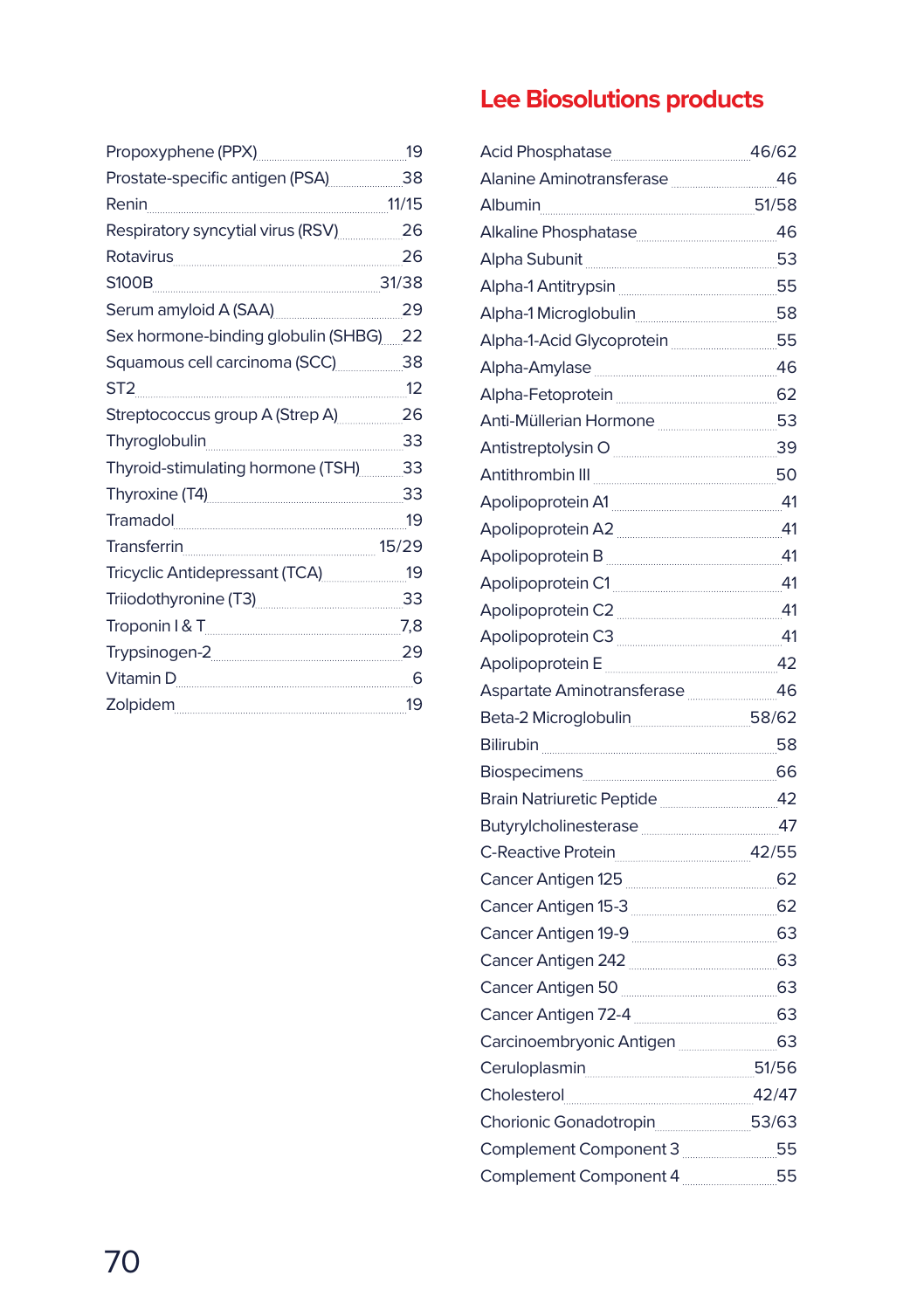| Creatine Kinase 27                                                                                             |  |
|----------------------------------------------------------------------------------------------------------------|--|
|                                                                                                                |  |
| Creatine Kinase MB 42                                                                                          |  |
|                                                                                                                |  |
| CYFRA 21-1 64                                                                                                  |  |
| Cystatin C <sub>2000</sub> 58                                                                                  |  |
|                                                                                                                |  |
| Epididymis Protein 4 <b>Martin 1</b> 64                                                                        |  |
|                                                                                                                |  |
| Fatty Acid Binding Protein 243                                                                                 |  |
| Ferritin 2008 20164                                                                                            |  |
| Fibrinogen 50/64                                                                                               |  |
|                                                                                                                |  |
|                                                                                                                |  |
|                                                                                                                |  |
| Growth Hormone 33                                                                                              |  |
| Haptoglobin 56                                                                                                 |  |
| Hemoglobin ___________________________________64                                                               |  |
| Hemoglobin A1c 39/51                                                                                           |  |
| High Density Lipoprotein 43/48                                                                                 |  |
| Human Anti-Mouse Antibody 29                                                                                   |  |
| Immunoglobulin A __________________________60                                                                  |  |
| Immunoglobulin E [1994] Manuscription of the Manuscription of the Manuscription of the Manuscription of the Ma |  |
|                                                                                                                |  |
| Immunoglobulin M <sub>mmuno</sub> 60                                                                           |  |
| <u>Insuline 51</u>                                                                                             |  |
|                                                                                                                |  |
| Lactate Dehydrogenase 48/52                                                                                    |  |
| Lactoferrin 52                                                                                                 |  |
|                                                                                                                |  |
| Lipase 48                                                                                                      |  |
| Lipoprotein-associated Phospholipase 44                                                                        |  |
| Lipoprotein(a) 44                                                                                              |  |
| Low Density Lipoprotein 44/49                                                                                  |  |
|                                                                                                                |  |
| Myeloperoxidase 44                                                                                             |  |
| Myoglobin 44/59                                                                                                |  |
| Neuron Specific Enolase _________________64                                                                    |  |
| Neutrophil Gelatinase-Associated                                                                               |  |

|                                                              | 56/59 |
|--------------------------------------------------------------|-------|
|                                                              | -44   |
| Parathyroid Hormone 40/61                                    |       |
| Pepsinogen [1994] [64]                                       |       |
|                                                              |       |
| Placental Alkaline Phosphatase 65                            |       |
| Prealbumin 2020 52                                           |       |
| Procalcitonin 29/57                                          |       |
| Progesterone 54                                              |       |
| Prolactin 54                                                 |       |
| Prostate Specific Antigen [1994] [65]                        |       |
| Prothrombin 50                                               |       |
|                                                              |       |
| Pyruvate Kinase <b>manual and Alace</b> 49                   |       |
| Rheumatoid Factor <b>Market Action</b> 39/57                 |       |
| Serum Amyloid A _____________________________57              |       |
| Sex Hormone Binding Globulin __________54                    |       |
| Testosterone-19 54                                           |       |
| Testosterone-3 54                                            |       |
| Thrombin 50                                                  |       |
| Thyroglobulin 61/65                                          |       |
| Thyroid Stimulating Hormone 54                               |       |
|                                                              |       |
|                                                              |       |
| Transferrin 52                                               |       |
|                                                              |       |
| Triiodothyronine <b>contained a manufacture of the CO</b> 61 |       |
|                                                              |       |
| Troponin Complex 25                                          |       |
|                                                              |       |
|                                                              |       |
| Urobilinogen _____________________________59                 |       |
| Very Low Density Lipoprotein ______________45                |       |
| Vitamin D-Binding Protein 20 40                              |       |
|                                                              |       |